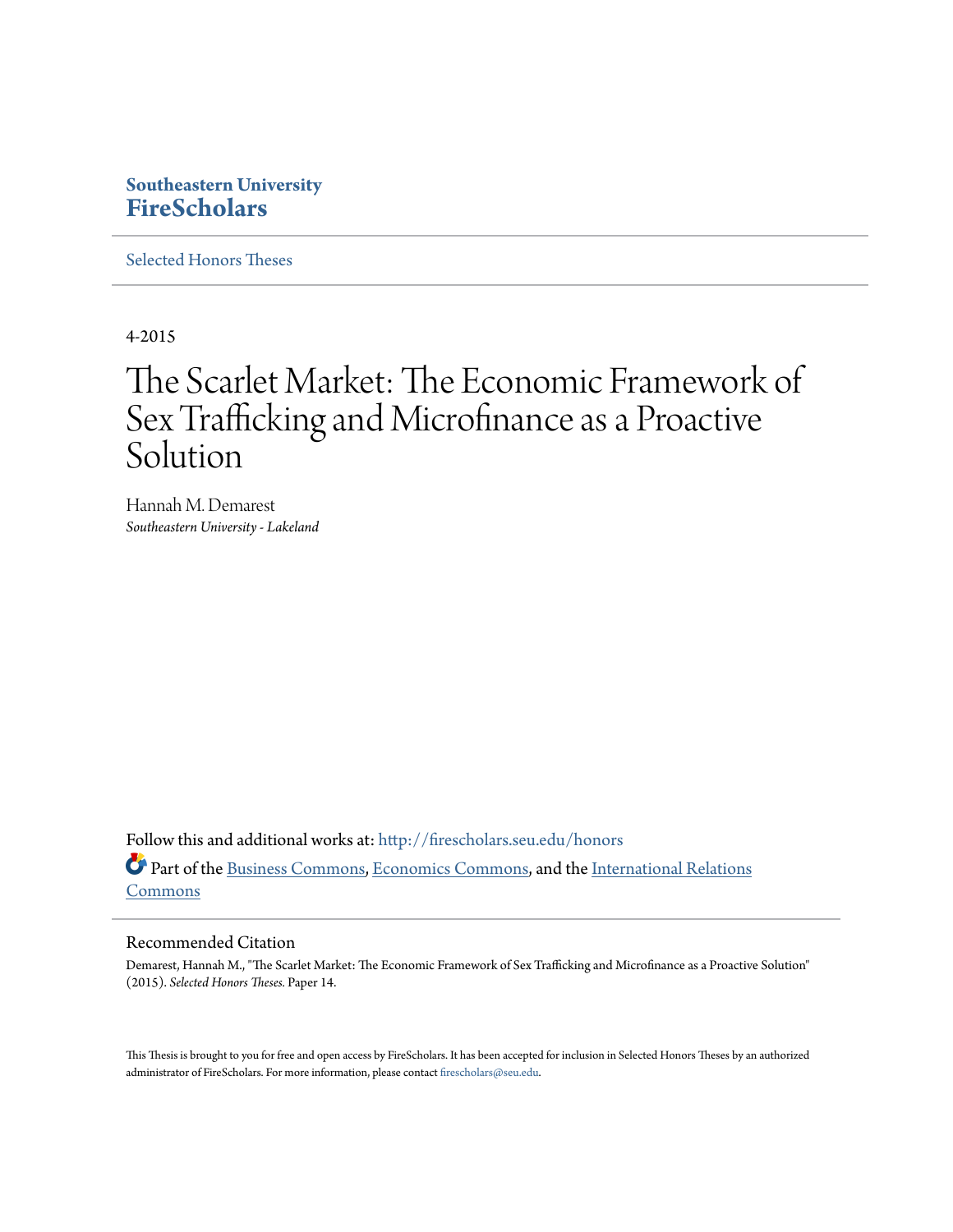The Scarlet Market: The Economic Framework of Sex Trafficking and Microfinance as a

Proactive Solution

Hannah Demarest

Southeastern University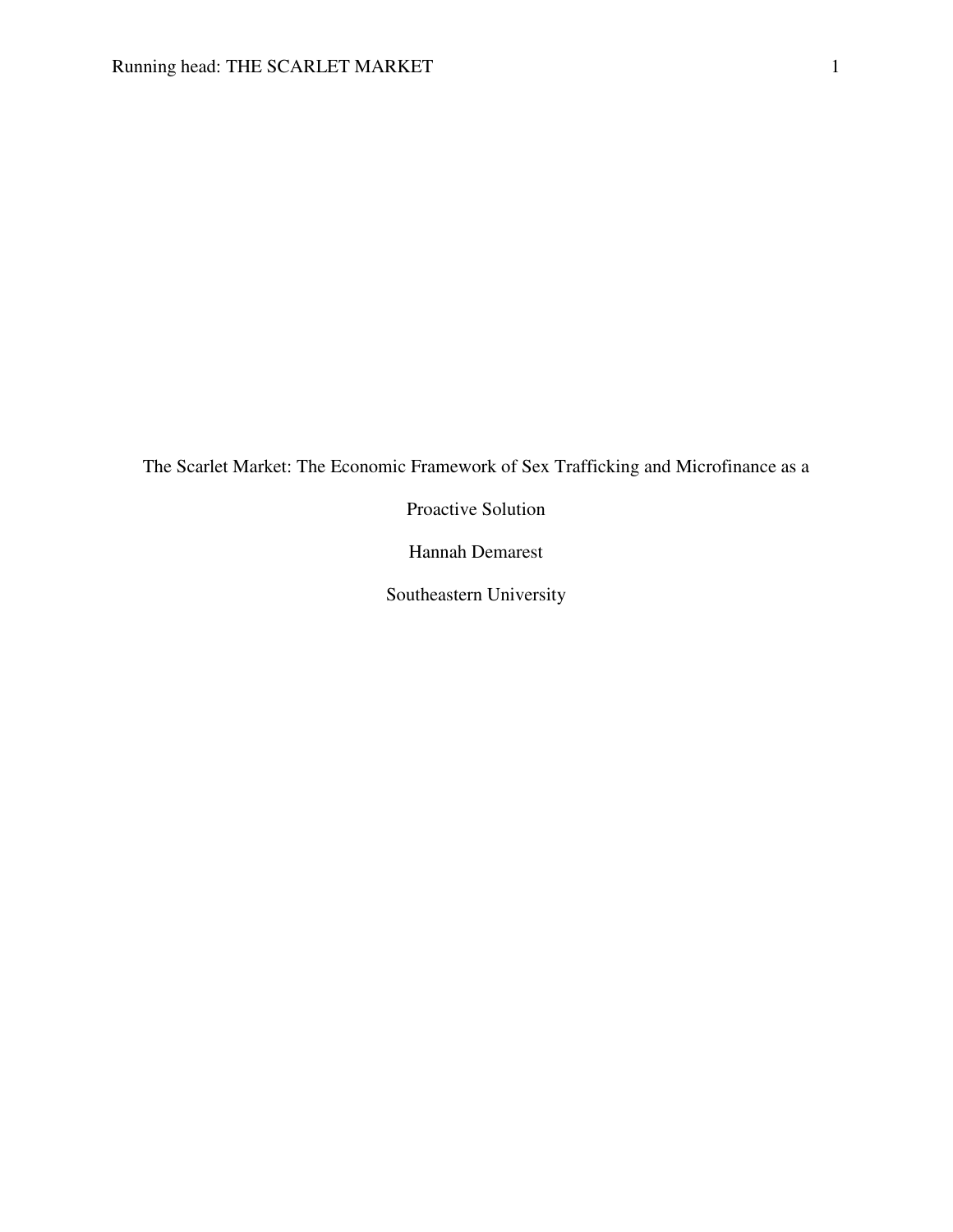# Table of Contents

| Chapter 2: Evaluation of Sex Trafficking: Inside the Business of Modern Slavery 17 |  |
|------------------------------------------------------------------------------------|--|
|                                                                                    |  |
|                                                                                    |  |
|                                                                                    |  |
|                                                                                    |  |
|                                                                                    |  |
|                                                                                    |  |
|                                                                                    |  |
|                                                                                    |  |
|                                                                                    |  |
|                                                                                    |  |
|                                                                                    |  |
|                                                                                    |  |
|                                                                                    |  |
|                                                                                    |  |
|                                                                                    |  |
|                                                                                    |  |
|                                                                                    |  |
|                                                                                    |  |
|                                                                                    |  |
|                                                                                    |  |
|                                                                                    |  |
|                                                                                    |  |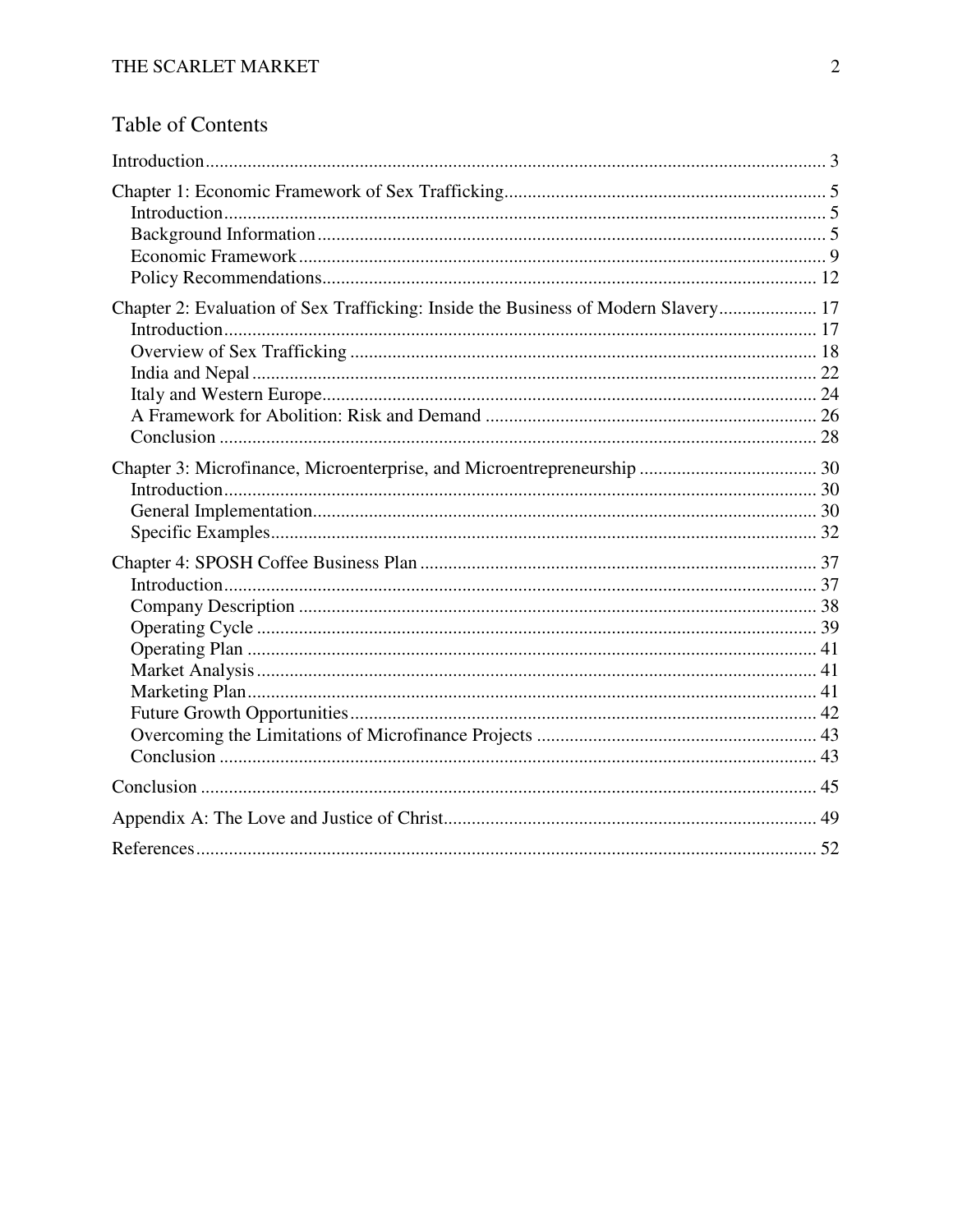### **Introduction**

 The history of slavery persistently interconnects with the history of humankind, sprouting its roots from the world's first city in Mesopotamia in 6800 B.C. Slavery began with enemies being captured and forced to work, and has continued to morph alongside the development of civilization, technology, and economy. Serfdom arose with the popular acquisition of private property, slave trades were formed with advancing forms of transportation, and currently, human trafficking is flourishing on the coattails of globalization (Slavery in history).

 Waves of abolitionist activism have brought about an end to systems of slavery across the globe throughout history. Hundreds of countries have current legislation against slavery, yet human trafficking, its most modern form, is the third largest and third fastest growing criminal enterprise worldwide. In August of 1855, Abraham Lincoln wrote in a letter to a friend, "On the question of liberty, as a principle, we are not what we have been. When we were political slaves of King George, and wanted to be free, we called that maxim that 'all men are created equal' a self evident truth; but now when we have grown fat, and have lost all dread of being slaves ourselves, we have become so greedy to be masters that we call the same maxim 'a self evident lie'". Lincoln was referring to slave-owners and the practice of legal slavery in the United States of America that existed over 100 years ago. The sad truth is that freedom for all is still a selfevident lie on a global scale.

 Human trafficking, according to the United Nations Protocol to Prevent, Suppress and Punish Trafficking in Persons, is the "recruitment, transportation, transfer, harboring or receipt of persons, by means of the threat or use of force or other forms of coercion, of abduction, of fraud, of deception, of the abuse of power or of a position of vulnerability or of the giving or receiving of payments or benefits to achieve the consent of a person having control over another person,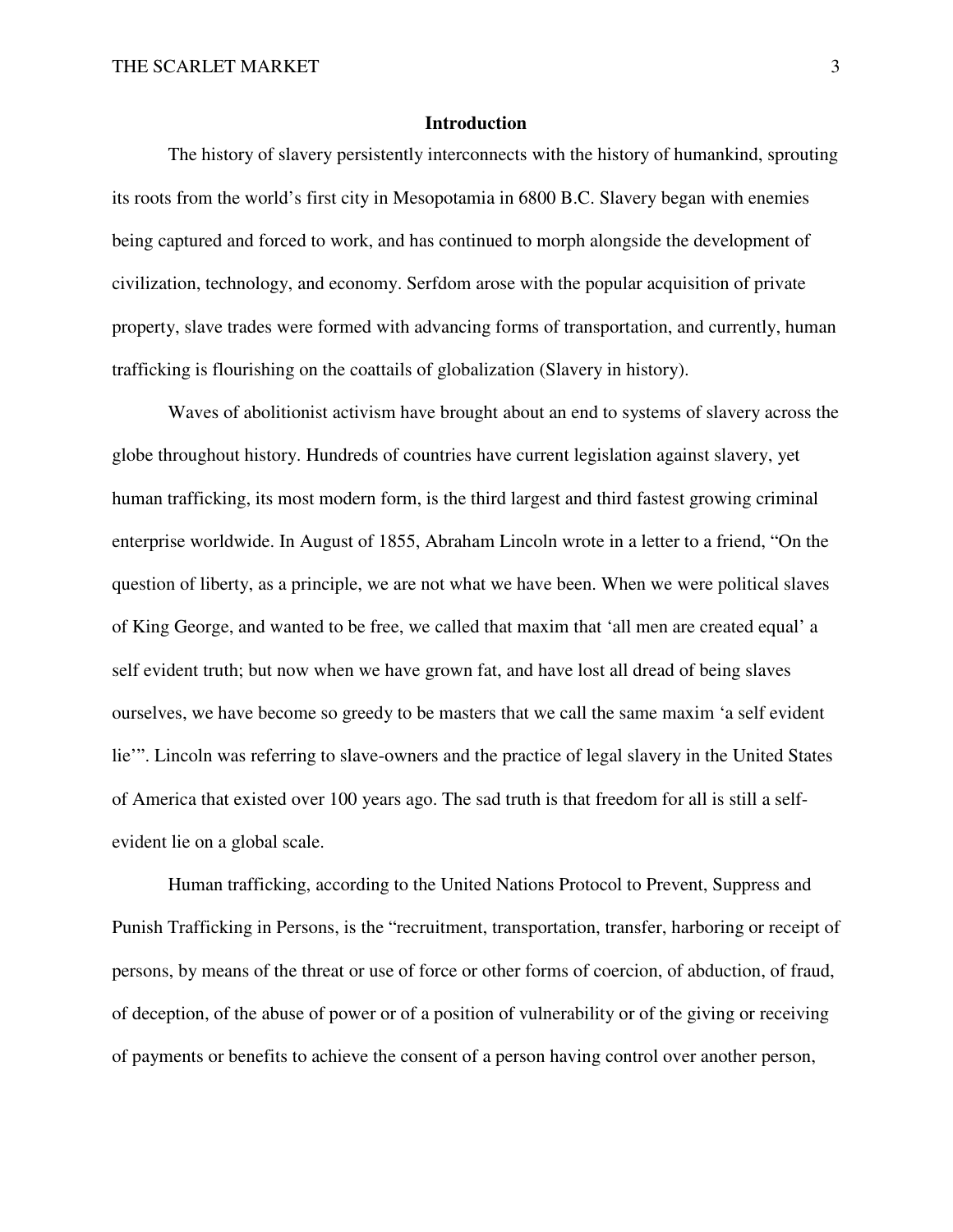for the purpose of exploitation". The focus of this paper will narrow to sex trafficking, which consists of the same elements, but for the strict purpose of sexual exploitation.

 Sex trafficking is a transnational system of trade that consists of many networks and transactions. The process starts in source countries, where women are recruited into the system. Most source countries are classified as developing and have poor economic conditions and low job availability, especially for women. This makes them much more vulnerable to accepting deceptive offers from traffickers. When women are removed from their country of origin, they are sometimes transported to transit countries. These transit countries are like layovers for trafficked women, and are usually countries with lax immigration policies that women can be easily smuggled into and out of. Finally, trafficked women are brought to destination countries. Traffickers bring women to destination countries that have a high demand for sexual services, where they hope to obtain maximum profits.

 Sex trafficking is an immensely profitable criminal industry, which is the key reason it is growing in revenue generation and intensity. Sex trafficking epitomizes on the downfalls of economic globalization, taking advantage of the effortless movement potential of money and people across national borders. There are many organizations that are currently devoted to rescuing women from the trafficking system and providing victim relief. These services are highly commendable and necessary, but action is still needed to combat the conditions that give rise to the problem in the first place.

 The remainder of this text will present a review of current literature on sex trafficking, introduce the concept of microfinance projects and their impact potential, and propose a business that funds microfinance projects aimed at attacking the conditions that allow for the sex marketing industry to thrive.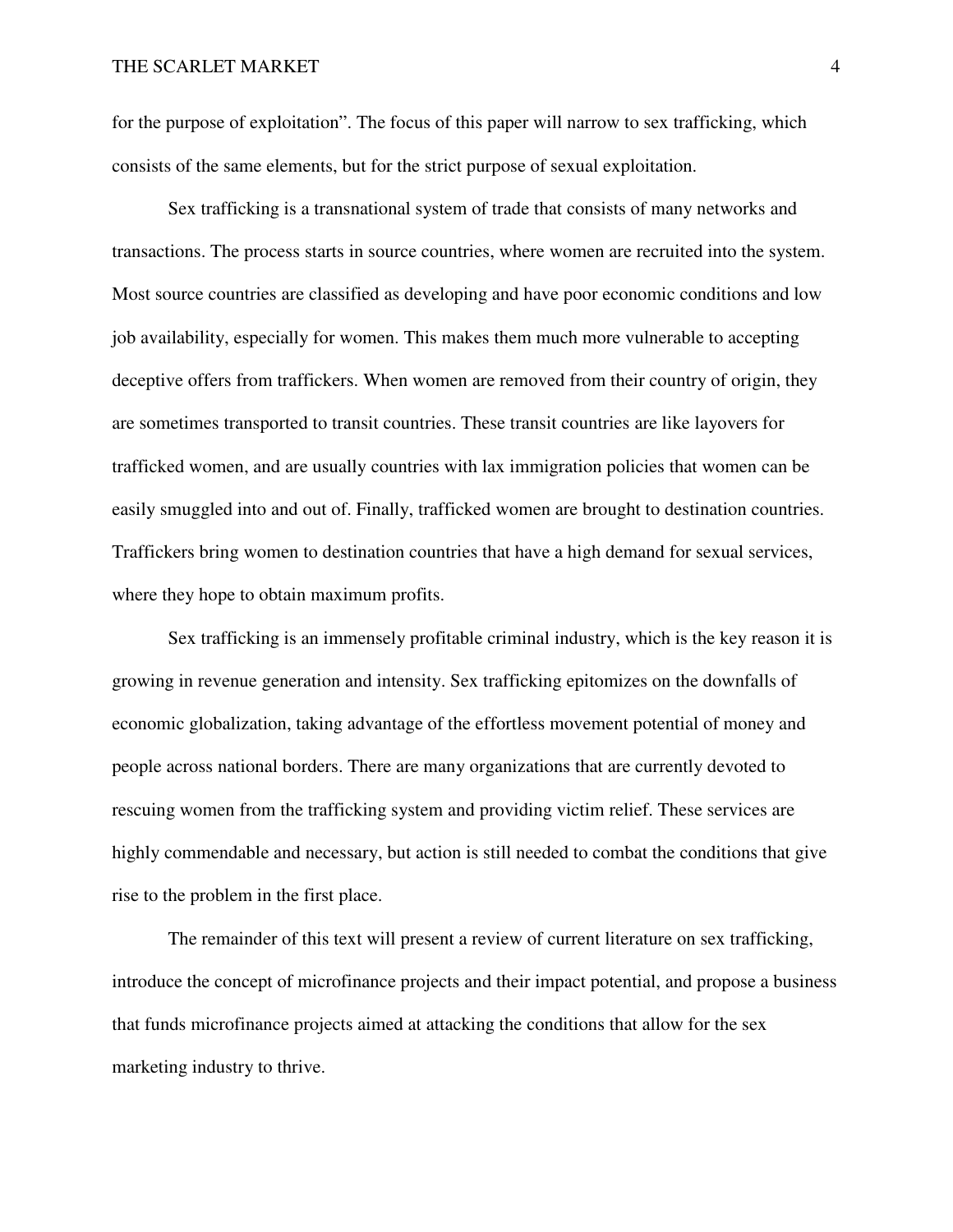#### **Chapter 1: Economic Framework of Sex Trafficking**

# *Introduction*

 Sex trafficking threatens the most basic human freedoms, benefits those who are willing to exploit, and is currently the third fastest growing and third largest criminal enterprise in the world. Sex trafficking is influenced by countless interdependent factors, and these factors all have varying implications across the globe. Analyzing the problem comprehensively and determining the most effective counteraction is an overwhelming process because of the multidimensional nature of the sex trafficking system. There are many international factors that influence the sex trafficking industry, including globalization, cultural and social values, and political setting. However, sex trafficking is most basically the unwilling and nonconsensual movement of people for the purpose of selling their sexual services for a price. At the root, trafficking for sex is an economic problem because it is driven by male demand, sustained by supply of victims, and is fundamentally an exchange of a service for some type of compensation. The existence of and relationship between supply and demand indicate that sex trafficking can most directly be addressed from an economic standpoint. In the following text, the existing literature on sex trafficking will be presented. The background information relating to the current state of the market will be discussed first, the economic framework of sex trafficking and the application of economic theory to the market second, and existing policy recommendations and criticisms that relate to the eradication of sex trafficking to conclude.

#### *Background Information*

 Siddharth Kara, author of *Sex Trafficking: Inside the Business of Modern Slavery,* states that people in harsh economic settings are more vulnerable to the deception of traffickers, and from these harsh economic settings come most sex trafficking victims. The current efforts to combat sex trafficking are inadequate for a number of reasons. Sex trafficking remains poorly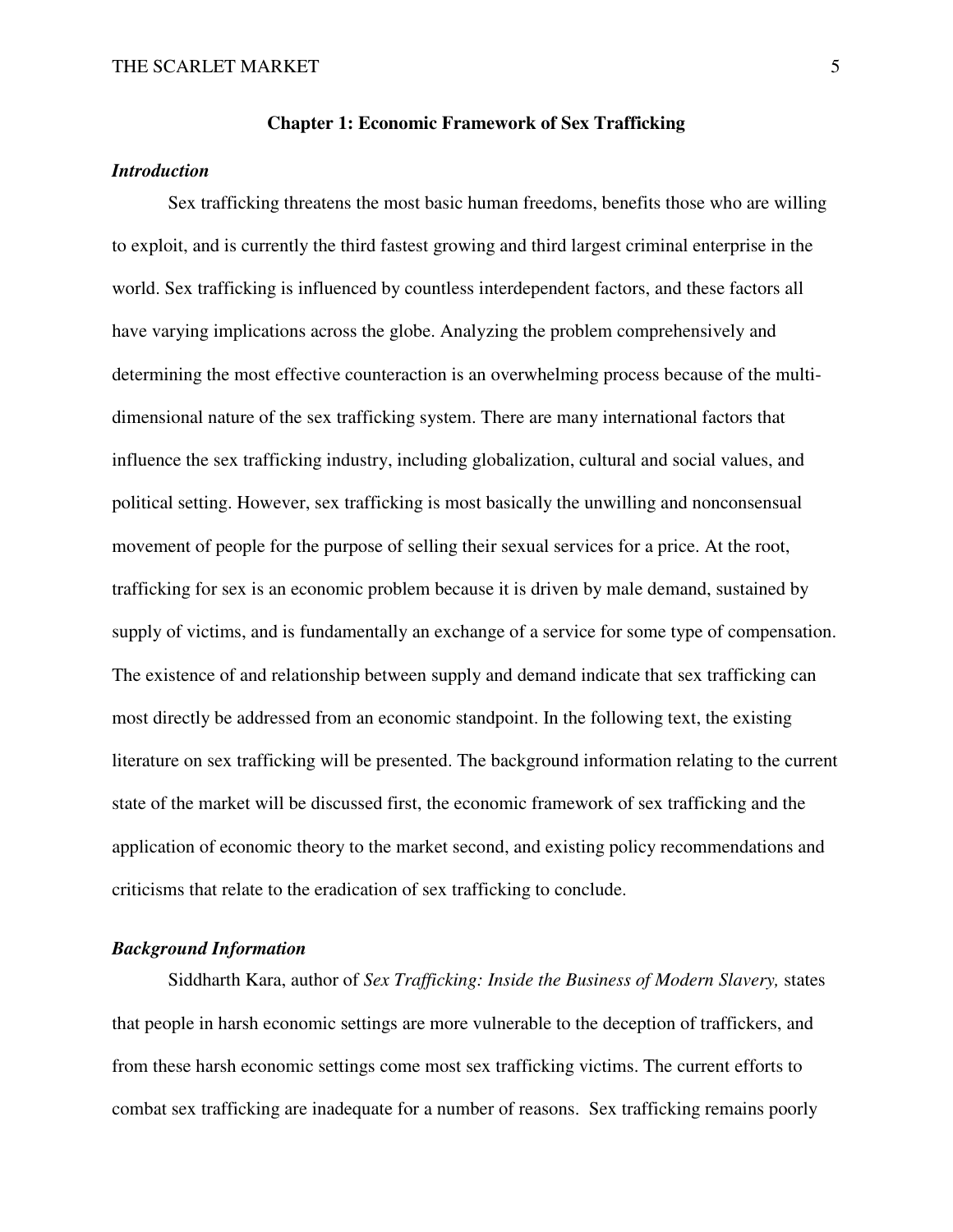understood, and in the fight against it, advocacy and educational organizations are underfunded and uncoordinated internationally. Laws against it are poorly enforced and too general, and a systematic business and economic analysis of the issue has not yet been undertaken. The central argument that is introduced in the first chapter of his book is that "the enormity and pervasiveness of sex trafficking is a direct result of the immense profits to be derived from selling inexpensive sex around the world" (Kara, 2009). Contemporary sex trafficking involves the systematic rape, torture, enslavement, and murder of millions of people and generates millions of dollars each year, having one of the top global profit margins. The final portion of this chapter discusses the elasticity of demand of sex services. The increased use of slaves has caused an increase in demand, which creates a decrease in prices, opening up the market to people with less disposable income. This demand component proves that the most effective strategy against sex slavery is to erode profitability. Higher costs for sex slave retailers either cause them to lose profit or to raise the price. Both of these choices would lead to dramatic decrease of demand.

 Kara's seventh chapter discusses sex trafficking specifically in the United States. The chapter states that contrary to public persuasion, sex trafficking is not as big of a problem in the United States as it is in most other countries. This is because transportation is much more complicated and costly due to the distance from most source countries in Western Europe, Asia, and Africa. It is also because there is no legal veneer to hide the illegality behind, as prostitution is illegal in the majority of the United States. In addition, the government actively enforces antitrafficking policy, and lower levels of corruption reduce the occurrence of bribes. The sex trafficking industry makes up 15-20 percent of human trafficking in the United States. There are women from 30 countries that have been trafficked to the United States for sex work. These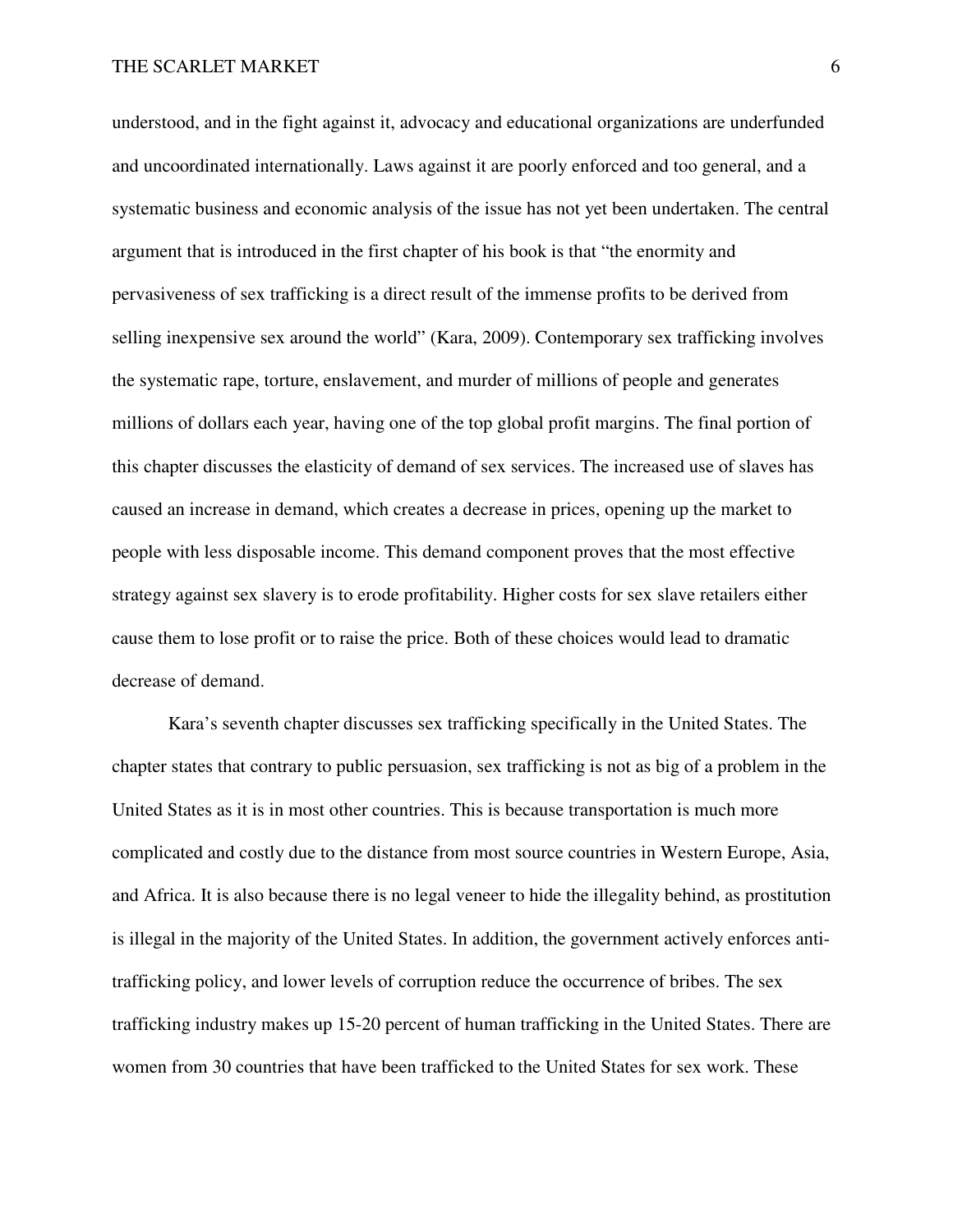women are forced to work mostly in massage parlors or brothels, and the majority have money sent to their families overseas. If women attempt to quit or runaway, their families are threatened and the women become subject to harsh violence and torture.

 Recently, scholars are asserting that focus should shift to trafficker decisions when studying sex trafficking, because they are the primary decision makers in the process. This differs from previous research in the field which points more strictly towards migration levels, economic conditions, and democracy levels as determinants. Jac-Kucharski presents a mathematical model that labels each of these push-pull factors, like extreme poverty, lack of economic opportunities, civil unrest, political uncertainty, and cost-benefit analysis for trafficker, as the independent variables. An explanation of this model is beyond the scope of this review, but the results suggested that cost effectiveness, ease of land access, and economic inequality between men and women were the most influential factors in determining levels of human trafficking in source countries (Jac-Kucharski, 2012).

 Another article presents truths about sex trafficking in both the United States and India, asserting that if similar problems exist in two extensively varying nations, these truths are three global issues in need of address. The three truths presented are that the basic needs of johns are not being met by local population, sex trafficking is more profitable than legal alternatives for pimps, and that victims are lured into the industry by promises of a better life. The similarities specific to sex trafficking are demand stemming from johns who feel entitled to buy women, pimps' desire for profit, reputation, and power over women, and victims being brought under false pretenses. The high levels of sex trafficking in both the United States and India, considering differences in law enforcement style, prove that legislation and government enforcement alone are not sufficient (Hart, 2012).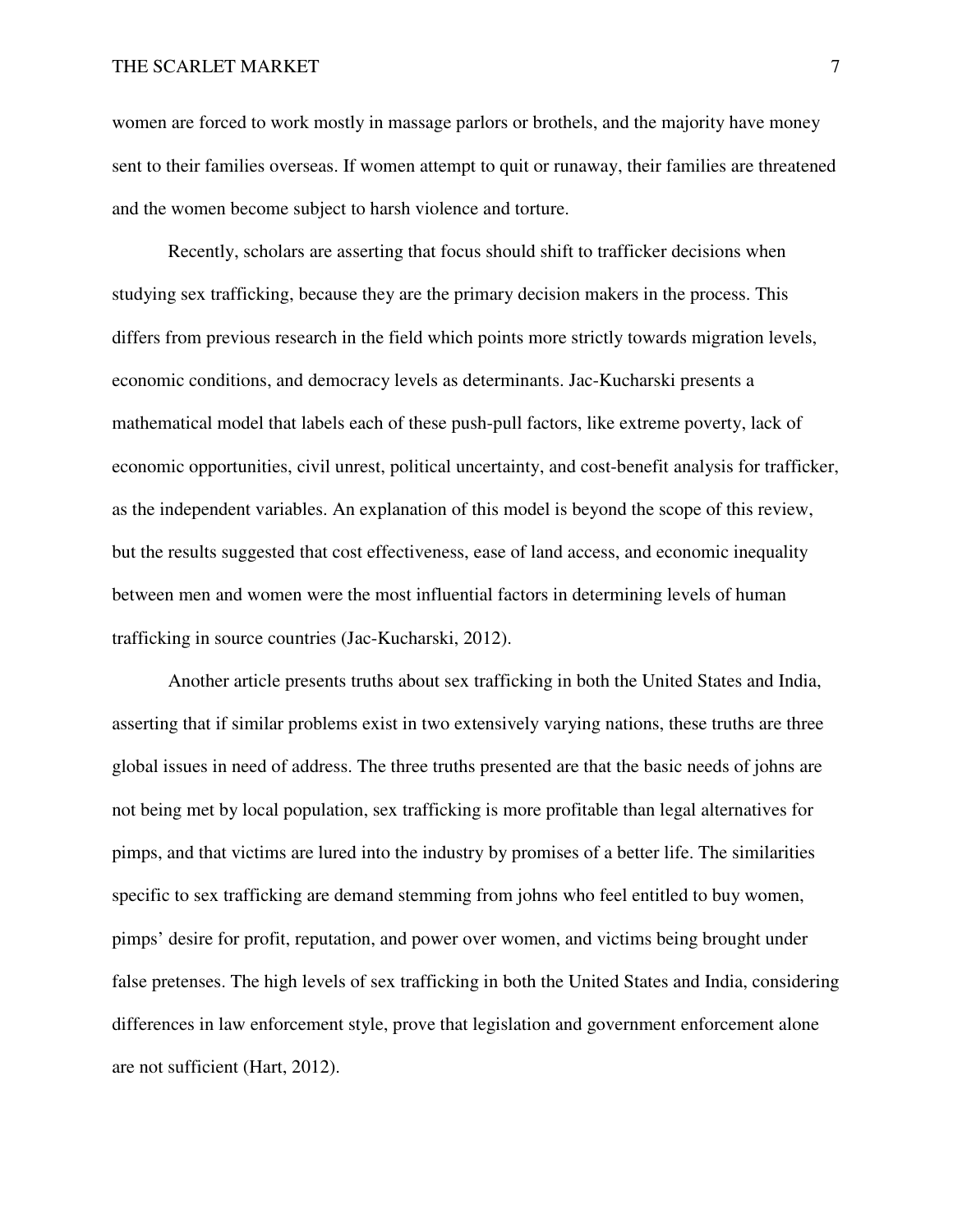The current upholding of international agreements to minimize and manage human trafficking is being criticized, specifically in Nigeria. Human trafficking is an increasingly threatening market in Nigeria because it is a prominent source, transit, and destination country for the crime. According to Nwogu (2006), the reasons behind the prevalence of trafficking correlate to high migration rates and include a highly limited amount of available jobs and a strong desire for a higher standard of living. Recommendations are made that include better enforcement of pre-existing policy, educating Nigerians on migration risk, and encouragement to report instances of suspected human trafficking in destination countries.

 Research and evaluation has been done on the operations of sex trafficking in Turkey and focuses on methods of recruitment, transportation, and exploitation. The collapse of the Soviet Union has brought an increase of sex workers to Turkey from countries with struggling political and economic systems like Moldova, Ukraine, Russia, and Uzbek. The primary research done by interview confirms that 73% of victims were assured jobs during recruitment, 13% were kidnapped, and the remaining victims were given marriage or vacation offers. The interview information about transportation stated that the recruiter accompanied 53% of victims and 64% of victims were transported by plane. It was also discovered that the Turkish government has flexible visa requirements so 96% of trafficked women were able to enter with legal travel documents (Demir, 2010). Research on exploitation methods confirmed the information collected in the literature review, reflecting high rates of debt bondage and violence and coercion.

 An article written in 2003 (Farley et al.) describes the results of individual surveys completed by 854 people either currently or recently in prostitution from Canada, Columbia, Germany, Mexico, South Africa, Thailand, Turkey, United States, and Zambia. The surveys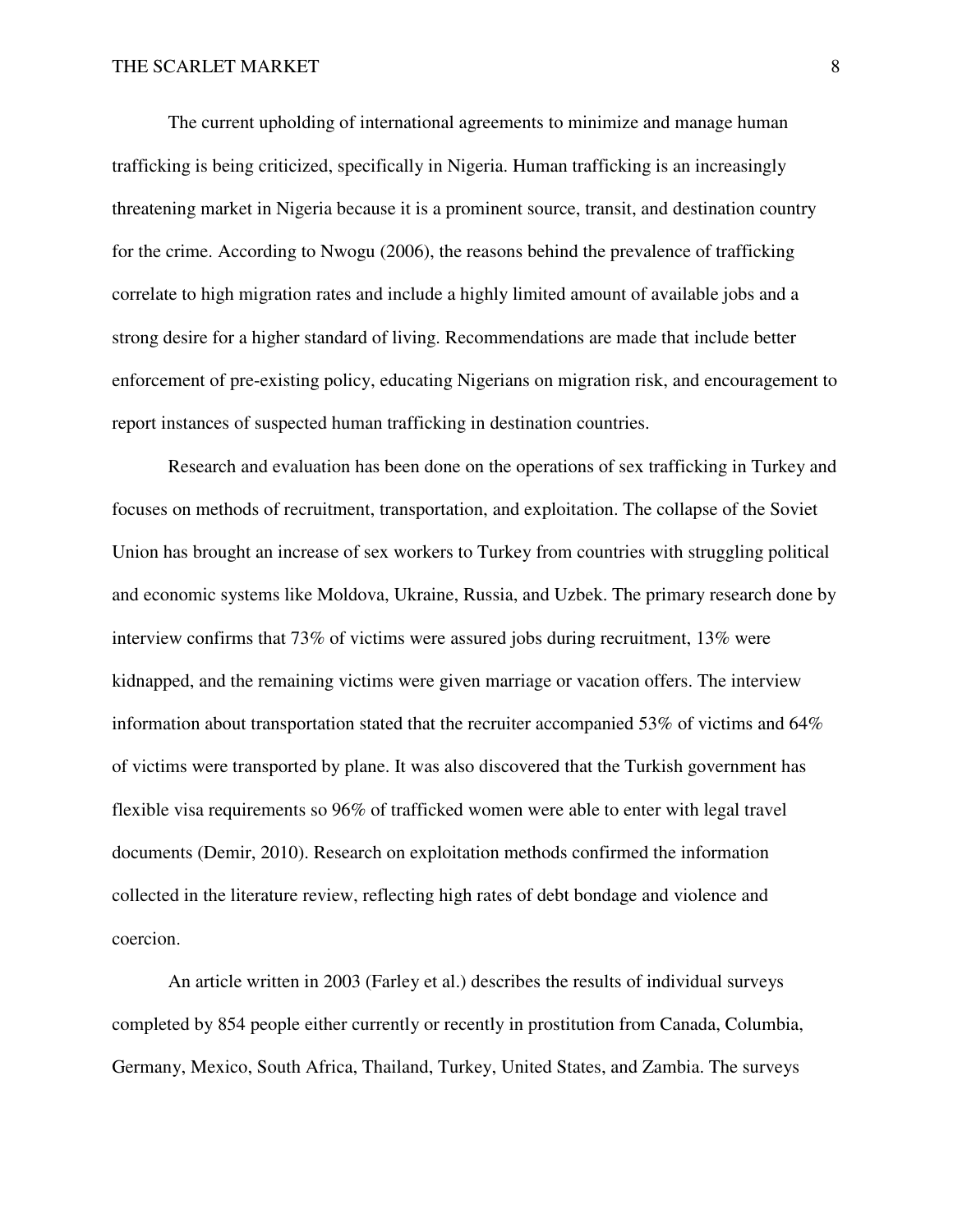question the women about what types of abuse, harm, and mental and physical conditions they are dealing with. It was determined that 71% of women in prostitution have been assaulted physically, 89% desire to escape the business but have no other options, 63% have been raped, 75% have been or are homeless, and 68% meet the standards for post-traumatic stress disorder. The article also disproves a few common assumptions about victims of sex trafficking, including that a large portion of prostitutes entered the industry to have drug money.

 Mahmound and Trebesch's pioneering article is the first to assess and analyze the drivers of human trafficking with micro data. The article was researched and written to prove that the highest rates of human trafficking occur in areas where migration flows are the most substantial. This thesis points to three main indications: migrant networks are not beneficial because they put citizens at risk, illegal migration patterns increase the risk of trafficking, and awareness campaigns have high potential for decreasing risk. The primary research behind the article was conducted in 2006 from interviews of 5513 households in Belarus, Bulgaria, Moldova, Romania and Ukraine. Households were interviewed about connection to trafficked victims and were analyzed based on many factors including age, gender, location, proximity to capital city, socioeconomic standing and most significantly, the regional migration prevalence rate. The research indicated that areas with high illegal immigration rates are most likely to have high levels of human trafficking occurrences. Surprisingly, local crime rates and poverty levels have a very limited effect on trafficking risk (Mahmoud & Trebesch, 2009).

# *Economic Framework*

 In the human trafficking market, employers that use trafficked individuals are the consumers, human traffickers are the intermediaries that match the buyer with the product, and trafficked individuals are the products. Demand for trafficked individuals is driven most by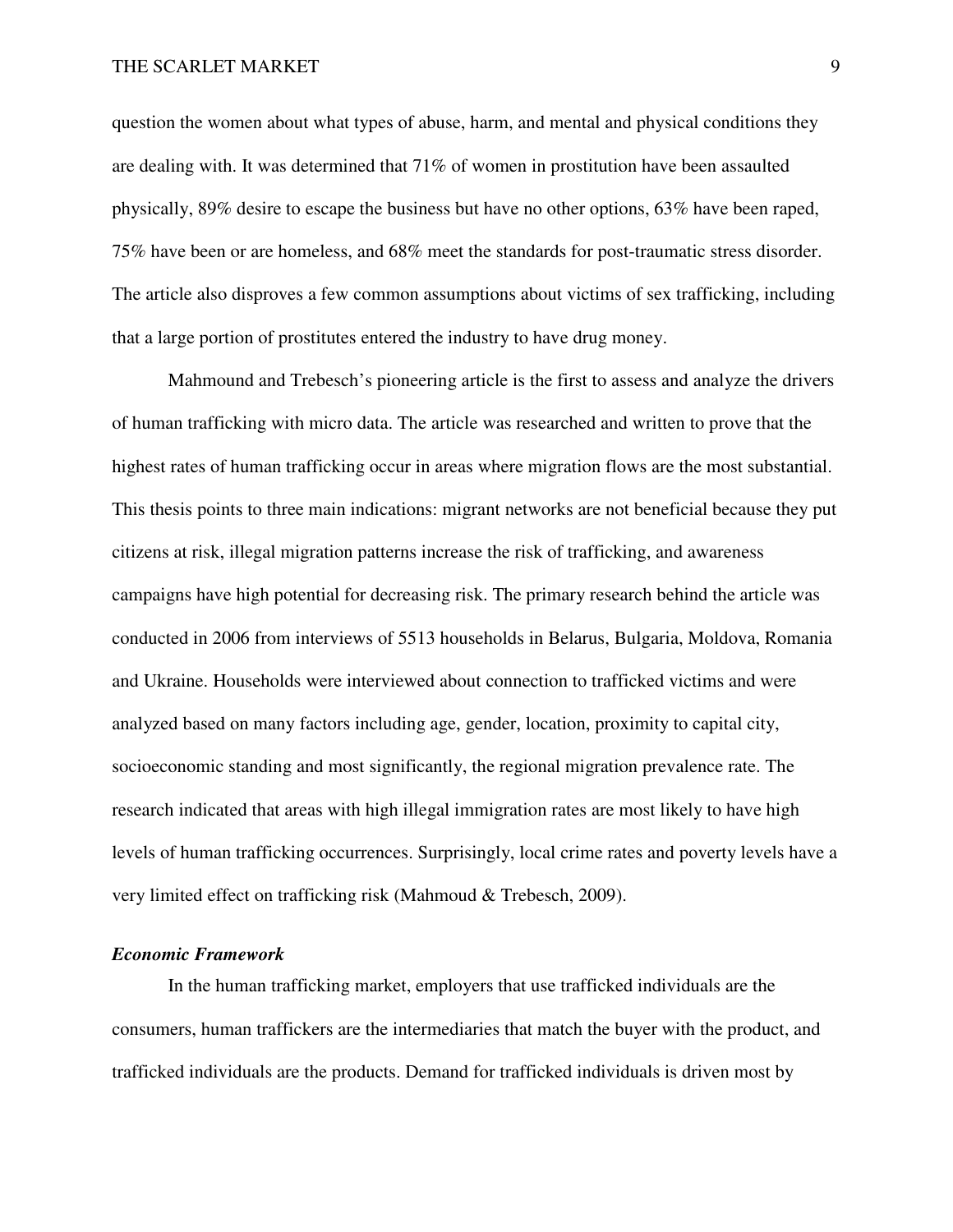#### THE SCARLET MARKET 10

employers' desire to maximize profit, while supply is driven by immigrants' desire to relocate for higher pay. The human trafficking market is classified as a monopolistic competition, meaning that there are many buyers and many sellers that are dealing in differentiated products. The authors point out that current policy on reducing the occurrence and intensity of human trafficking focuses on reducing the demand, which hugely contributes to a decrease in price and number of victims. The authors, including Elizabeth Wheaton, also point out that despite the economic efficiency drawbacks, a focus on reducing the supply of human trafficking is an integral step towards improvement (Wheaton, Schauer, & Galli, 2010).

 Hahn Diep's article demonstrates that laws created to destroy the sex trafficking industry actually help traffickers to increase exploitation. Sex trafficking, like any other business, has the main objectives of maximizing profits and minimizing costs. Sex trafficking is one of the most lucrative and growing illegal industries, coming in third behind drug and arms dealing. The reasons for its rapid growth are high illegal migration rates due to poor economic situations, low risks for traffickers in comparison to other criminal activities, and the reusable commodities involved, meaning the trafficked women (Diep, 2005).

 The work of Samarasinghe in 2009 analyzes the general structure of the demand side of sex trafficking. The article defines demand as the manifestation of a desire to procure, and claims demand is the cause of all dimensions of sex trafficking. The percentage of men involved in the industries has been found to vary. In Japan, 37% of male citizens have claimed participation and in Thailand, 73% claim participation. Worldwide, men buy sex acts for temporary power, and their access to the marked is based on their individual purchasing power. Their financial capability sustains the industry, but men commonly do not want to be publicly associated with it. The intermediary category is made up of four subcategories. There are the pimps, recruiters,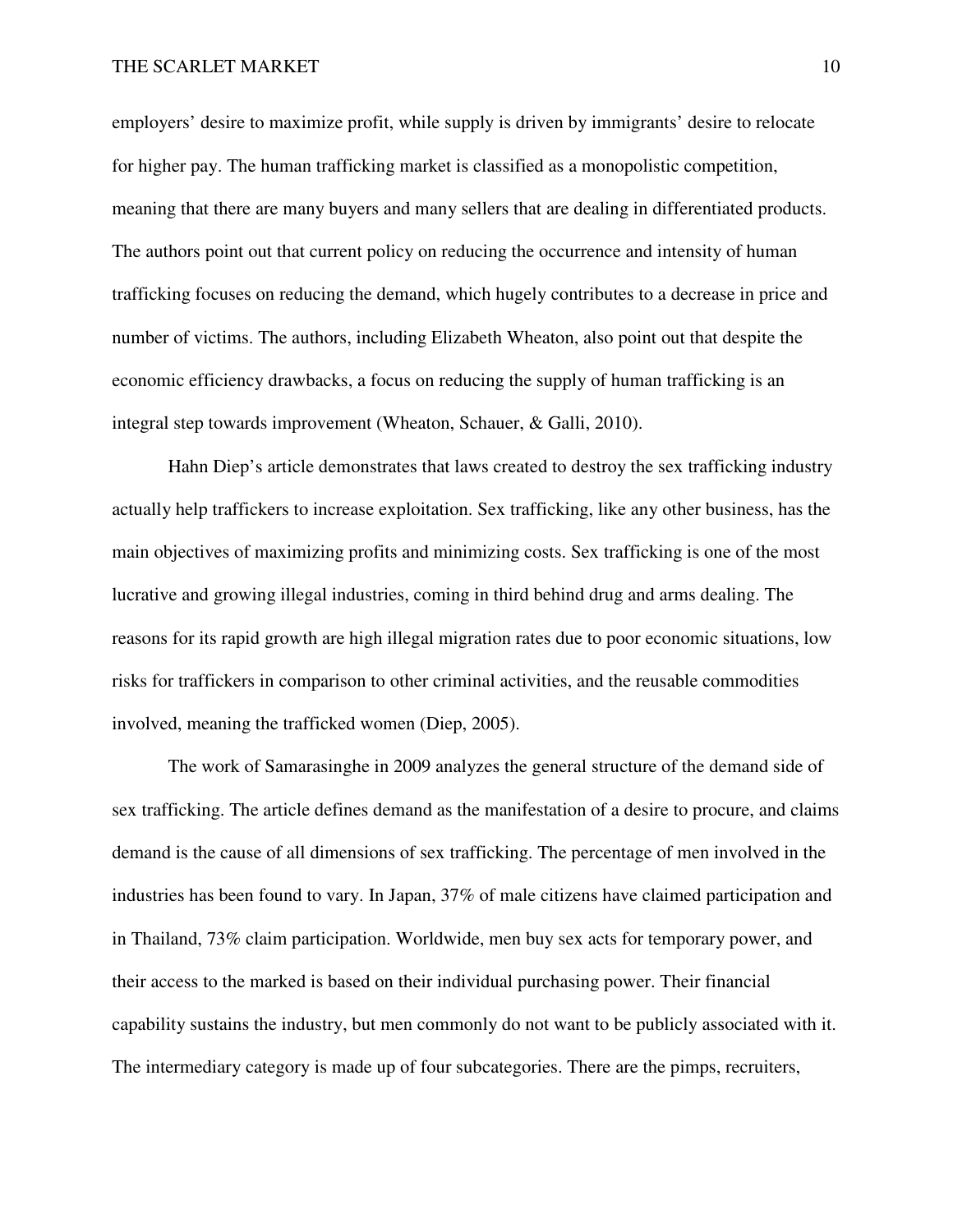brothel owners, and transporters that deliberately support the industry, hotels and entertainment organizations that indirectly profit from the industry, military establishments that are motivated to encourage the industry to satisfy the "needs" of servicemen, and institutions of state that are the policy makers with influence over the sex trafficking industry.

 The transnational sex trafficking network was applied to the perspective of a global commodity chain (GCC). A commodity chain is the process by which raw materials are turned into finished products. The article argues that in addition to economic factors, political and sociocultural factors should be seen as influential in a nation's position in the sex trafficking network. Applying the GCC framework to sex trafficking, women are raw materials that become finished commodities once put in the market. The main reasons for worldwide expansion of the sex trafficking industry and network are the high profit margin it offers and the fact that commodities are "reusable". Each trafficked woman draws in 75,000 and 250,000 dollars of profit annually, depending on the standard of living in the country of sale. The article states that people with vested interest in profits are corrupt government officials, political leaders, attorneys, transporters, and most significantly, traffickers and transnational organized criminal network (TNOCN) employees. The locations of "production" are brothels, parlors, massage centers, bars, and stretches of street and highway (Das, Eargie, & Esmail, 2011).

 The movement of money, the methods of bookkeeping and accounting, and basic laundering techniques were studied within Bulgarian sex trafficking organizations. Bulgaria was identified as the prime source country within the European Union because it ranks within the top three providers to thirteen EU countries. The main motive of human trafficking organizations is to make big money quickly and that the harsh social and economic conditions in Bulgaria leave some citizens more willing to exploit and others more vulnerable to exploitation. The accounting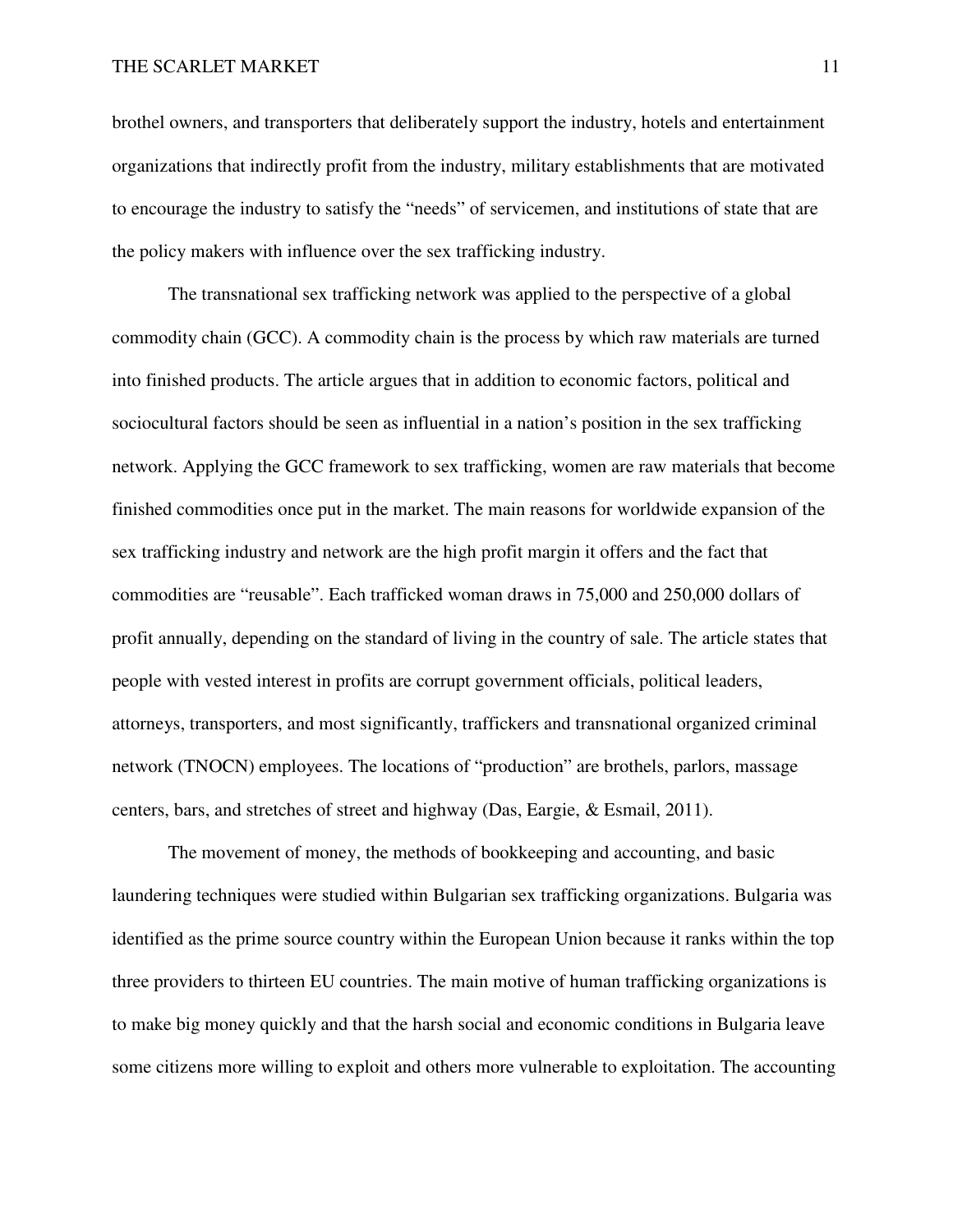system in human trafficking organizations begins when the prostitutes record profit obtained after each sale, and is monitored by the parallel recording of each sale by the pimp. The money laundering process within these Bulgarian trafficking organizations typically follows the simple pattern of transferring the money, preparing for investment, and investing money into a legitimate business.

 Andrea Bertone (2000) defines the international political economy of sex, proving that industrial capitalism is the most favored economic system and that the emerging trend of commodification fuels the growth of the human trafficking market. Her article states that the capitalistic roots of sex trafficking stem from the obvious existence of supply, the women being exploited, and demand, the men in developed and developing countries. She explains that the increased immigration rates and the believable promises made for better life and better money that traffickers offer to vulnerable women have attributed to the growth of the sex trafficking market. The consequences discussed in the article include declining international security, danger to society by increased criminality, powerful controlling networks of this increasingly lucrative business, and most disturbingly, physical and emotional struggle of the victims.

#### *Policy Recommendations*

 Siddharth Kara's final chapter explains the movements that should be made based on the evidence collected to eradicate sex slavery. According to the chapter, the best short-term tactics against the industry are those that reduce the aggregate demand of consumers and slave owners. The most effective way to do this is by attacking the industry's immense profitability by inverting its risk-reward economics. The best long-term tactics include eradicating the primary conditions that gave rise to the crimes in the first place, like poverty and the dangerous asymmetries of economic globalization. He suggests the creation of an extra-governmental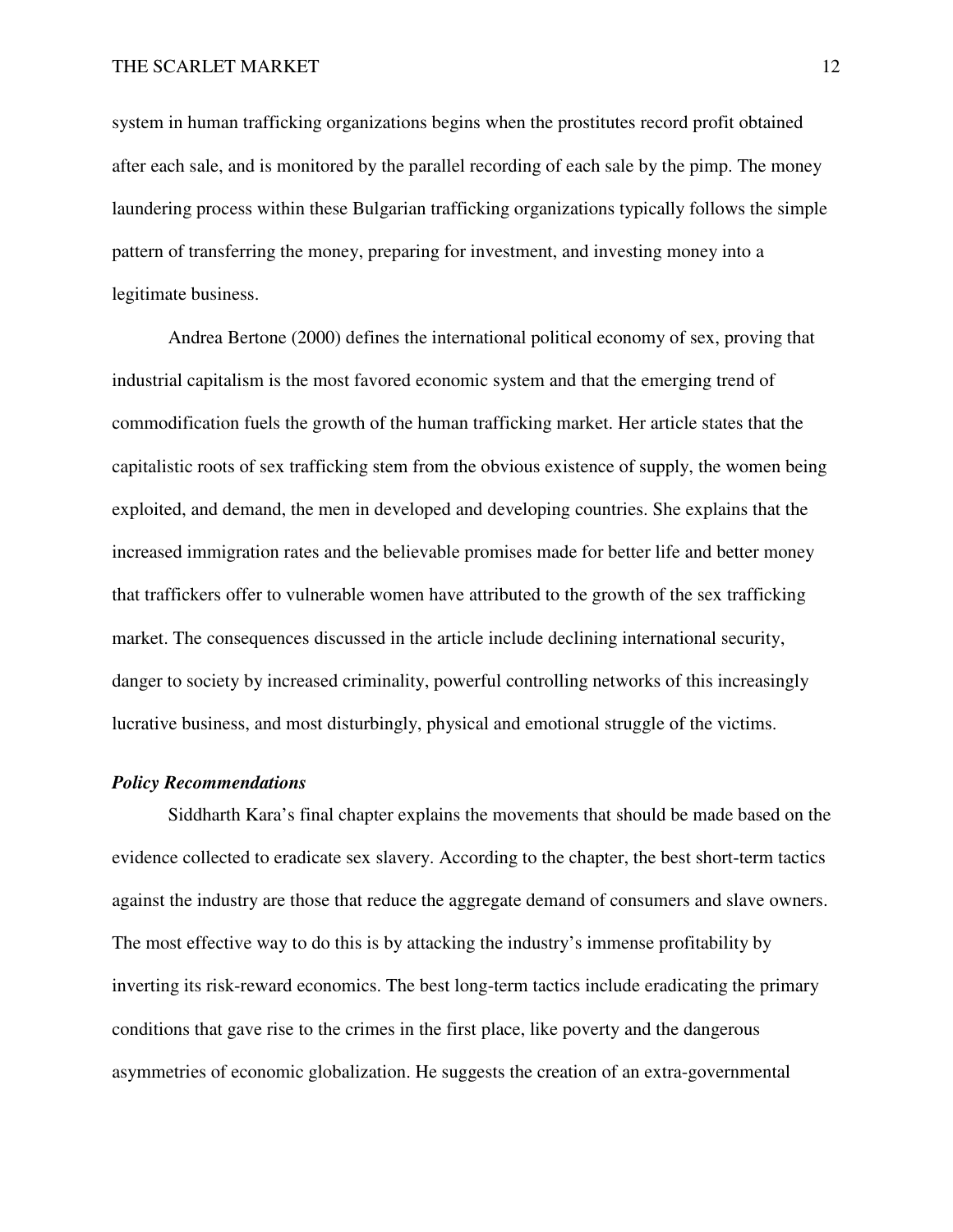Coalition for Freedom, an organization dedicated to ending all forms of trafficking and slavery. The short-term tactics would be aimed at decreasing profitability and increasing risk, thereby decreasing demand.

 Male demand for sex trafficking stimulates and sustains the industry, so educational and legislative measures should be aimed at reducing male demand. The article assumes that sex trafficking is fundamentally an economic problem and must be addressed from a supply and demand standpoint. The article calls out the fact that most existing policy focuses exclusively on supply-side drivers and is therefore insufficient and ineffective because it ignores the real issue. The UN Protocol to Prevent, Suppress, and Punish Trafficking in Persons of 2000 is a comprehensive international approach to eradicate sex trafficking by punishing traffickers and aid their victims. It is the first policy to explicitly highlight the factor of male demand, but its mere suggestion of "discouraging demand" is too weak. The other policy to address demand is the Trafficking Victims Protection Act of 2005, which designated 50 million dollars for local law enforcement and social programs to develop and execute programs to reduce male demand. The article concludes by stating that given the low labor costs, minimum legal barriers, billion-dollar profits, and abusive working conditions of sex trafficking, it represents free-market capitalism at its worst. The best way to attack the problem from the demand side is enacting a prohibition policy like that in Sweden, instituting re-education program of johns and male norms, and enacting a public awareness campaign (Yen, 2008).

Weitzer (2011) analyzes the claims that back up the oppression model of sex trafficking, identifies some legal and policy implications of the oppression paradigm, and offers evidencebased alternatives. He states that advocates of the oppression paradigm base their conclusions on the idea that men have power over women and sex trafficking is a manifestation of that social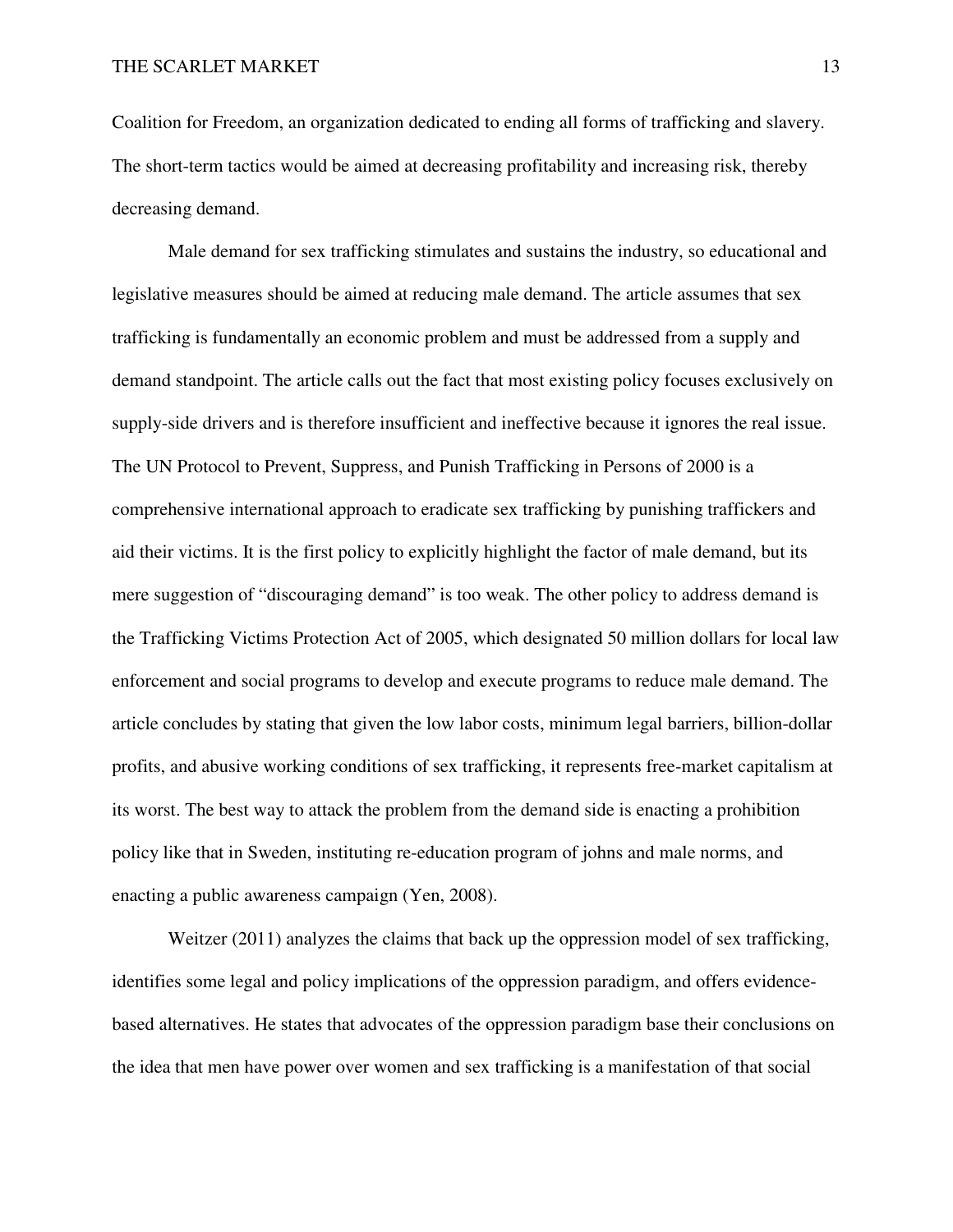#### THE SCARLET MARKET 14

inequality. His article states that the media and common opinion privilege victimization stories, ignore root causes, and increasingly present the problem as a threat to national security. His article insists that legislators and advocates against human trafficking create policy and programs based on evidence instead of scholarly gathered evidence. He states that the most effective method to eliminate sex trafficking is not prohibiting all forms of prostitution, but implementing an evidence-based approach that focuses on identifying and assisting victims.

 Since the UN Protocol of 2000, trafficking has been managed somewhat, but there are still heavy flows of trafficked people out of countries with struggling economies. The article points out that along with international efforts to discuss and combat human trafficking, political and empirical challenges exist. These include women being unwilling to turn to political or law enforcement officials, being able to pass enforceable anti-trafficking laws, and the inability to obtain comprehensive and accurate data to assess. The article concludes that the surge of trafficking that followed the passage of the Protocol proves that simply punishing traffickers is not sufficient to eradicate trafficking. Also, domestic anti-trafficking laws have proven to be hard to enforce, because 40 percent of the governments that have passed laws have yet to convict a single trafficker from 2000 to 2009 (Smith, 2011). The article also decides that the most effective additional policy would take a human rights approach, and that there are additional avenues for future research that need to be explored to end the problem.

 Another perspective explained by Brysk (2011) identifies flaws in current anti-trafficking policy and attacks its underlying assumptions. Brysk states that it cannot always be assumed that trafficked women would not voluntarily participate in sex work, that other local employment options are not exploitative, or that trafficking is uniquely harmful. The singularly focused opposition to commercial sex, instead of the conditions within commercial sex, overlooks the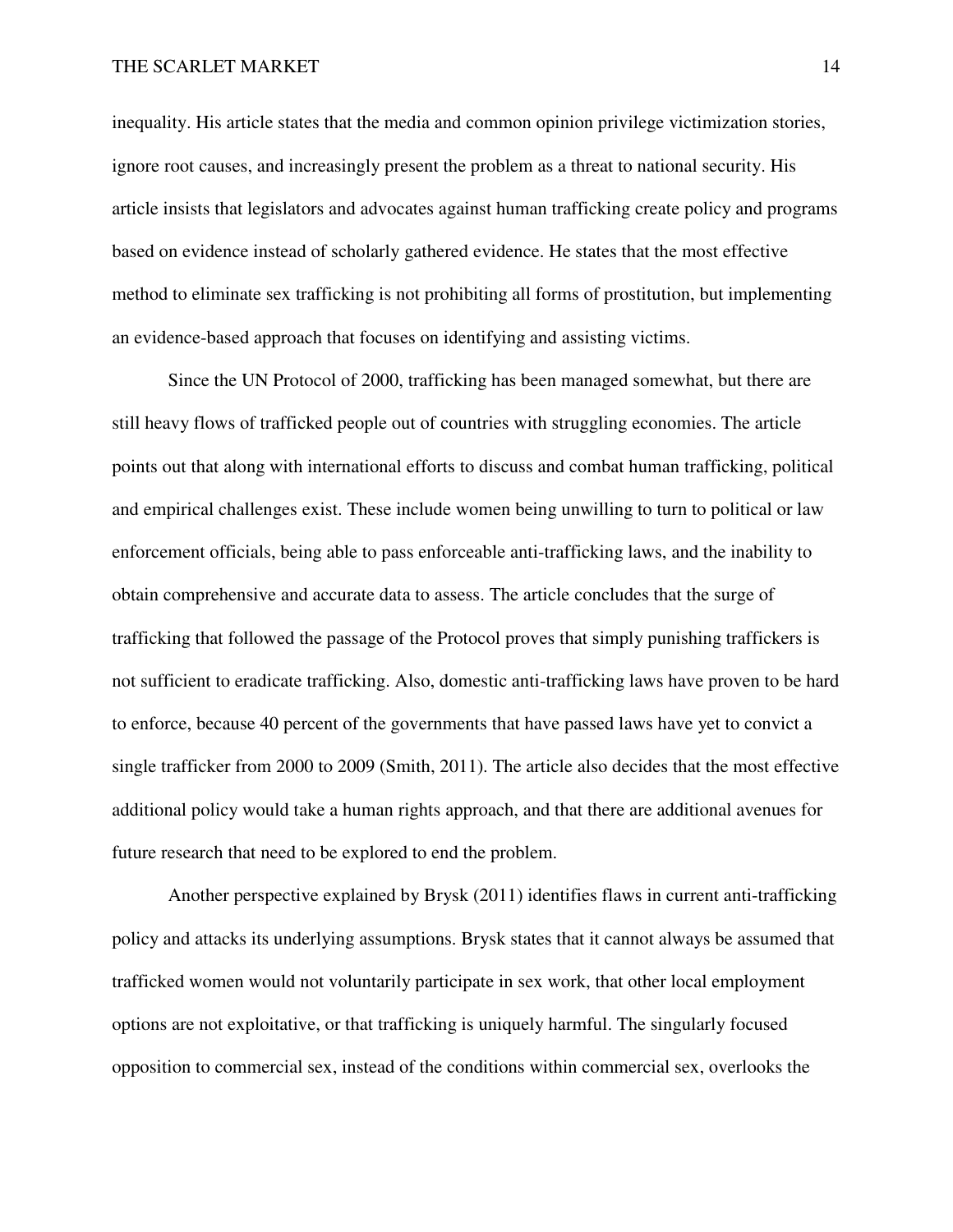main problems of violence and coercion. The article states that human trafficking programs have done little to shut down the human trafficking market because they ignore the key issues of poverty and coercion. Many other forms of exploitative labor that involve more victims are ignored in anti-trafficking policy, causing that market to grow substantially. The article explains that an expanded human rights approach to the private wrongs that exist in the sex trafficking trade will stem from a better understanding of freedom, sex, and development.

 MacKinnon (2012) persuades readers to stand against legalizing prostitution and explains the not so coincidental parallels between women in prostitution and sex trafficking. These parallels include the absence of a women's agency as an independent entrepreneur, the existing life condition of poverty, and the entrance into the market as a minor. She also attacks the grey area between acceptable and unacceptable prostitution, claiming that they are inseperable, by presenting five conflicting points of morality and disqualifying the differences. The conflicting points include adult versus child prostitution, indoor versus outdoor, legal versus illegal, voluntary versus forced, and prostitution versus trafficking. This claim is evidenced with the facts that adult prostitutes are usually child prostitutes that have grown up in the system, legalization of prostitution masks the illegal aspects that inevitably exist, and 89 percent of surveyed women involved in prostitution want out but cannot get out. Additionally, the article presents two national prostitution policy frameworks, the sex work model and the sexual exploitation approach. The sex work model sees prostitution as a profession and aims to legalize it and reduce the risks involved. The sexual exploitation approach sees prostitution as oppression and aims at decriminalizing the prostituted women and enforcing consequences for the exploiters. Sweden has adopted the sexual exploitation approach, has defined prostitution in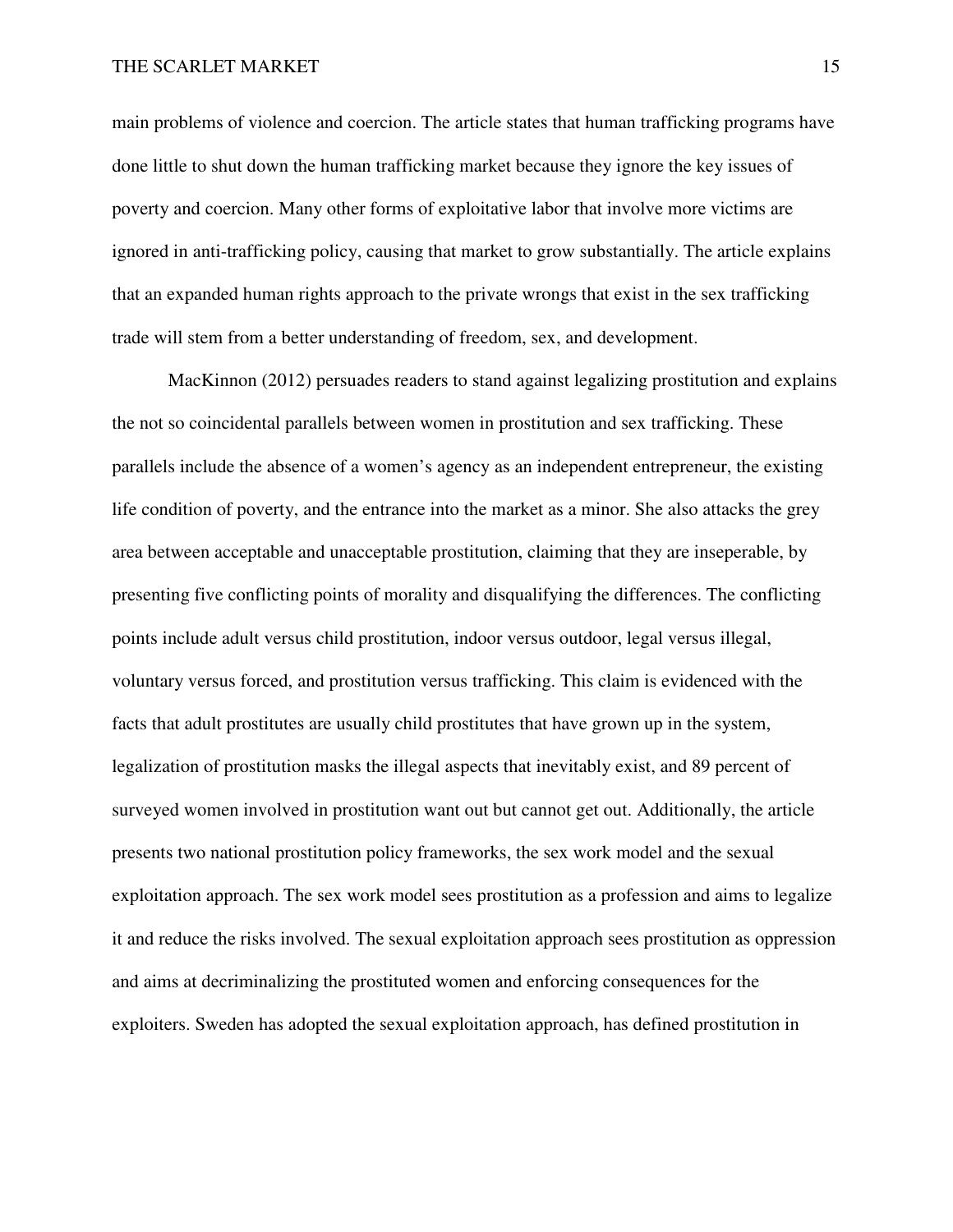terms of violence towards women, and has had the most effective results. Street prostitution has been cut in half and Sweden maintains the lowest trafficking rates in Europe.

 Activists, researchers, and analysts have evaluated sex trafficking from many viewpoints, as evidenced in the extensively varying research provided above. Though there is not one obvious or simple solution, all parties involved in the research field agree that action is absolutely needed to diminish the problem and help those caught in it. The very framework of sex trafficking indicates that it is rooted in economics, so the most direct solution should also be rooted in economics. The following chapter discusses a comprehensive solution to sex trafficking based on Kara's novel *Sex Trafficking: Inside the Business of Modern Slavery.*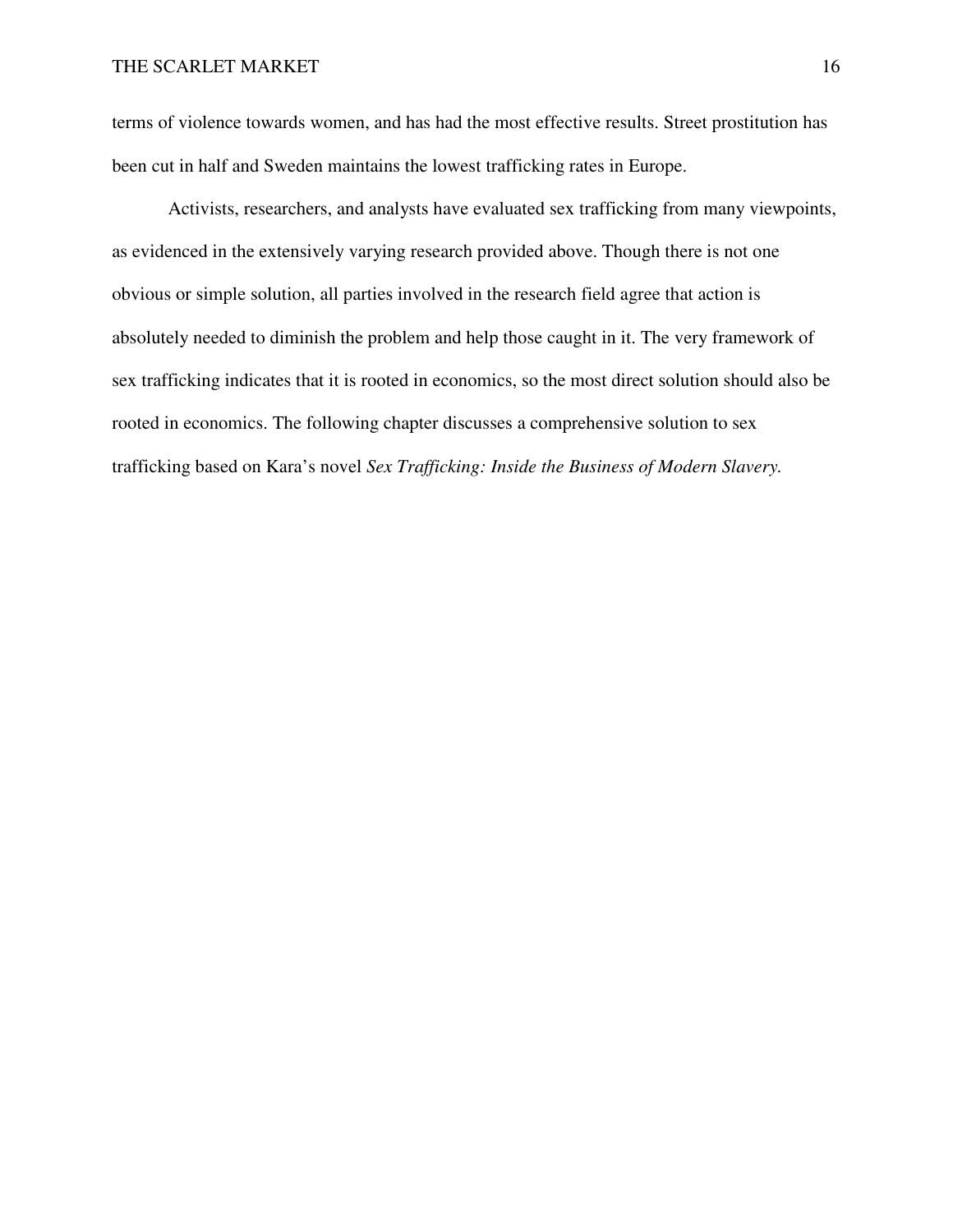# **Chapter 2: Evaluation of Sex Trafficking: Inside the Business of Modern Slavery**  *Introduction*

 Throughout the research completed during this project, one of the few comprehensive solutions to sex trafficking discovered was Siddharth Kara's *Sex Trafficking: Inside the Business of Modern Slavery.* The previous review of current literature on the economic framework of sex trafficking includes three chapters from his book. This following section will provide a summary and evaluation of Kara's book as a whole.

 Kara conducted his research by physically visiting venues associated with sex trafficking in the countries of India, Nepal, Burma, Thailand, Vietnam, Italy, Moldova, Albania, the Netherlands, the United Kingdom, Mexico, and the United States. Kara was inspired to research the topic so that he could better understand the problem and introduce a solution that would make a measureable difference. He took three research trips with money he had saved throughout his career in the business field, and his research was briefly interrupted for a period of time during which he worked to earn enough money to finish.

 Kara's book is based on a series of 150 interviews with trafficked women that took place in brothels and shelters around the world and 120 interviews with families of victims, men who purchased trafficked women, shelter and NGO workers, trafficking police and attorneys, one brothel owner and one trafficker. Kara travelled to regions around the world with high concentrations of sex trafficking. He also performed his research along the borders between India and Nepal, Nepal and China, Moldova and Transdiestr, Moldova and Romania, Italy and Austria, Italy and Slovenia, Albania and the Adriatic Sea, Albania and Serbia, the United States and Mexico, Thailand and Burma, Thailand and Laos, and Vietnam and China with hopes to better understand the systems of movement of trafficked women and the process of the crime from start to finish.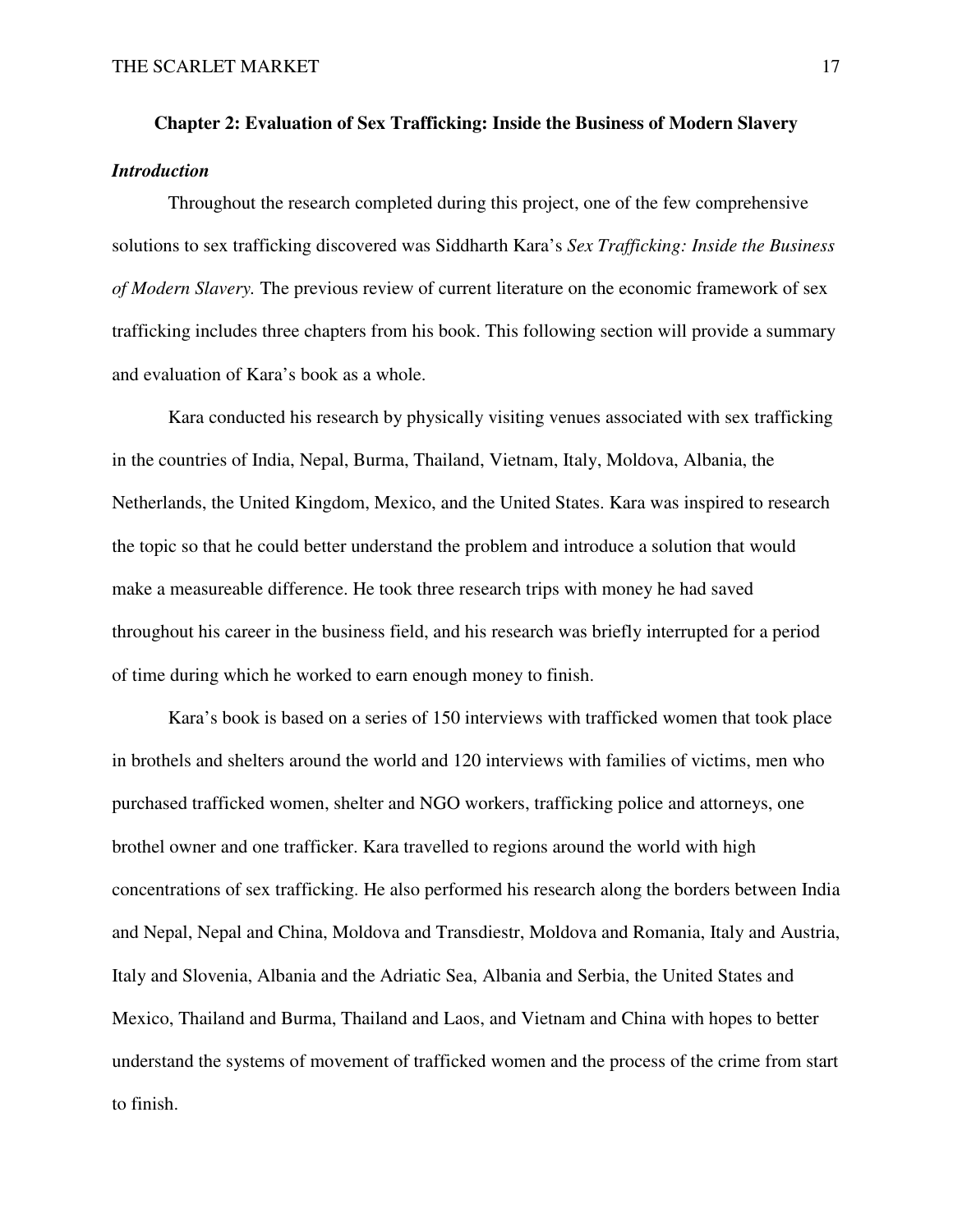Initially, Kara planned to write a broad narrative that explained the current global state of sex trafficking through facts discovered during his travel. However, Kara decided that this approach did not adequately accomplish his goal to accurately describe "the origins of the sex trafficking industry, how it operates worldwide, and how to best eradicate it" (Kara, 2009, p.xiv). Kara begins with a chapter that discusses the key components of sex trafficking and lays a foundation for the body of the text, which describes the crime specific to geographic location, and concludes with a framework for abolition.

# *Overview of Sex Trafficking*

 Kara's novel is based on the central argument that the enormity and horrifying intensity of the sex trafficking industry are attributable to the lucrative nature of the crime. Hefty profits are available for those who perpetuate the crime, at any point during its course. While capitalism and globalization have created opportunities for global efficiency and teamwork, it has also created points of exposure that allow for the success of sex trafficking. Rural poverty is deepened by the continual shift of wealth from the rich to the poor. While the sex trafficking industry grows in strength and size, counteractive movements remain ineffective from every perspective. Kara suggests four reasons that contribute to the shortcomings, the first being that sex trafficking is not properly understood. People with the power to make a difference do not understand the issue at hand, so they cannot initiate change with significant positive impact. Second, organizations that are dedicated to the cause are lacking in funding and coordination. Third, the laws in place to protect women from sex trafficking and punish perpetrators are either too broad to execute or are too miniscule to diminish activity. Last, research that analyzes the economic functioning of the sex trafficking system as a whole has not been conducted.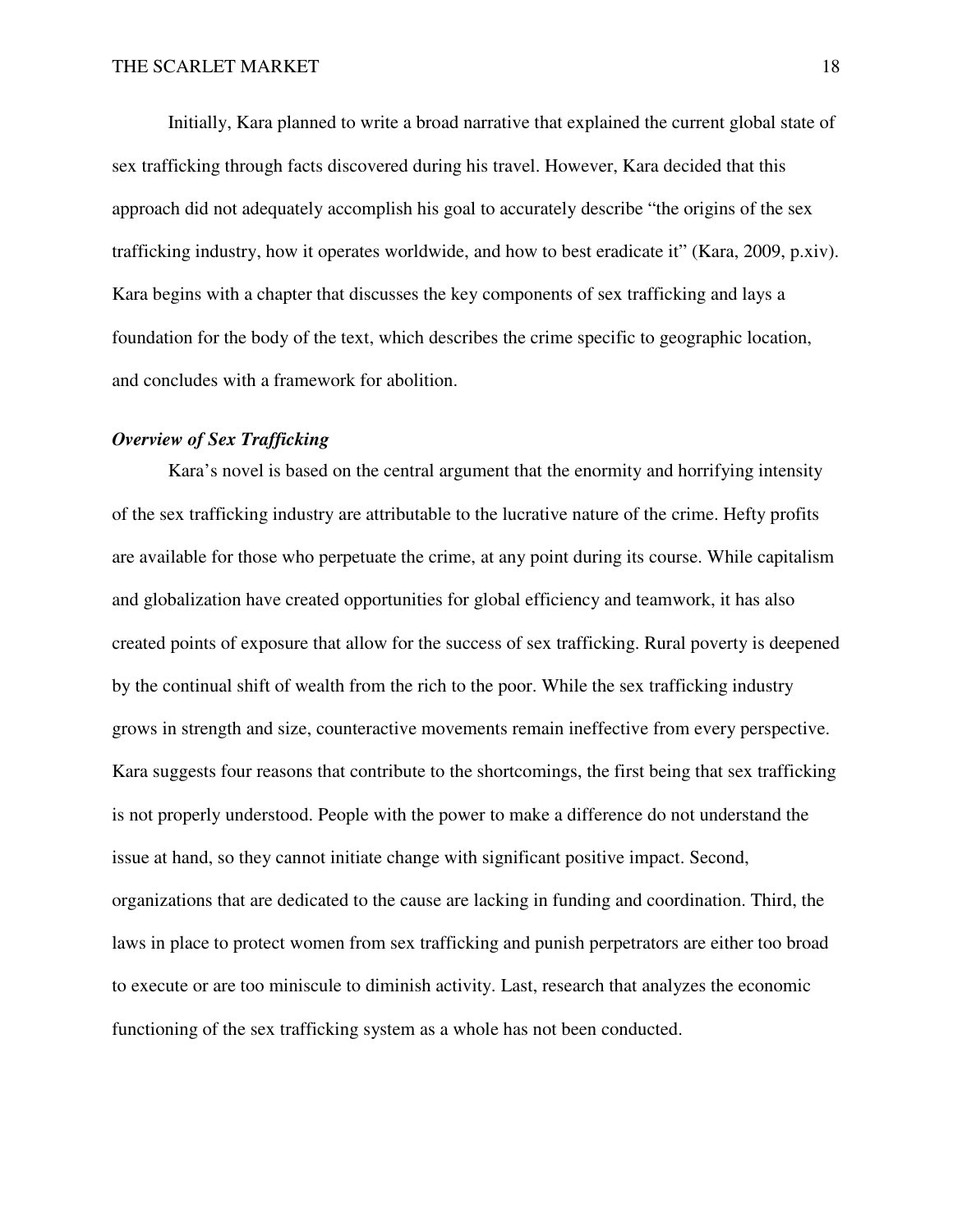Understanding the elements of sex trafficking begins with understanding its process. Kara explains that sex trafficking, loosely defined, includes both the concepts of slave trading and slavery. Slave trading deals with the recruitment and movement of trafficked women, and slavery deals with the continual exploitation of these women for profit. According to the research, observation, and interviews conducted by Kara, the most common forms of recruitment worldwide are deceit, sale by family, abduction, seduction, and recruitment by former slaves. He noticed that each of these methods existed in each location studied, but differing local conditions created prevalence of certain methods over others. The second step in slave trading is movement of women from source countries through transit countries to destination countries. With both internal and external trafficking, victims are transported through any means imaginable including cars, boats, buses, and by foot. Once victims realize what is happening to them and they resist, they are often drugged or beaten to make the transportation easier. Traffickers use false identification documents, bribe local law enforcement and patrol, and find breaks in barriers to cross national lines and deliver women to locations for exploitation.

 Through the process of acquisition and transportation, sex slaves are abused, raped, drugged, tortured, and starved for the purpose of breaking their spirits and decreasing or eliminating the chance of resistance. Once victims are put into service in destination countries, the systematic exploitation of their bodies for paid sex begins. Kara observed six main venues for exploitation, which are brothels, clubs, massage parlors, apartments, hotels, and streets. The amounts of women held in brothels varied depending on location, some housing hundreds of women and others around twenty. Style and quality of space also depends on region. Some venues make an effort to conceal the occurrence of sex crimes, while others make no effort to hide their purpose. Women begin their time as prostitutes working in brothels, and may be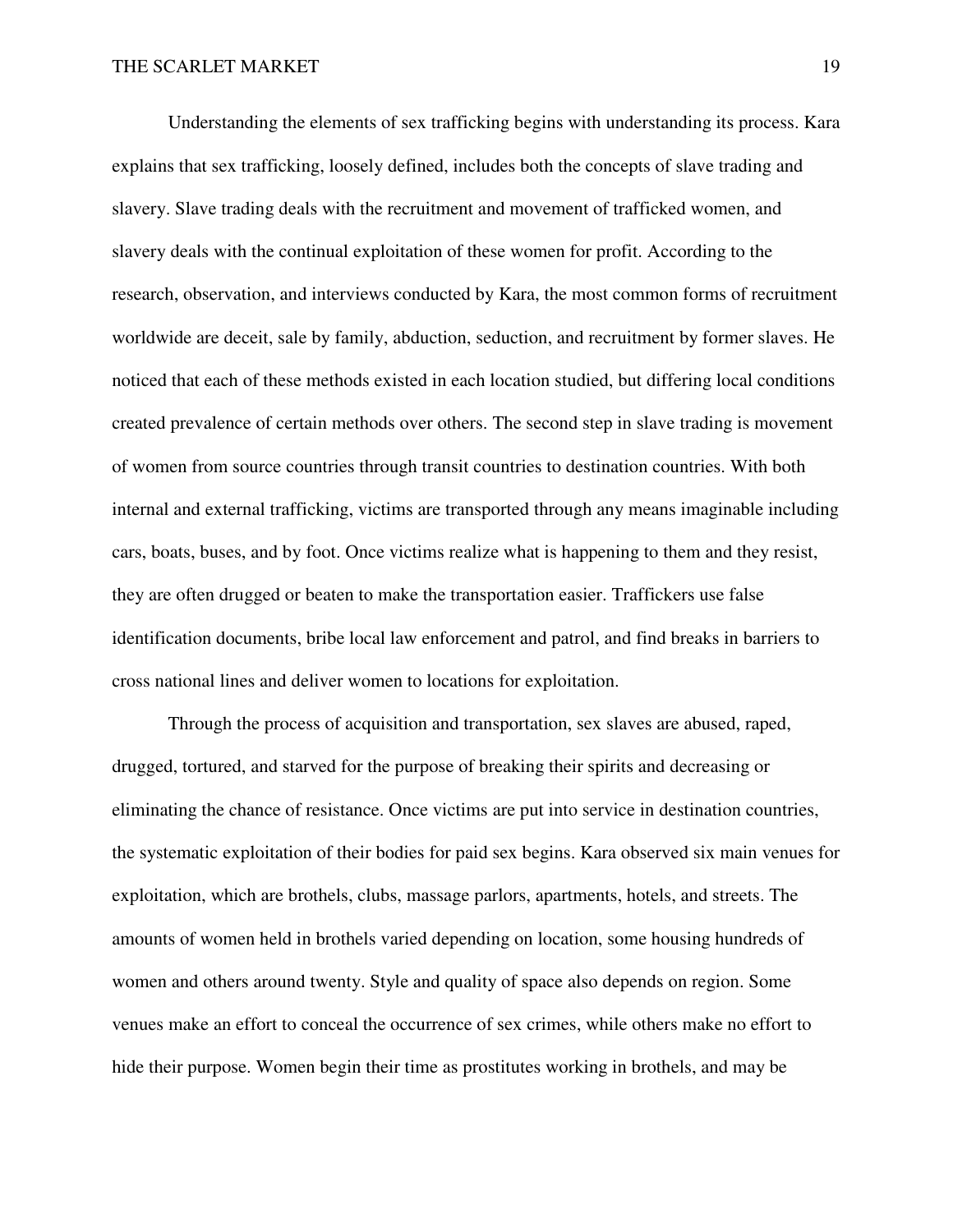transferred to other venues once they have accepted a life of prostitution. Other types of locations tend to house less women, are less common, and typically generate less revenue.

 Kara describes the business of sex trafficking with three components. The first is the number of slaves, which is a reflection of the overall size and growth of the industry. Kara's calculation is that between five hundred thousand and six hundred thousand individuals are trafficked for commercial sex out of the 1.5 to 1.8 million total individuals trafficked annually. At the end of 2006, there were 1.2 million trafficked sex slaves, five hundred to six hundred thousand were trafficked in 2007, and there was a net increase of forty-three thousand considering the amount of sex slaves that escaped, were freed, or passed away.

 The second ad third components are the amount of profit generated from the sex trafficking industry, some from the sale between traffickers and exploiters, and some between exploiters and those who purchase sex. Because of the under-the-table nature of transactions relating to sex trafficking, estimates on total global profits range from 9.5 billion dollars, according to the U.S. State Department, to 31.7 billion dollars, according to the International Labor Organization. Some estimates include the sales amounts of women sold from traffickers to locations of exploitation, some include amounts earned from payments for sex, and some include both. The International Labor Organization estimate is generally seen as the most reliable because it specifies the inclusion of both types of sales amounts. Sex trafficking, according to these estimates, has a profit margin of around 70 percent, making it the most lucrative industry, legal or illegal.

 Taking a step past the business of sex trafficking, Kara evaluates the economics behind it, detailing supply side and demand side. The huge and increasing number of women entering the industry is due to a number of factors, including economic globalization, gender implications in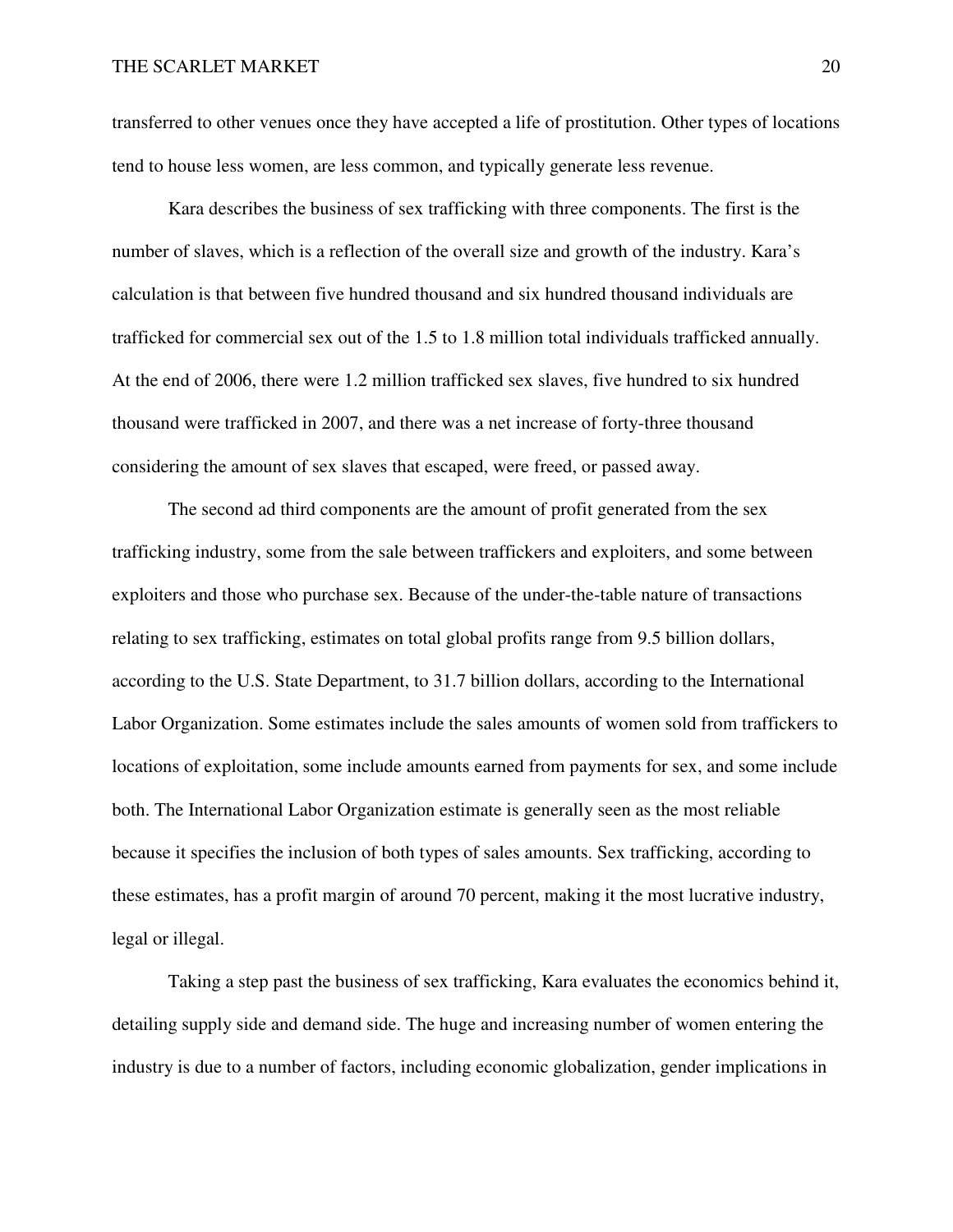culture, and ethnicity and social status. Economic globalization is the opening up of networks, movement, and trade between and through nations worldwide. Though a full evaluation of globalization is beyond the scope of this text, it is a key driver for supply availability. Also, the role of gender in specific cultures creates an exposed and vulnerable position for women. In regions where women aren't viewed as equals to men, the perception of culture makes their presence and potential less valued. Finally, minorities and members of society in lower wealth pools create ideal candidates to be trafficked because they have relatively less or no rights to protect them and less power to earn their way for themselves and their families.

 On the demand side, Kara describes three market forces that create enough demand to sustain the industry. These three forces are male sexual demand, profit, and the elasticity of demand. The first, male sexual demand is the primary driver of the industry, as it could not operate without consumers. Male sexual demand is difficult to analyze because some men purchase sex for the entertainment, some for a violent outlet, and some for other purposes. Also, some purchase sex once while others purchase it several times a month. The second factor, profit, was analyzed earlier in this text. The high profit numbers for the sex trafficking industry draw interest from small criminal organizations and large-scale organizations, and it will continue to do so until profitability is diminished. The third market force is the elasticity of demand, which means the degree to which demand changes with changes to price. The pattern that Kara has observed is that the price elasticity of demand for sexual services is extremely high. In a specific brothel in Kamathipura, consumers indicated that when price doubled four dollars to eight dollars, demand dropped by 80 percent. The amount of women being trafficked is increasing, creating a higher supply and lower prices, so there is a more widespread demand for the product. However, if the price were to increase, the demand would dramatically decrease.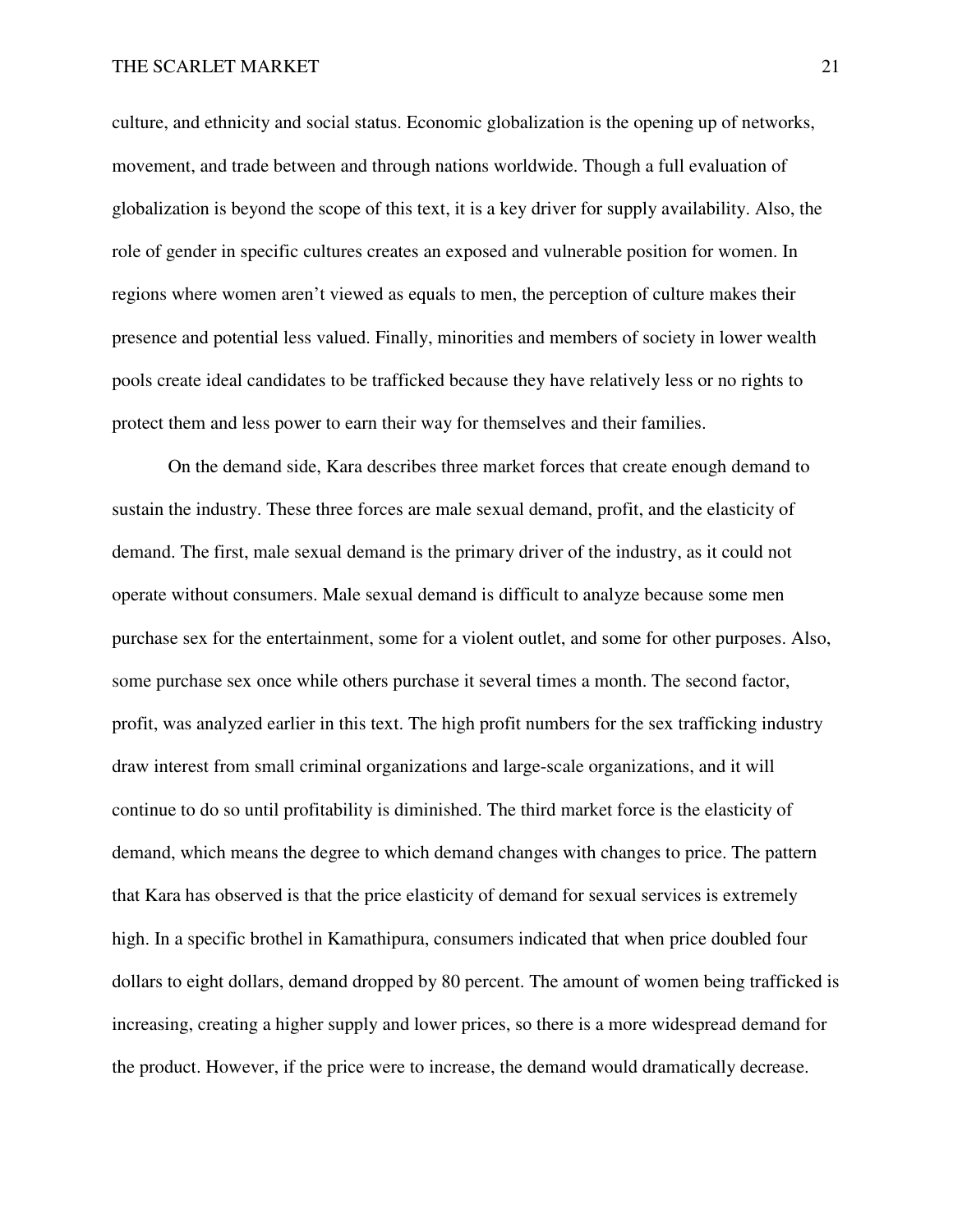Considering these market forces, it is apparent that a decrease in demand, caused by an increase in the price for services and a consequent decrease in profit margin, would lead to a much lower prevalence of the crime. From a demand standpoint, Kara explains the conditions that currently exist that place no risk on those involved in trafficking, allowing for such low prices. There is a widespread misunderstanding regarding the definition of trafficking, and as a result there is more emphasis placed on the movement of people as opposed to the exploitation in the destination countries. There is corruption in law enforcement, making it possible for traffickers to bribe enforcement and patrol officers and avoid legal consequences for their continual actions. There is a lack of international coordination, which is absolutely essential when considering an internationally based crime. There is a general lack of protocol for the prosecution of sex trafficking perpetrators, making it easy to get away with, especially in areas that completely lack procedures. Finally, there is a lack of protection for victims, who have to give their testimony to prosecute traffickers. The lack of activism from the general public and the failure of law enforcement and policy setters to take the crime seriously allow for a limited risk situation for criminal organizations. Kara concludes his introductory chapter by stating that an inversion of risk-reward economics is essential in managing the worldwide epidemic of sex trafficking. The body of Kara's book describes his encounters in each region he visited on his research trips.

#### *India and Nepal*

 The first place Kara traveled to was Mumbai, and his quest for primary information about the sex trafficking industry began on Falkland Road. He explains the city as overwhelmingly busy and dangerous. Evidence of heavy sex trafficking was blatant and concentrated. Throughout his time on Falkland Road and in Kamathipura, which literally means 'place of pleasure', Kara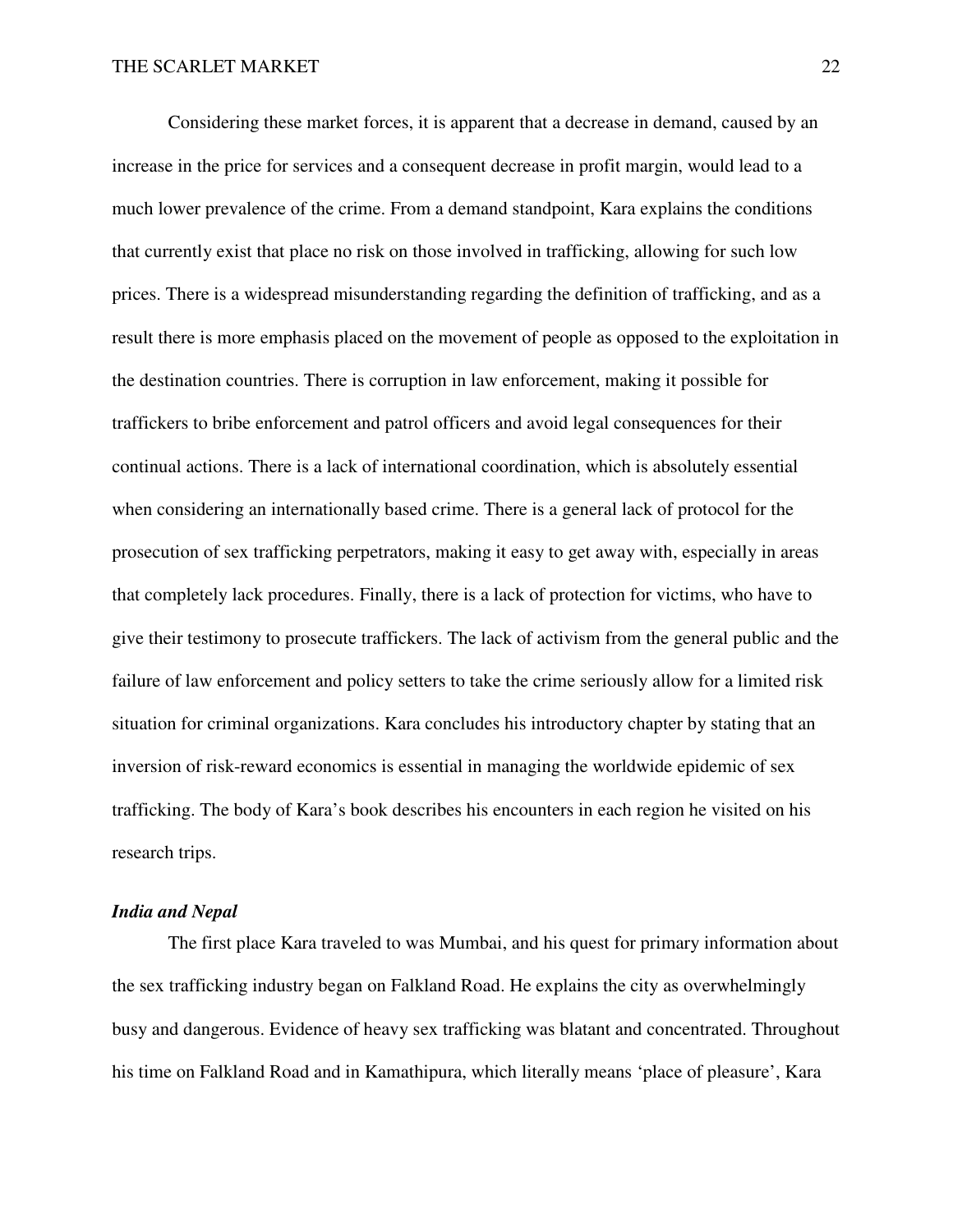encountered handfuls of sex slaves from Nepal and Bangladesh, and the Indian states of Kerala, Uttar Pradesh, Behar, Punjab, Andhra Pradesh, Maharashtra, and Karnataka. Nepalese women are most frequently trafficked into India, Kara's research reflecting that 20,000 women are trafficked into India from Nepal each year and 30,000 out of the 100,000 sex slaves in Mumbai are Nepalese. Brothels were the most common venues of sex trafficking that Kara stumbled upon in India, and there was also a highly concentrated amount of women in *pinjaras,* which are basically cages, on the side of the street offering sex to those passing by.

 Kara was also able to gather information and hold discussions with workers and rescued victims in women's shelters in India. He talked to many women that were either rescued from trafficking, or were still involved voluntarily but were at the shelters for emotional support. From his time talking with them, he learned that most of them started their work as prostitutes as teenagers. He also learned that most of them had severe and untreated cases of sexually transmitted diseases, most commonly HIV, and were unsure how long they would have left to live.

 When Kara noticed the high concentration of Nepalese women trafficked into India, he decided to travel from India to Nepal to observe conditions along the border and the level of security. Anti-trafficking theorists suggest that two main ways to decrease trafficking volume along borders are tighter border controls and raising awareness. Kara insists that neither of these methods have the power to make significant positive change. The India Nepal border stretches across 1,850 kilometers and the Open Border Agreement of 1950, which was enacted to promote free trade between the two countries, makes strict supervision of crossing impossible. Hotels and brothels along the border were "among the most wretched and dreary sex-slave establishments… encountered" (Kara, 2009, p.69).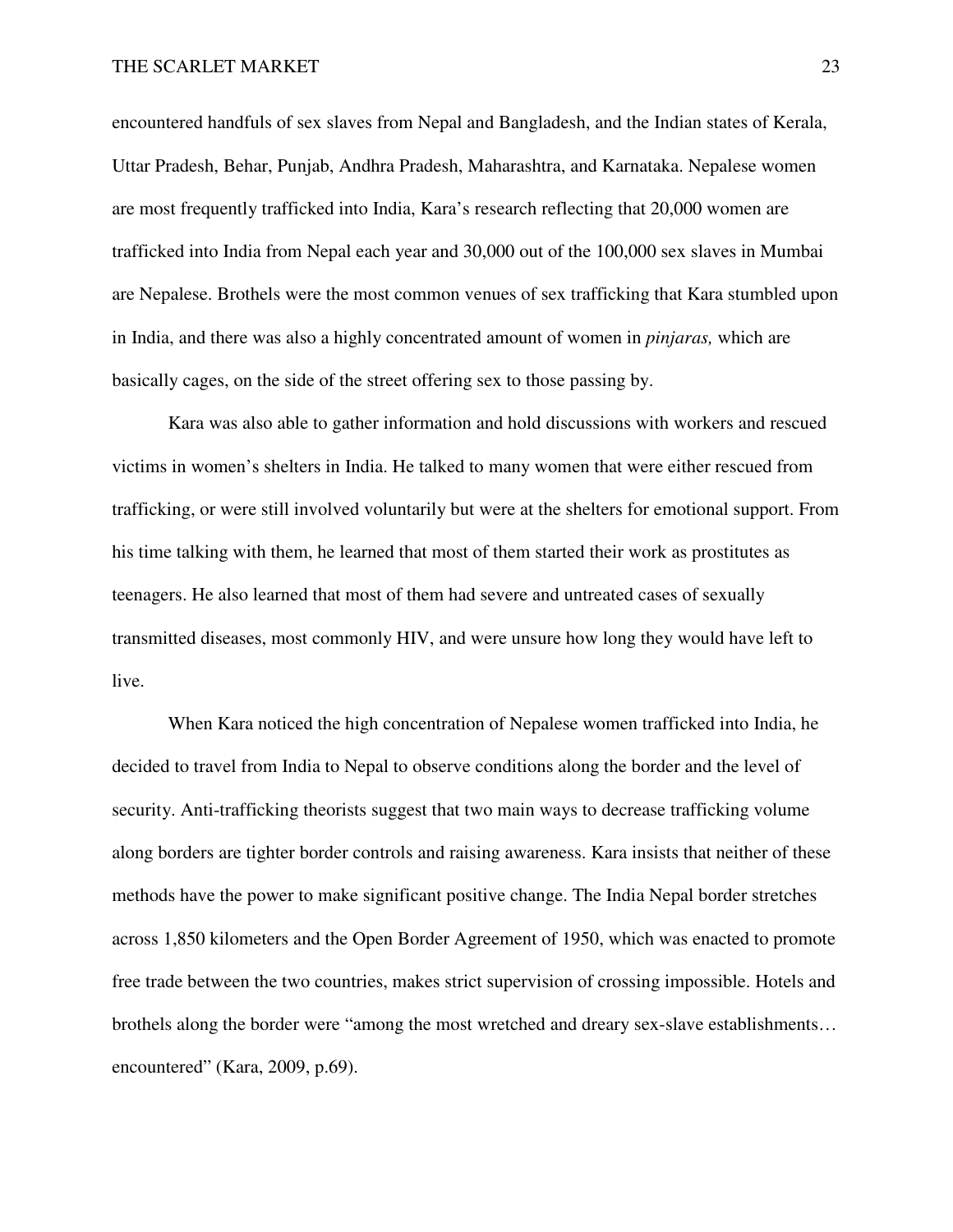Kara was only able to meet and interview one trafficker during all of his research trips, and the encounter occurred in India. During their conversation, the trafficker spoke very casually about his work and showed no remorse when detailing the extent of the profit he has made through the sale of human beings and their futures. The trafficker disclosed that he made around 110 dollars for every male child, 175 for every female child, and that he has sold around 300 children so far in ten years.

## *Italy and Western Europe*

The sex trafficking industry has a much different appearance in Europe than in India. Street prostitution is legal in Italy, making it the most obvious and common form of sex trafficking there. In addition to street prostitution, there are massage parlors, nightclubs, and apartment and house brothels that sell illegal sex. Though street prostitution is legal, most of the transactions made by pimps and brothel owners are illegal because the women are underage. The women that Kara interviewed explained that most of them were trafficked into the industry through deceptive offers. Traffickers promise girls from rural regions that have limited work options the opportunity to work in more urban settings in other countries. Sometimes they promise girls a spouse that will provide for them. None of the street prostitutes that Kara met in Rome were actually from Italy; they were from Romania, Russia, Moldova, Albania, Poland, the Ukraine, Belarus, Latvia, and Bulgaria.

 The most common nationality of sex slaves in Italy is Nigerian, with ties of trade between the two countries beginning in the 1970s for oil and wells. During this time, a civil war in Nigeria caused the death of over a million and the displacement of millions more. Nigeria is now one of the poorest countries in the world, has one of the lowest incomes per capita, experiences high annual inflation, and owes heavy national debt. These harsh and hopeless economic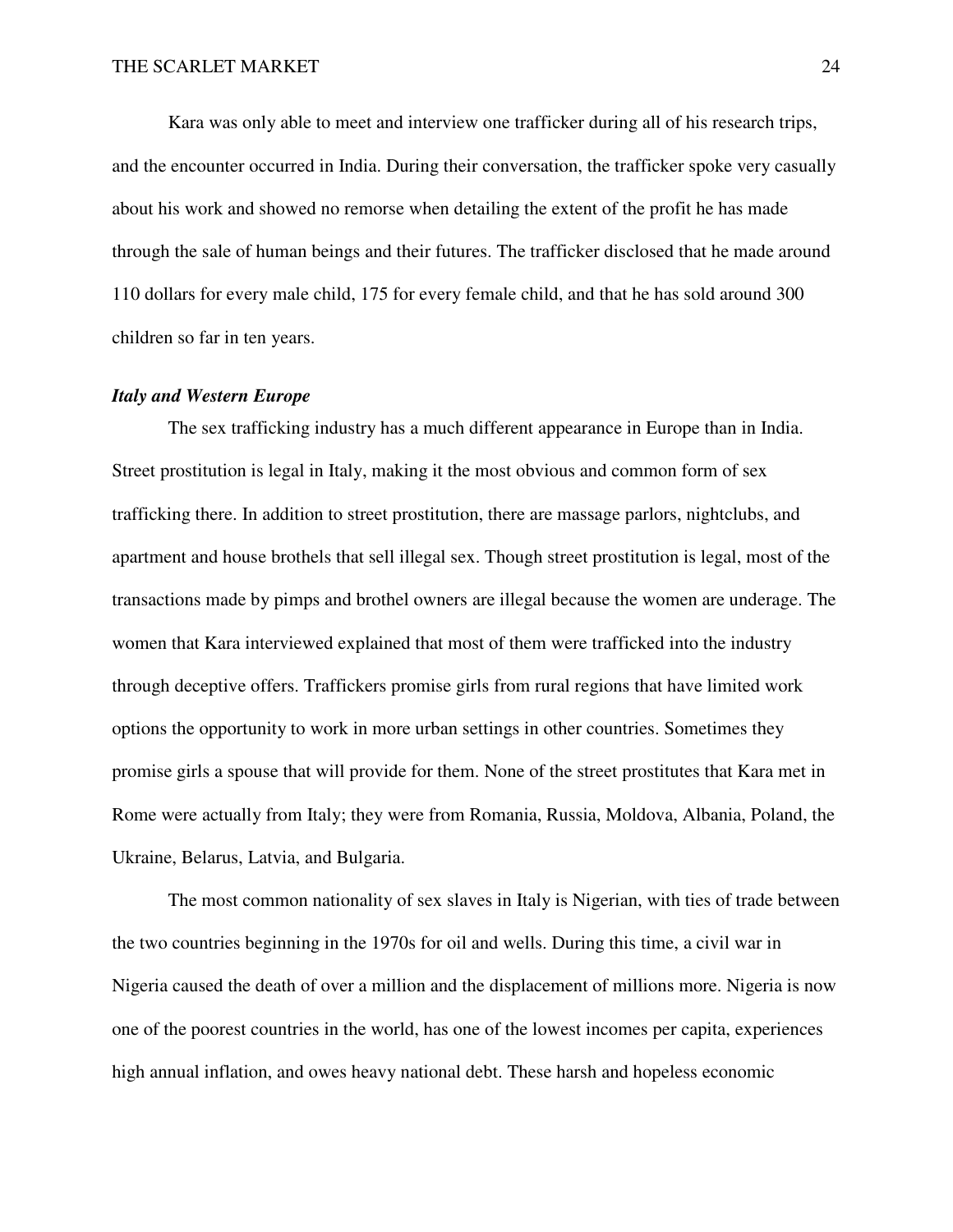conditions create a desperate need for cash and higher rate of vulnerability for women to be trafficked into the industry.

 A topic of interest Kara discusses in his chapter on the sex trade in Europe is the impact of the legalization of prostitution, and whether it benefits or harms those it intends to protect. Benefits of legalization include the idea that women in prostitution would have access to the benefits available in other professions, including health care, retirement, and unionization. Also, legalization would allow for governmental regulation, creating better health and safety standards. Those in opposition of legalization argue that prostitution is never a profession of real choice, and legalizing it further reinforces systems of male sexual dominance. Another argument opposing the legalization of prostitution is that it that legal establishments provide covers for illegal trafficking and underage prostitution, making those crimes even harder to detect. To experience both sides of the spectrum, Kara travelled to Amsterdam, where prostitution is completely legal, and did heavy research on Sweden's strict ban on prostitution. In Amsterdam, he discovered that about 80 percent of prostitutes were foreign, and a majority of those women were victims of trafficking. In Sweden, there is clear legislation that outlaws the purchasing of sex, which is revolutionary in the sense that it attacks the demand side of the transaction.

 Kara also carried out his research in Moldova and the Former Soviet Union, Albania and the Balkans, Thailand and the Mekong Subregion, and the United States of America. The venues and circumstances he discovered in these regions further prove the immensity and horror of the global phenomenon of sex trafficking. Kara combined what he observed firsthand, what he learned from interviews, and what he uncovered in scholastic research to provide a comprehensive solution to sex trafficking that is presented in the final chapter of his novel.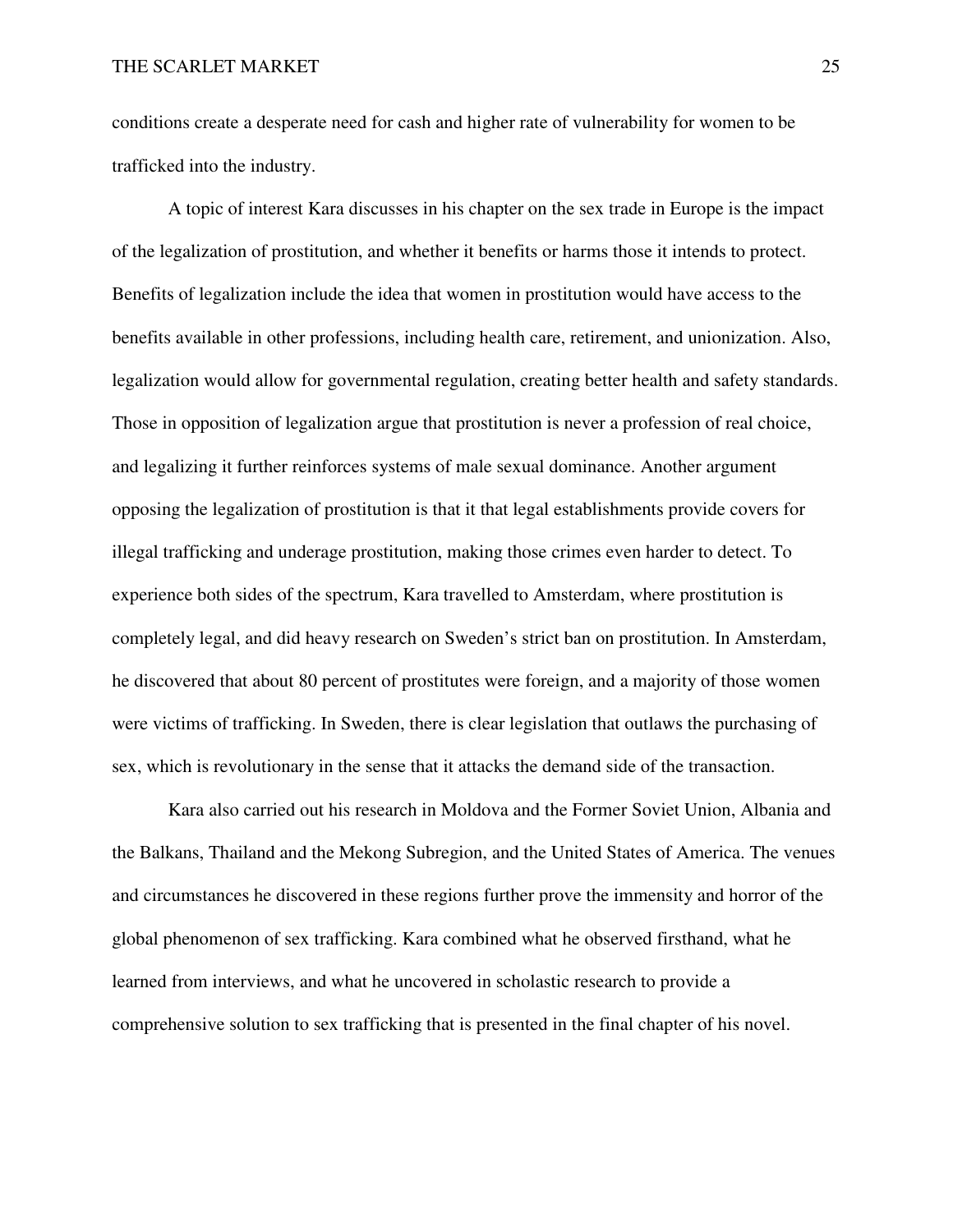#### *A Framework for Abolition: Risk and Demand*

 The final chapter of Kara's book explains his proposed solution based on the experience and research he gathered during his international travel. Kara calls for the creation of what he names the Coalition of Freedom, an organization created separate from the government with the primary goal of abolishing slavery and trafficking in all forms. Kara believes that an organization best suited for combatting slavery and trafficking will exist independently from the government, because some of the most direct goals and strategies prove to be antagonistic to governmental operations. The coalition would be broken down into two main units, both of which would be composed of members of current "anti-trafficking NGOs, economists, business leaders, lawyers, lobbyists, academicians, and law enforcement" (Kara, 2009, p. 201). The first unit would focus on victim assistance. Its focus would be to provide funding, organization, and understanding to organizations already in place to locate and help victims of sex trafficking. The second unit would focus on policy. Its focus would be on "analysis, advocacy, and enactment of the tactics required to eradicate sex trafficking" (Kara, 2009, p. 201).

 The first task of the coalition would be to invert the risk-reward economics in the sex trafficking market, which is the best tactic for reducing aggregate demand in the industry, according to Kara. Reducing demand can be best accomplished by attacking the industry's extreme profitability. Profit is most basically defined as the part of revenue left over when all costs have been settled. Since prices charged for trafficked sex are set by those obviously uninterested in the anti-trafficking cause, the best way to diminish profitability is the cost of running the business. Kara describes the components of the sex trafficking industry as in a typical product market, the victim being the product, the trafficker being the wholesaler, the slave owner/exploiter being the retailer, and the john being the consumer. Acquisition and transportation costs between traffickers and slave owners are near impossible to manage as an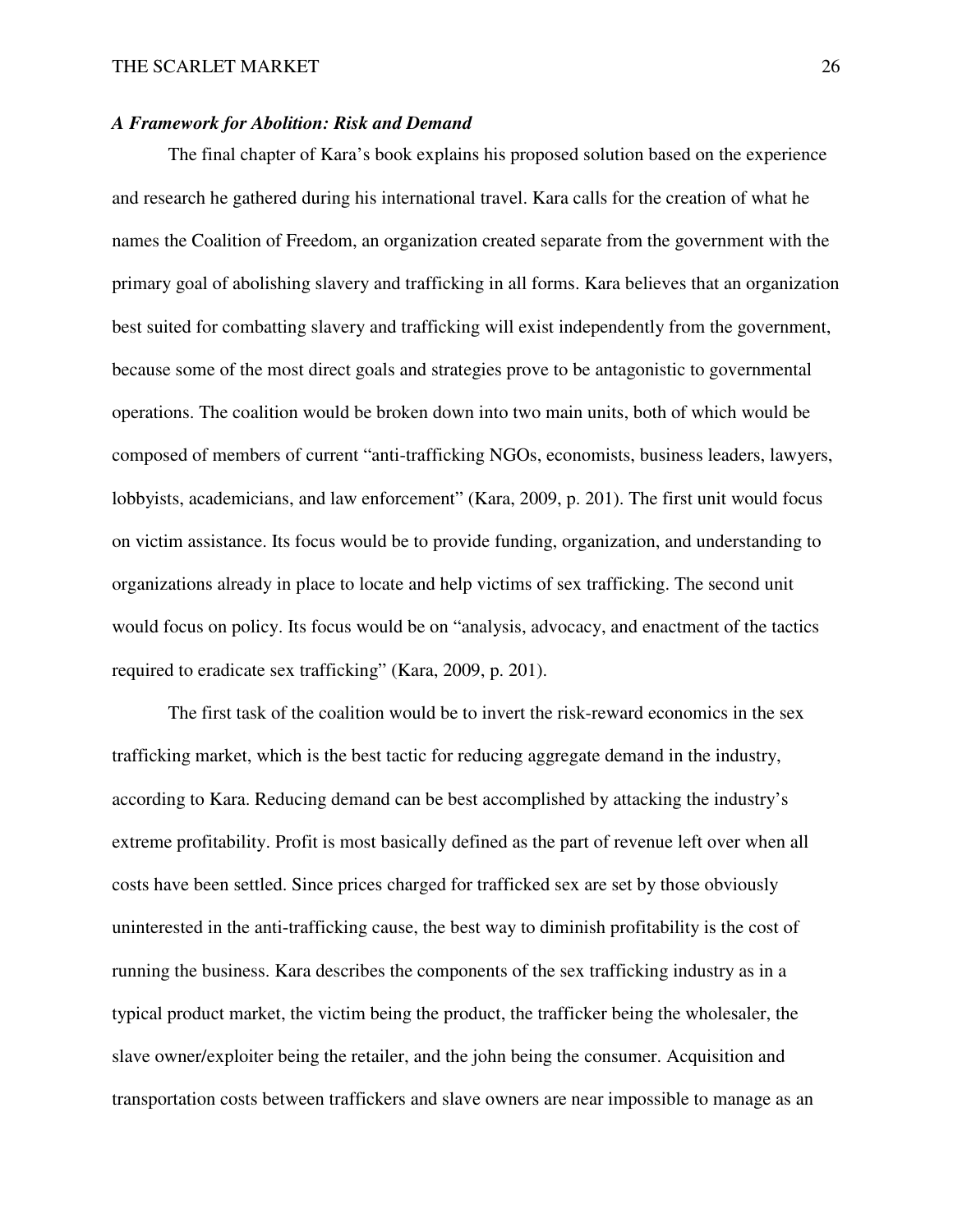outside party because initial and subsequent movement of slaves is easy for those with established connections and routes.

 The only other costs assumed in the industry are the real estate to carry out the crime, the equipment needed to sustain operation, and the amount for bribes to pad against risk. Again, real estate prices and prices for equipment like beds, food, alcohol and condoms are almost impossible to manage externally. Costs of acquiring the product and operational costs would not be effective ways to attack industry profitability, which leaves the last associated cost: the cost of being caught.

 Currently, the risk of being caught and the consequences accompanying are miniscule. Every business, legal or illegitimate, factors in the risks associated. The only risk-related costs that traffickers, slave owners, and those who purchase trafficked sex have to account for are bribes. Compared to the profits annually derived, there is basically no risk. Kara believes that "severe upward shocks to the cost of being caught can be imposed very quickly" (Kara, 2009, p. 205). Kara presents a systematic four-step process to impose these severe upward shocks. The first step is calculating the cost of being caught. He defines a formula for this calculation; the cost of being caught equals the probability of being prosecuted times the probability of being convicted times the maximum financial penalty.

 The second step of Kara's process is determining the point at which the cost of being caught erodes at profitability. This step, from a logistic standpoint, would be the most difficult to complete because profit and costs numbers are hard to obtain and analyze completely in a black market. Kara is able to make calculations based on the data he collected in specific venues during his research trips. The third step is determining the best strategy to raise the cost of being caught to the desired level. This step relates to imposing and amending paper laws and getting a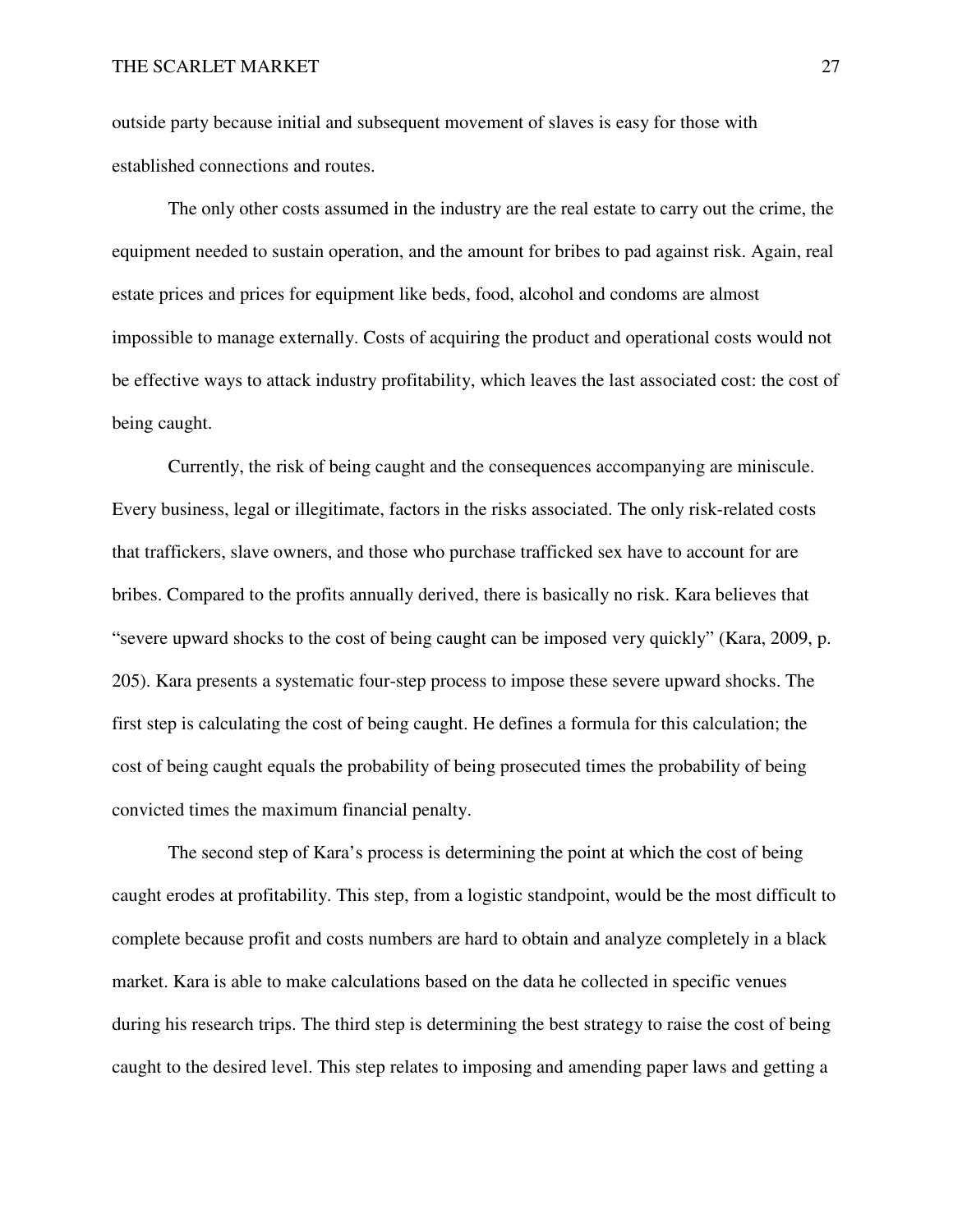tighter grip on prosecution and conviction rates. The fourth step is actually putting the plan into action, or the implementation.

 Kara concludes his final chapter by stating that by no means does he expect his plan to have the exact impact outlined in the text. Because the numbers presented aren't based on published financial statements or systematic audits by outside parties, they obviously aren't completely accurate or dependable. However, Kara restates his main point that the best way to attack the sex trafficking industry is through analysis and counteraction based on economic vulnerabilities. The highly elastic nature of the demand side of the industry provides a starting point for increasing costs, decreasing profitability, and therefore, decreasing volume of the crime. Kara believes that whether the impact of implementation of his plan has huge or small impact, it is worth the time and effort to save as many women from the global horror of sex trafficking as possible.

#### *Conclusion*

 "To ensure that the business of sex trafficking is eradicated in the long term, the conditions in the "host organism," that first gave rise to the infection- namely, poverty and economic globalization- must also be addressed" (Kara, 2009, p. 6). Kara presents an ideal framework for abolition, in theory. A globally collaborative movement against sex trafficking that recognizes both the supply and demand side of the issue would be a huge punch to the sex trafficking industry, raising worldwide awareness and punishing those willing to exploit. However, the likelihood of global collaboration is grimly narrow. The difficulty of solving this global horror can be a burdening discouragement, but ignoring the problem will only create an opportunity for it to continue growing. The next chapter will present microfinance, a concept that has the potential to improve and reverse the conditions that allow for the existence of trafficking.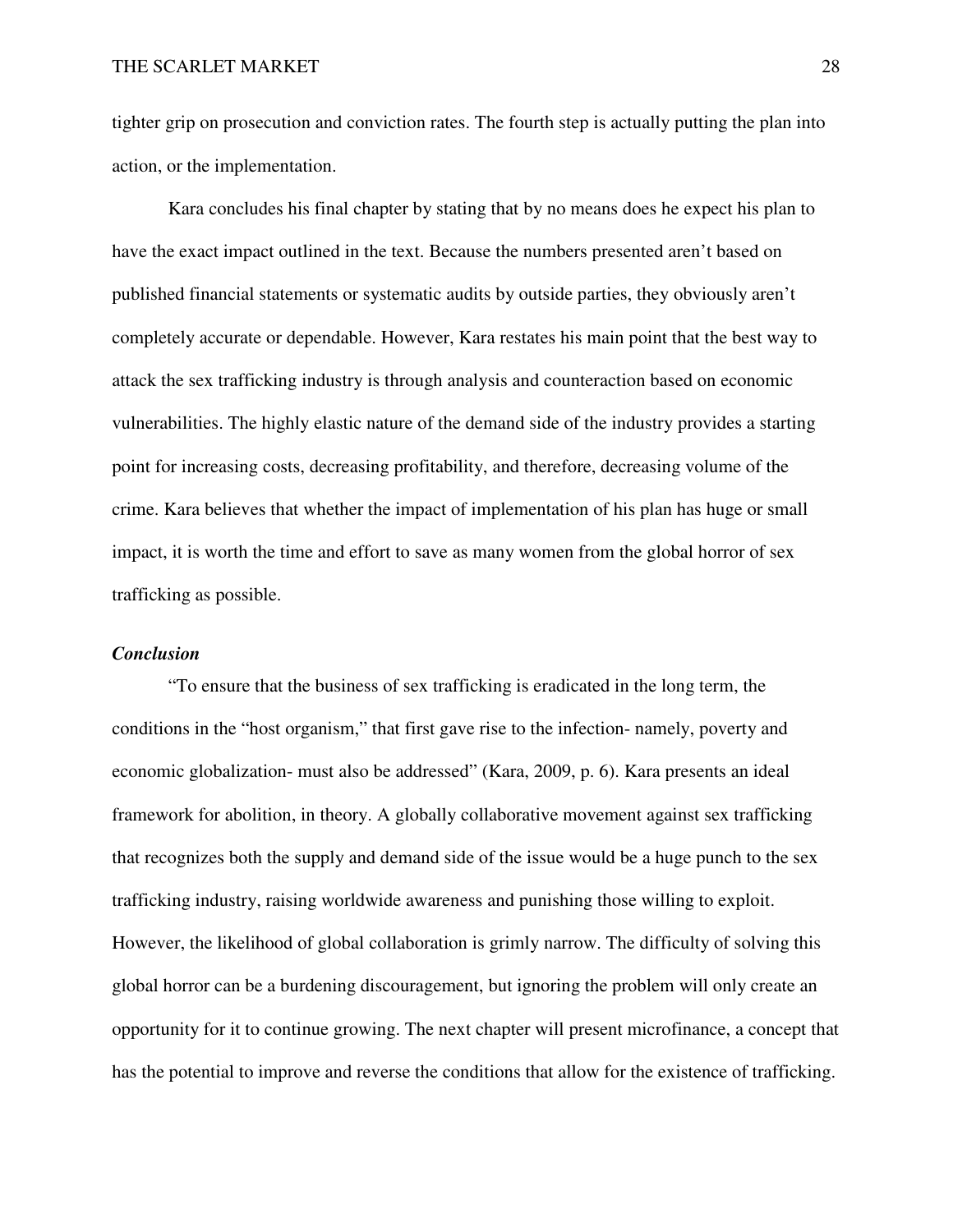The specific implementation of microfinance in the regions that Kara's novel addresses would

help dig economies in areas of risk of sex trafficking out of deep poverty.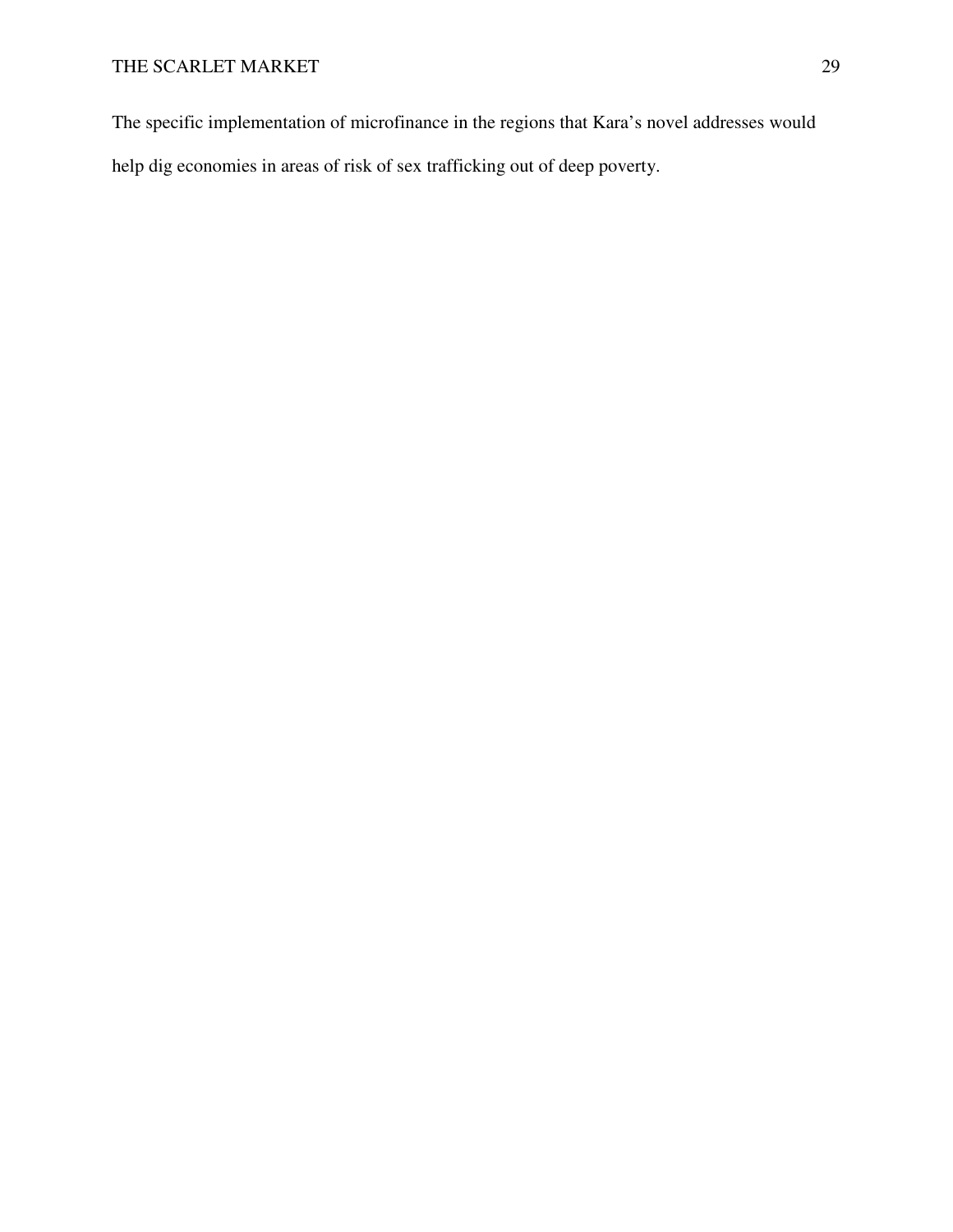# **Chapter 3: Microfinance, Microenterprise, and Microentrepreneurship**

# *Introduction*

 Microfinance is generally described as the provision of financial services to low-income or zero-income individuals or groups that otherwise have no access. Microfinance is based on the assumption that low-income individuals or communities have the ability to lift themselves out of poverty, just not the means. Microfinancing projects, as discussed in the following review of current literature, can be a useful tool in combating poverty one step or area at a time. The general implementation and effectiveness of microfinance will be evaluated through the exploration of current literature in the following text, and will be followed by a description of specific microfinance projects and their results. Some of the sources discussed relate to microfinance in general, and others explain microfinance in the context of aiding human trafficking.

#### *General Implementation*

 According to Getu (2006), the anti-trafficking measures on a global scale fall under the three categories of prevention, prosecution, and protection, all three dealing with both the supply and demand side. Prevention primarily consists of poverty alleviation through the creation of income and educational or vocational training opportunities. Awareness campaigning is also a prevention method, as it increases resistance to deception of traffickers in origin countries and decreases the ability to slide under the radar in destination countries, both for traffickers and purchasers of sex services. Prosecution relates to legal measures taken against those involved in the human trafficking market, anywhere along the process. Protection deals with carrying for the personal needs of those rescued from human trafficking, focusing mostly on health needs, shelter, and counseling.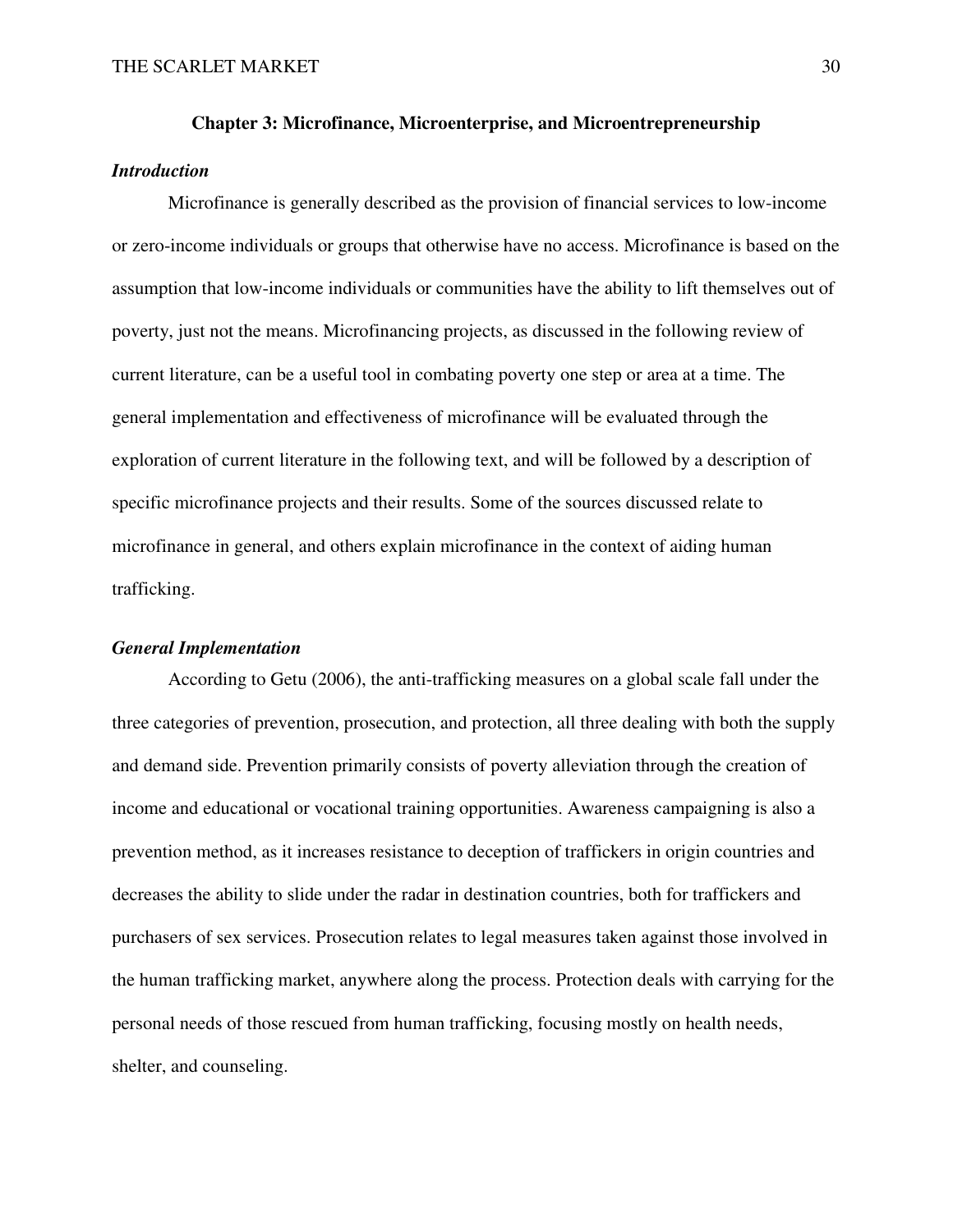Local, national, and global movements are occurring that address human trafficking from economic, social, cultural, political, and legislative standpoints, but the current problem is that they "tend to be short-term in nature and focus more on treating the effects and do little in addressing the root cause through long-term preventative measures" (Getu, 2006). Getu states that a solution with long-term effects will only be possible through the promotion of sustainable and transformational development, and this can be achieved with the implementation of microfinance. Getu insists that microfinance can counter human trafficking by creating jobs and initiating income generation. Also, microfinance can fund educational efforts and vocational training efforts in areas of high susceptibility to trafficking. When job creation and training have been accomplished, family wellbeing can be nurtured, and cycles of abuse and the overworking of children can be broken. Finally, microfinance can allow for increased awareness raising and higher levels of advocacy.

 An article by Gregor Campbell highlights the importance and effectiveness of ethical lending to the Third World through the implementation of microfinance. Microfinance is explained in this article as a "market-based initiative, which has proven to address the demand for credit by those trapped on the lowest rung of the world economy," (Campbell, 2010). Campbell explains the process of microfinance beginning with temporary aid, which leads to a boost of productivity, then a rise of saving and investment, and finally to sustained growth. Campbell asserts that a key issue relating to continuing cycles of poverty is the inability to keep up with improving technology. Microfinance can be a useful tool because the capital donated can secure current technology for those in poverty, assist them in local entrepreneurial efforts, and generate an income flow to provide for their families and reinvest in their new business.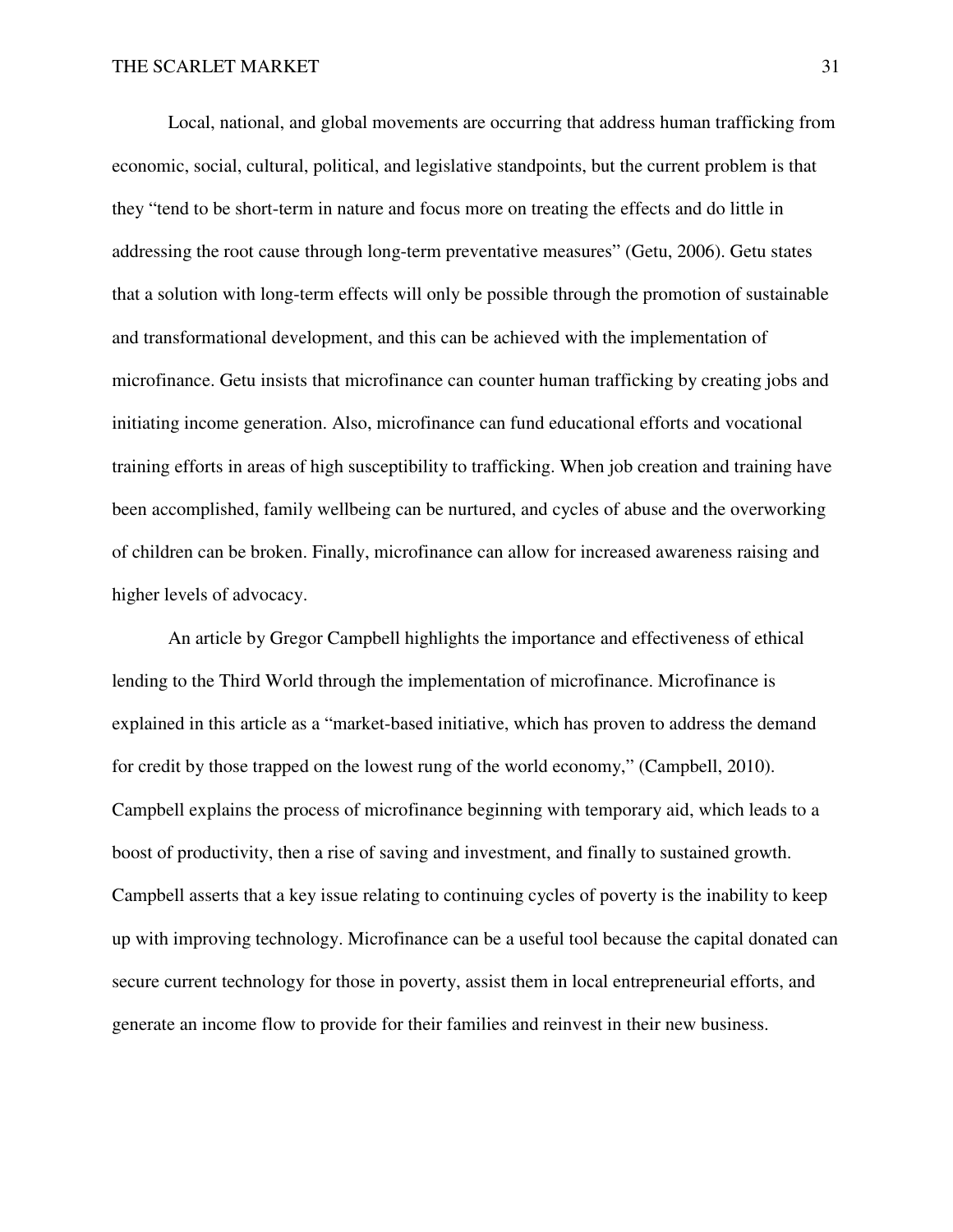Microfinance provides initial purchasing power for struggling individuals and communities, and can be the kick-start to a healthy market cycle that breaks the trap of poverty.

 Campbell's article also employs the use of emotional appeal to deliver his message. He compares the process of microfinancing in developing countries to the process of turning income disparity and poor working conditions in the United States to one of the world's most vigorous economies. Campbell suggests that the use of credit facilities allowed the United States to develop rapidly. Even further, though no two national economic states are identical, microloans to individuals and groups in poor economies can be the resource that realizes the dreams and goals of impoverished entrepreneurial spirits (Campbell, 2010).

# *Specific Examples*

 An article by Warner P. Woodworth in 2000 discusses the combined effort of microenterprise, microentrepreneurship, and microfinance on third world economic empowerment. Woodworth introduces the topic by explaining that countless individuals are under the poverty line and are fighting against disease, political conflicts, a lack of education, and environmental factors. Traditional strategies for fighting poverty have proven to generally fail over time because they ignore indigenous culture, or the capital to sustain the strategy is impossible to maintain. "Huge, macro solutions are seen as inefficient, costly, and often wasteful when failure eventually occurs" (Woodworth, 2000). Woodworth urges that bottom-down approaches with managers that have resources but lack understanding fall astoundingly short, while bottom-up approaches create a system of self-generating income and self-reliance. Bottomup approaches require little capital and little effort, as the entity receiving the loan must do the work to convert it into a sustainable inflow.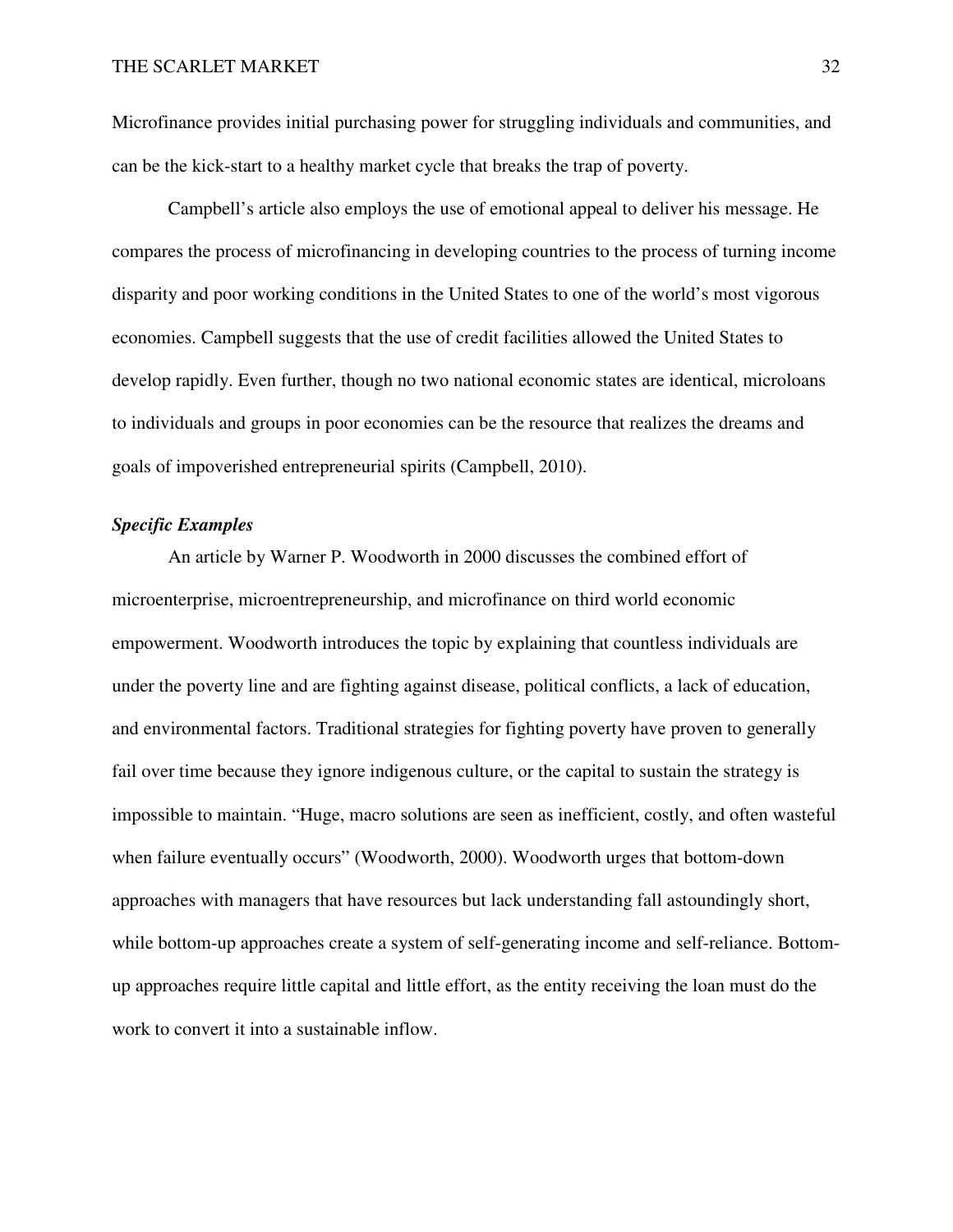Woodworth explains examples of bottom-up approaches that have been implemented, starting with the Grameen Bank in Bangledesh. Bank workers travel to villages to meet with locals, mostly women, about microloans that are available at market interest rates from Grameen. Clients are put in peer accountability groups to ensure repayment of the small loans, the danger and overwhelming nature of women traveling to obtain loans is eliminated, and the women and their families are benefitted immediately and throughout time. 2.2 million people are village bank clients, 37,000 village economies have benefitted, the bank employs 12,600 people, and the percentage of overdue loans is a low 1.32. Another project, Banco Sol, was launched in Bolivia that took use of funds from the U.S. Agency for International Development, the Bolivian Social Emergency Fund, the Bolivian private sector, and the Calmeadow Foundation. Microloans had grown to \$43 million by the time the article was published, and the bank had 69,000 loans outstanding. Banco Sol proved that microloans are effective in lifting poverty, but also make good business sense (Woodworth, 2000).

 An article written by Marcela Arrivillaga, Juan Pablo Salcedo, and Mauricio Perez provides another example of a microfinance project in Cali, Colombia. The Intervention based on Microfinance, Entrepreneurship, and Adherence (IMEA) Project was designed to help women with HIV/AIDS in Cali, Colombia, based on their limited access to loans, health care, and job training. 48 women were recruited for the intervention out of the 67 women that were screened for eligibility. The IMEA had three main steps. First, the women were educated on their disease, treatment for it, and overall self-care. Second, entrepreneurial skills were presented to the women, and they received education on how to develop and strengthen skills for available jobs. The third step was development and management of small social enterprises. The article concludes with three recommendations, starting with the suggestion that the practical needs of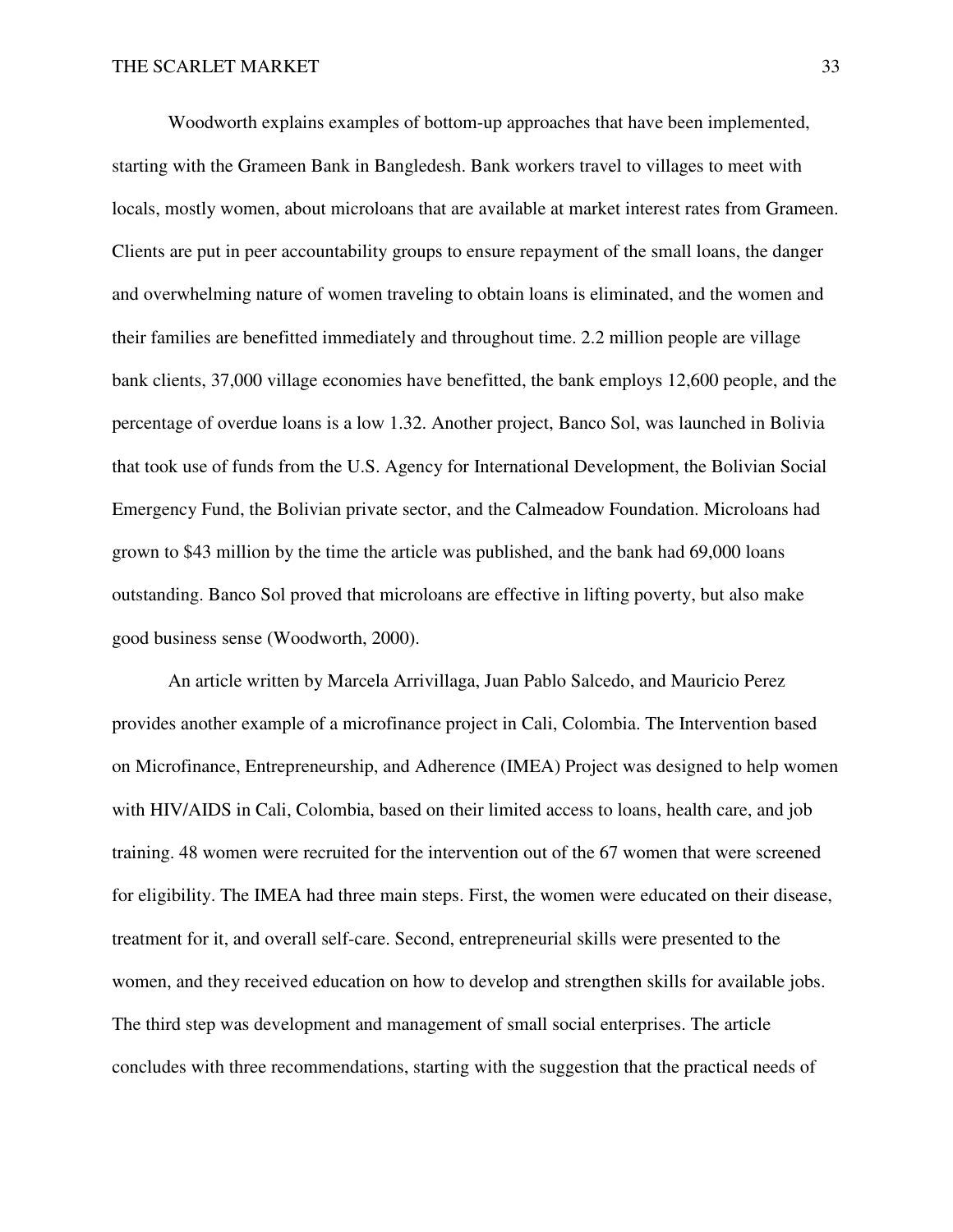participants be understood during the study. Second, according to the article, there should be increased financial support to community HIV organizations. The last recommendation is that IMEA be tested in other social contexts before the consideration of creating a public health program on a larger scale (Arrivillaga, Salcedo, & Pérez, 2014).

 The social and financial effects of microfinance projects taken on by non-governmental organizations (NGOs) are evaluated in an article by S. Chahine and L. Tannir. The article discusses the steps needed for NGO's to transform into transformed microfinance institutions (TMFIs), and the improvements that would follow. Most significantly, transformation into TMFIs would "enable them to tap capital markets and to better provide microfinance services" (Chahine & Tannir, 2010). An entity's status as a TMFI is essentially a change in legal status, which would increase their capacity to borrow by opening up investing to the public. A higher capacity to borrow means a higher capacity to loan, increasing the entity's ability to help the fight against poverty in developing countries. Criticisms of this transformation include a potential mission drift, meaning that the focus on improving local economies that are struggling might shift towards maintaining capital, defeating the point of it all.

 To evaluate whether or not transformation helps organizations meet their dual goal to increase outreach and financial sustainability of outreach, Chahine and Tannir collected data from 68 TMFIs for the time period 1994-2006 and analyzed the return on assets and return on equity ratios. The methodology of the research is beyond the scope of this literature review, but the results indicate many clear facts. According to the research, improved financial performance of TMFIs comes at the cost of decreased depth of social outreach. More specifically, the transformation from an NGO to a TMFI allowed for increased numbers of active borrowers, but decreased the average loan balance per borrower.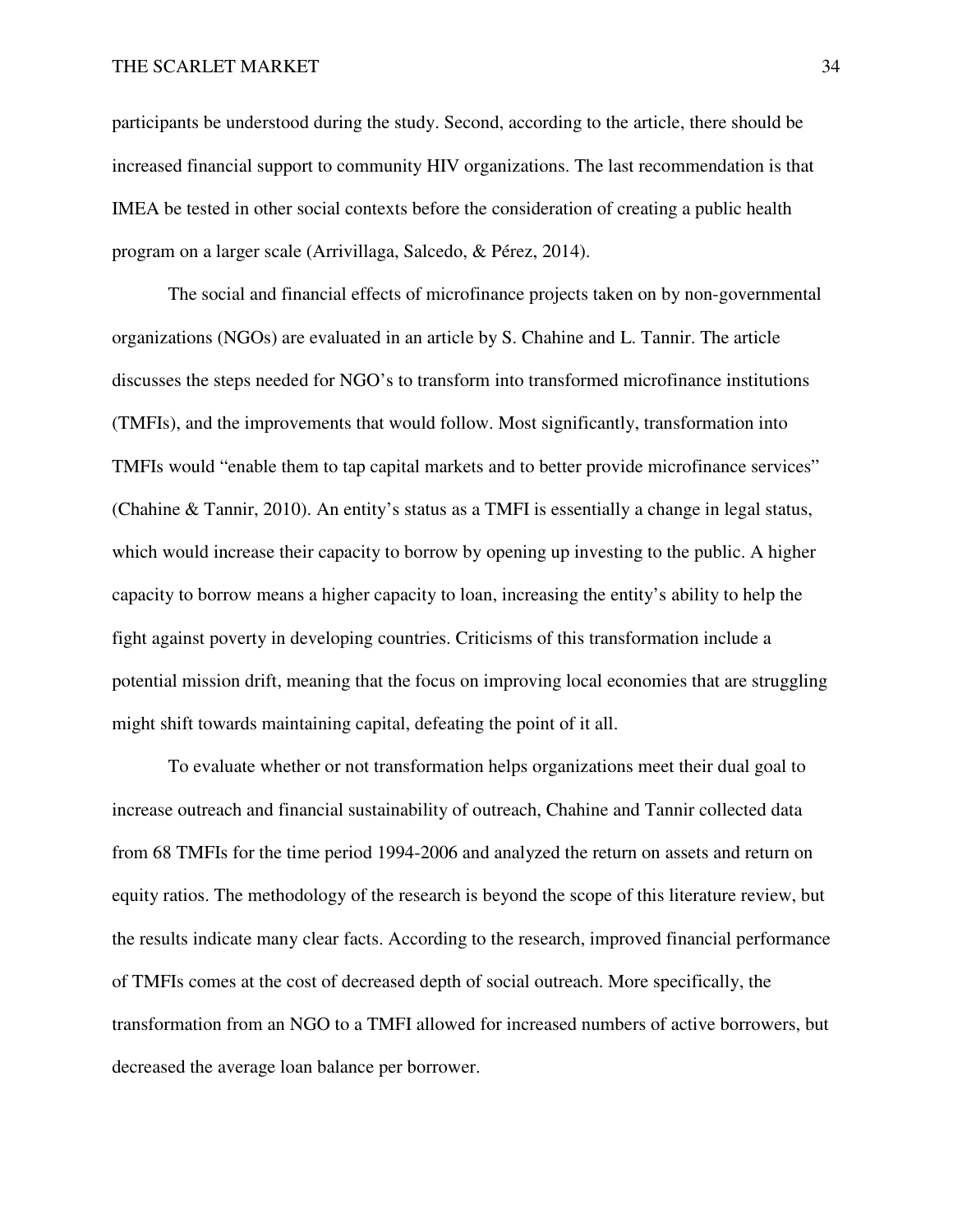Ana Marr evaluated the effectiveness of microfinancing in rural areas in her 2012 article, and discussed what is already known about the process and what still remains uncertain. There are two main constraints that Marr discovered in her research regarding the evaluation of microfinance effectiveness. The first is that "methodologies for assessing causality of impact remain notoriously challenging" (Marr, 2012). Microfinance projects have a wide range of forms, and have been implemented in areas with struggling economies that have many differences in political standing and culture. Therefore, studies that evaluate their average effectiveness miss the mark. The second main constraint is that "the design of traditional microfinance is clearly inappropriate for rural environments, particularly for agriculture" (Marr, 2012). Rural economies are hugely based in agriculture, and the types of loans that they require involve larger initial working capital and a longer period of return on investment.

 Overall, Marr's article states that the largest challenge for microfinance in rural environments is the general lack of resources, or the inferiority of existing resources. In poor, rural areas, physical infrastructure is typically in bad, even dangerous condition. Roads, bridges, drainage systems, and equipment create daily obstacles for workers to conquer. Also, there is an overall lack of communication channels for marketing, production, and distribution. If workers had the capacity to produce, they likely will still lack the means to get the word out and to deliver. The point of identifying these challenges is to demonstrate to microfinance institutions that additional steps are needed to assist areas in developing countries with agriculture-based production capabilities. Some suggested additional measures presented by the article are inputcredit contracts and warehouse receipt systems (Marr, 2012).

 David Sloan from Withworth University wrote an article discussing the implementation of microfinance in the United States. The article discusses the difficulties in place for applying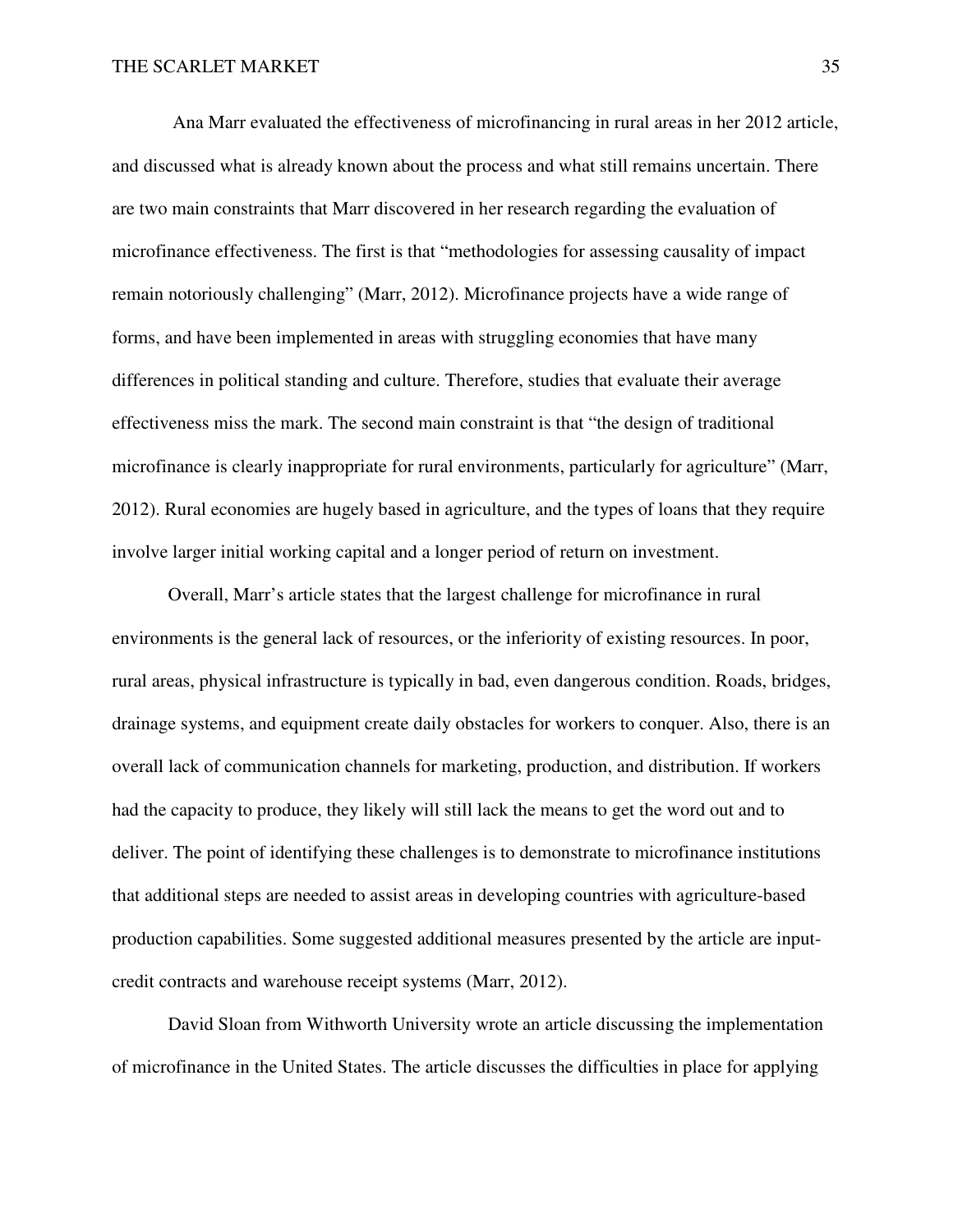microfinance models domestically, and in an already developed country. The article also focuses on explaining policy paradoxes in the United States that create barriers for microfinance. The first of these differences is that in developing nations, wages are low and job availability is scarce, while in the United States, there are social services that protect the unemployed. In a developing country, the result of unemployment over time is starvation and homelessness. In the U.S., the unemployed feel entitled to a welfare check. Another difficulty is that community and interdependence are prevalent in developing countries, while the United States encourages individualism and independence. Grameen America, an MFI organization in the United States, has seen success through the enactment of solidarity groups rather than individualized loans. This increases accountability to pay back loans, and follows the tight legal regulations in place in the U.S. Legal regulations and government policy are a huge hindrance to successful microfinance, even though their goal to alleviate poverty is in alignment (Sloan, 2013).

 As presented by viewpoints in this article, there are many different opinions on the effectiveness of microfinance in developing countries. Dambisa Moyo, a researcher on poverty in Africa, states "aid and handouts to [developing] countries ought to abandoned altogether in favour of partnerships like microfinance" (Campbell, 2010). Other scholars are more critical of microfinance, stating that it "is not used for entrepreneurship but instead for 'consumption soothing", and that it is not useful because "no one was every liberating by being placed in debt" (Campbell, 2010). Though these criticisms hold some truth, it can also be argued that when lenders provide both financial support and entrepreneurial guidance, income can be sustainably generated. Considering this, a small amount of debt that can be quickly recovered seems a worthy sacrifice for a future of economic growth, both for individuals and communities.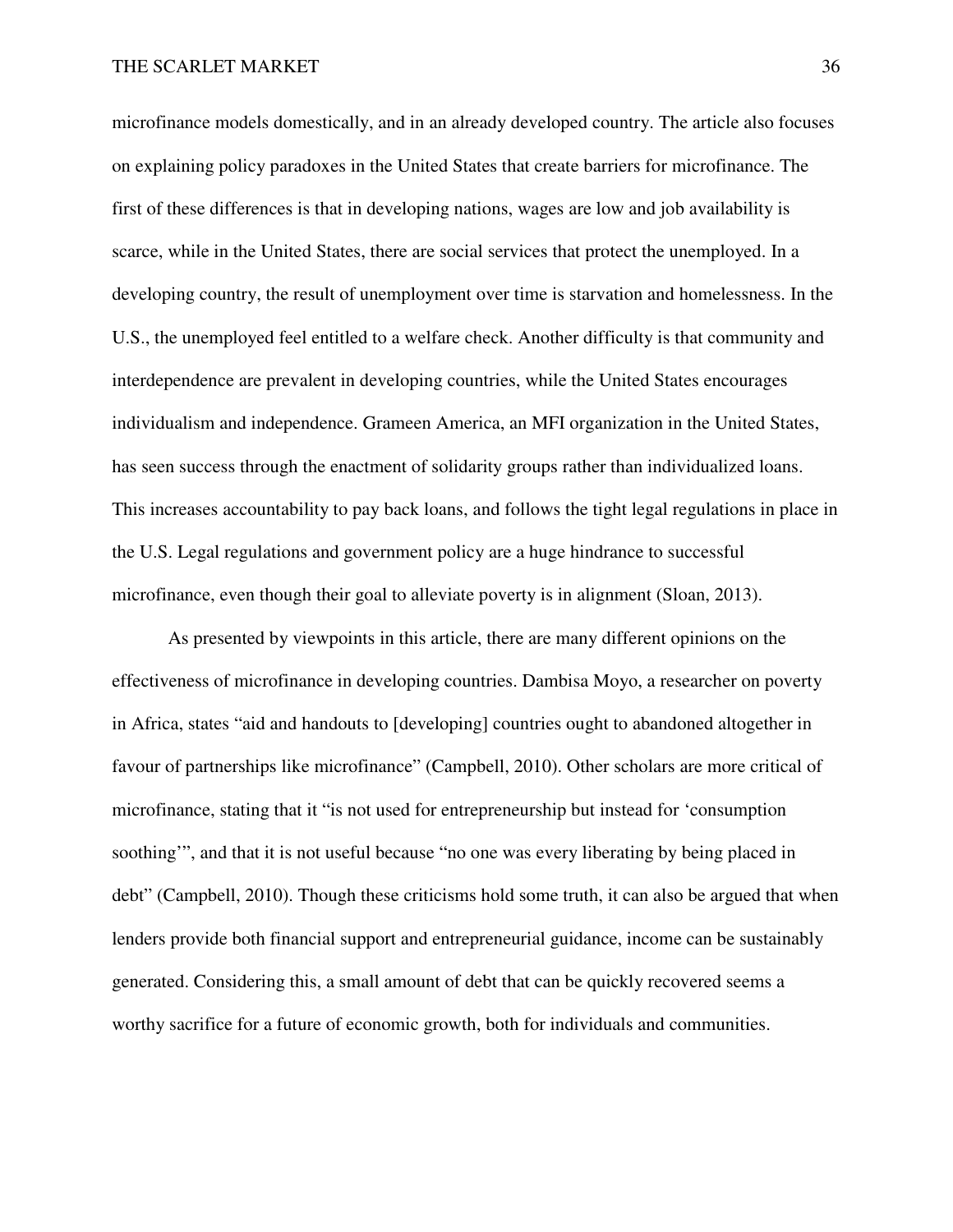#### **Chapter 4: SPOSH Coffee Business Plan**

# *Introduction*

 As evidenced by the research explored in this text, there are many potential angles from which to attack the problem of sex trafficking. Sex trafficking is a complicated system of exchange, stretching the boundaries of and blending the lines between geographic, social, political, psychological, and economic realms. Because of the comprehensive nature of the problem, there is no simple solution. Efforts, both small-scale and large-scale, to end sex trafficking and reduce or reverse its deteriorating effects must consider each facet of the problem. Implementing a comprehensive solution is most definitely an overwhelming process. There are a high number of factors to be considered that all vary depending on the region. The statistics regarding sex trafficking are so astronomical that it is numbing. However, one person with the motivation to make a difference can do just that.

 So here is the idea. The concept of microfinance can be comprehensively applied to both proactively and reactively alleviate the effects of sex trafficking on an international scale. The remainder of this text will provide a business plan description for an organization that will sell coffee to change the world, one small step at a time. The business presented, basically, will purchase, roast, and grind coffee to sell in developed countries or developed regions of developing countries. The profit obtained from the sale of coffee will be used to fund microfinancing projects in regions of source countries where job availability is low and vulnerability to sex trafficking is high. Entrepreneurial ventures will be chosen based on local need in the source countries, and the allocated profits will be used to get the local business/trade started. The general aim would be to create jobs specifically for women in order to minimize their trafficking risk.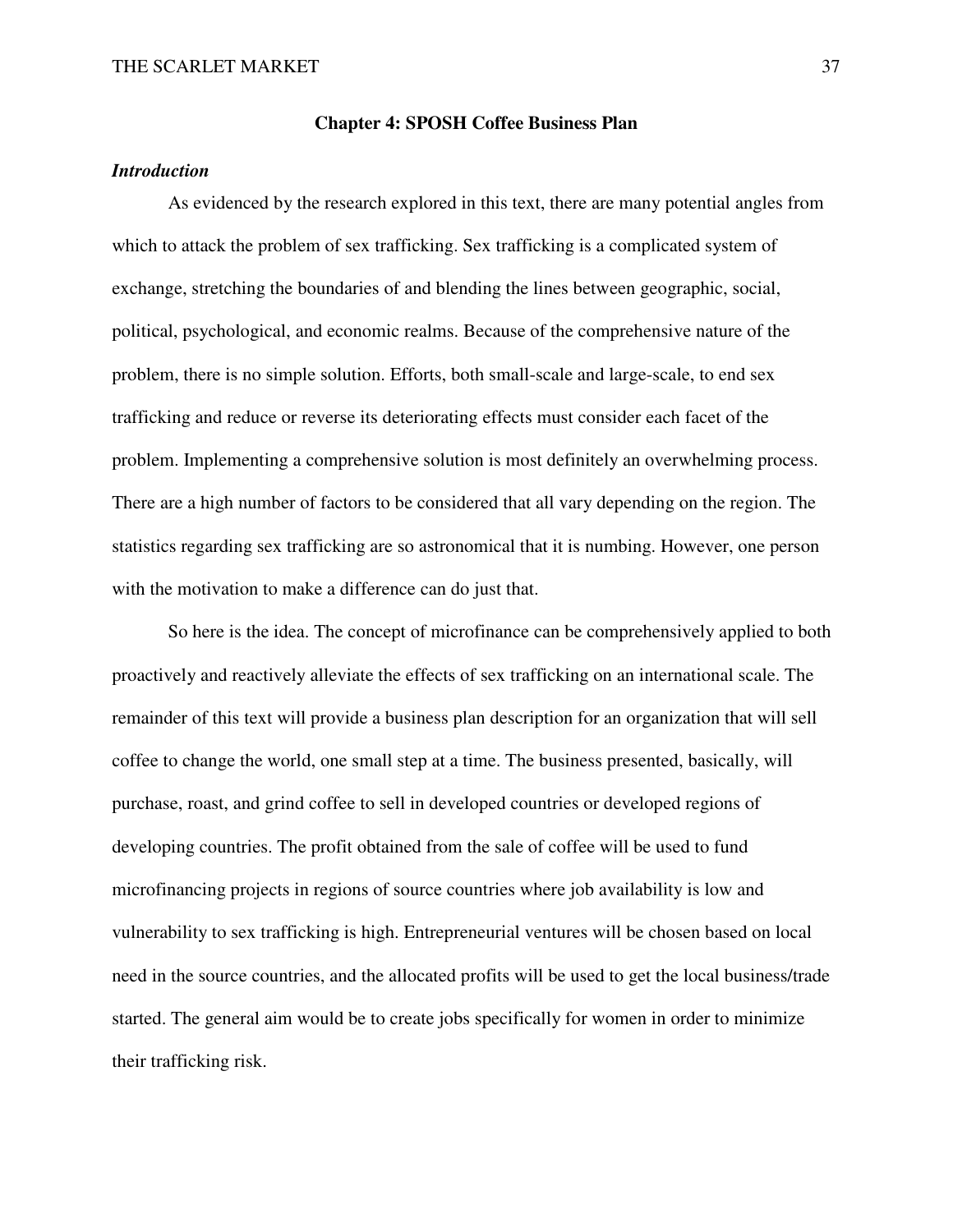The business introduced will be called Small Part of Something Huge (SPOSH) Coffee, or The SPOSH Coffee Project. It will enable any individual with access to a local market of coffee consumers to convert coffee beans into the finished, bagged product and sell it for profit that will be given back to improve the global community. The business will also enable any consumer to join the fight against sex trafficking by simply buying something that they already buy. Each of the main components of a business plan will be discussed below.

### *Company Description*

 SPOSH Coffee is a business entity committed to roasting and selling high quality coffee for lower prices than direct competitors. More importantly, it is a social entity committed to end the injustices, including sex trafficking, caused by poverty, one small step at a time. SPOSH Coffee will be based on a unique operating cycle concept that will be discussed in a following section.

 SPOSH Coffee will require a small amount of initial capital. The only major equipment needed is an industrial coffee roaster and coffee grinder. SPOSH will also need a regular supply of green coffee beans from select locations, sealable bags for packaging the coffee, and printing labels. As the business grows, additional capital or accumulated profit will be needed to invest in additional roasters and increased amounts of supplies and inventory.

#### *Company Formation*

 SPOSH Coffee will operate as a limited liability company (LLC). This form of business is most appropriate for the company's mission and operation. The benefits of an LLC include protected assets, pass-through taxation, improved initial credibility, limited compliance requirements, flexible management structure, and relatively less restriction on ownership. The protection of assets is an attractive attribute for owners/members of the company, as their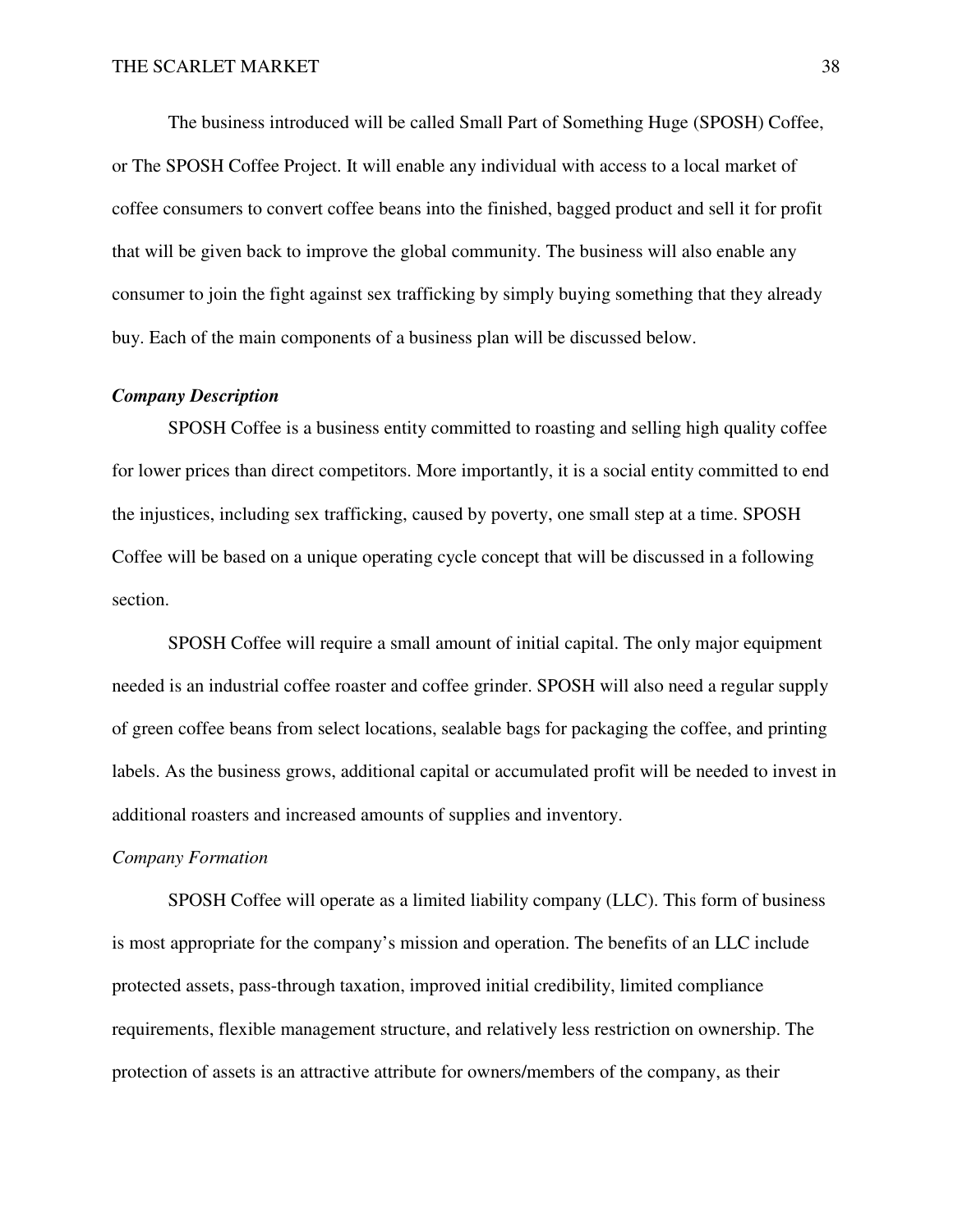personal assets will not be at risk. Also, there is no corporate level of taxation, meaning that more of the profit generated can be used to accomplish the company mission.

 The disadvantages of creating an LLC include the expenses involved in formation and continued operation, the limited transferability of ownership, and the lack of precedent due to the newness of this business form. There are fees associated with the filing of documents required by the state upon formation. There are also some annual fees associated with the annual report and franchise tax. The fees are less hefty than corporate tax fees, and aren't generally a significant burden for small businesses. The limited transferability of ownership will also have minimal impact on the running of the business.

### *Operating Cycle*

 Though SPOSH Coffee is considered a for-profit entity for accounting and legal purposes, its existence is a reaction to the need for social change. Traditionally, a business goes through the continuous cycle of buying materials, transforming these materials into sellable products, selling the products, and either using the profit obtained to reinvest in the business or to distribute to owners. SPOSH will use a modified operating cycle approach, called project planning, to more effectively and efficiently accomplish its mission. Each project will have a head coordinator and will be seen as an individual branch of business. The steps in the cycle are the following:

Step 1- Create an entrepreneurial plan for a region/people group in poverty.

 Any person with a passion for poverty alleviation and a specific business idea that could produce sustainable income in an impoverished region can submit their idea to become a head coordinator. The head coordinator must produce a plan with specific,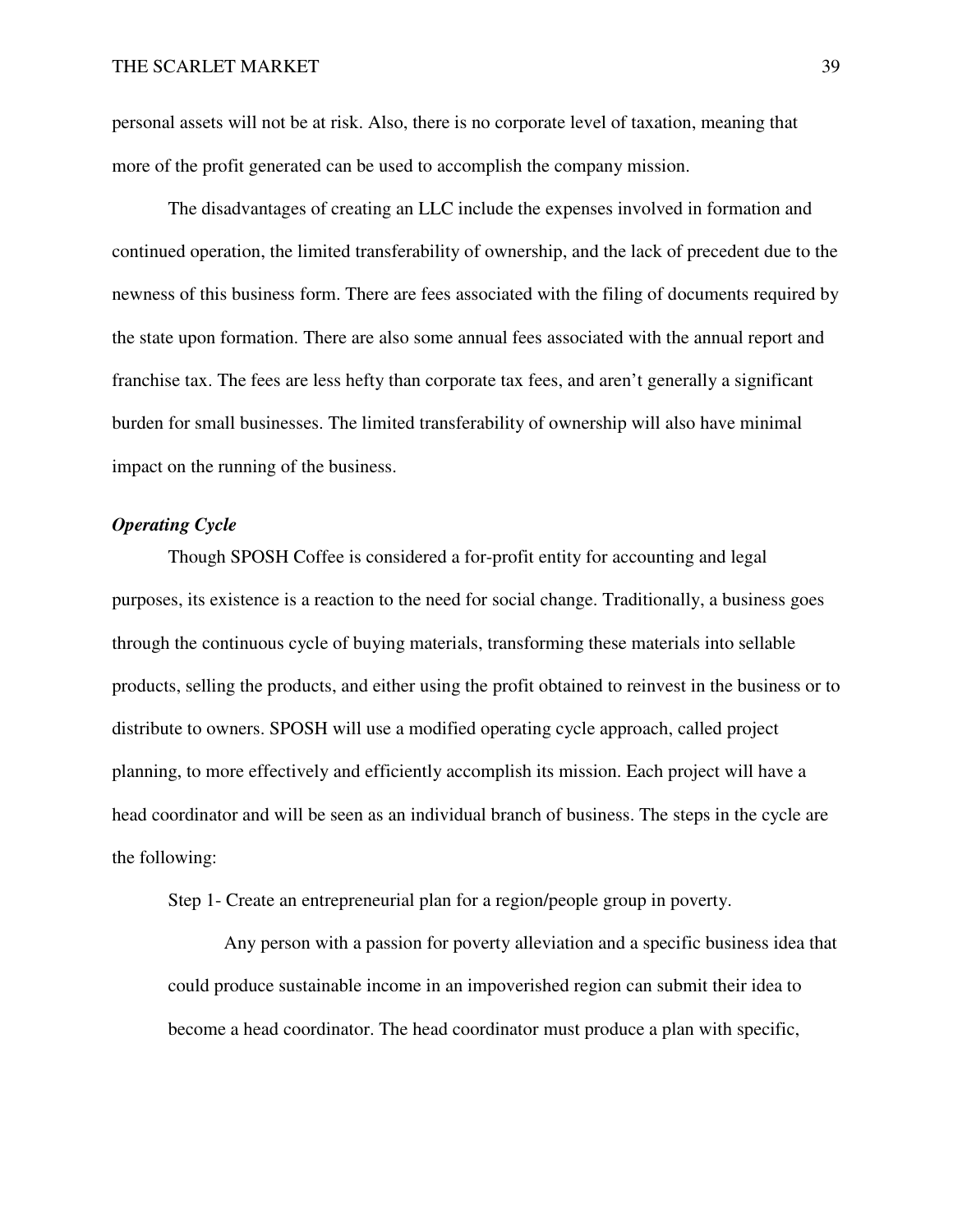measurable, achievable, realistic, and timely goals that map out the entrepreneurial venture in the specific impoverished region.

Step 2- Generate profit needed to implement plan.

 Once the plan to create a business in an impoverished region has been completed, the head coordinator must raise the money needed to enact this plan. For as long as it takes to raise the amount previously decided, the head coordinator will sell SPOSH coffee in approved venues. The quicker the financial goal is reached, the better the original plan will match current conditions and need in the targeted area. Step 3- Implement plan by providing the necessary financial and informational assistance.

 When sufficient profit is attained, the head coordinator will be able to implement their plan in the targeted region. The way the microfinance approach of SPOSH Coffee differs from usual microfinance is the inclusion of microentrepreneurship. A monetary loan will be made in addition to the training needed to get the business started and sustained.

 This project planning approach is an appropriate operating method for SPOSH Coffee due to the cost nature of the business. Because there are little to no fixed costs inherent in operation, the selling of coffee is necessary only to cover the costs of each batch and to meet the level of profit needed for each project. The allocation of profit to project will mimic the process of commission. Whichever head coordinator is responsible for the sale has claims to the profits derived.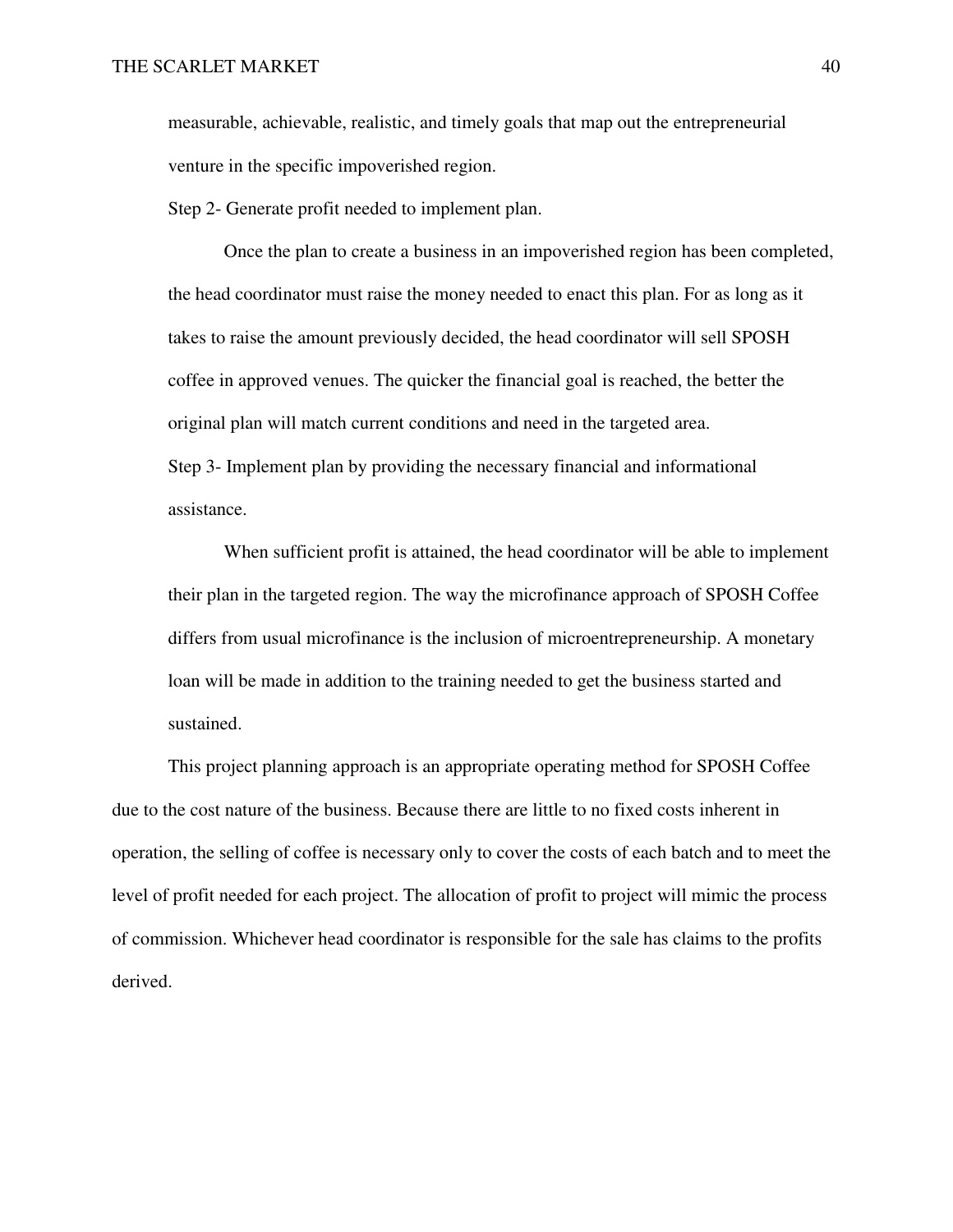# *Operating Plan*

 Head coordinators will be responsible for the production and selling of products. They will reserve time to use the roaster, request the amount of green coffee needed in pounds and proper packaging and labeling materials, and organize and complete the production and distribution process. Production consists of roasting the green coffee beans, grinding the roasted beans, and packaging and labeling the coffee bags. Head coordinators will be trained on proper equipment use prior to independent work.

#### *Market Analysis*

 The market for coffee is large and already established. There are many brands that have already claimed a large amount of the market share like Starbucks, Dunkin Donuts, Gevalia, Green Mountain, Folgers, and Maxwell House. Quality-focused coffee producers like Starbucks and Dunkin Donuts are highly committed to providing freshness and unique taste, and cover the associated added costs with increases in price. Price-focused producers like Folgers and Maxwell House produce at the lowest cost possible so that they can sell at lower prices, while still producing coffee that is desirable to consumers. The competitive advantage that SPOSH aims to sustain is premium, fresh coffee for lower prices than the above quality-focused producers. The small-scale nature of the business and the reduction of fixed costs assumed allows for low prices to still turn over substantial profit levels.

# *Marketing Plan*

 The marketing strategy for SPOSH Coffee will parallel the project planning approach. The project head coordinator will be responsible for selecting venues and events to do their selling. A key entity for marketing focus will be churches. SPOSH Coffee hopes to be granted permission to speak and/or pray during weekly services at churches to spread the word and generate demand for the product. SPOSH Coffee will have a booth open to sell coffee at the end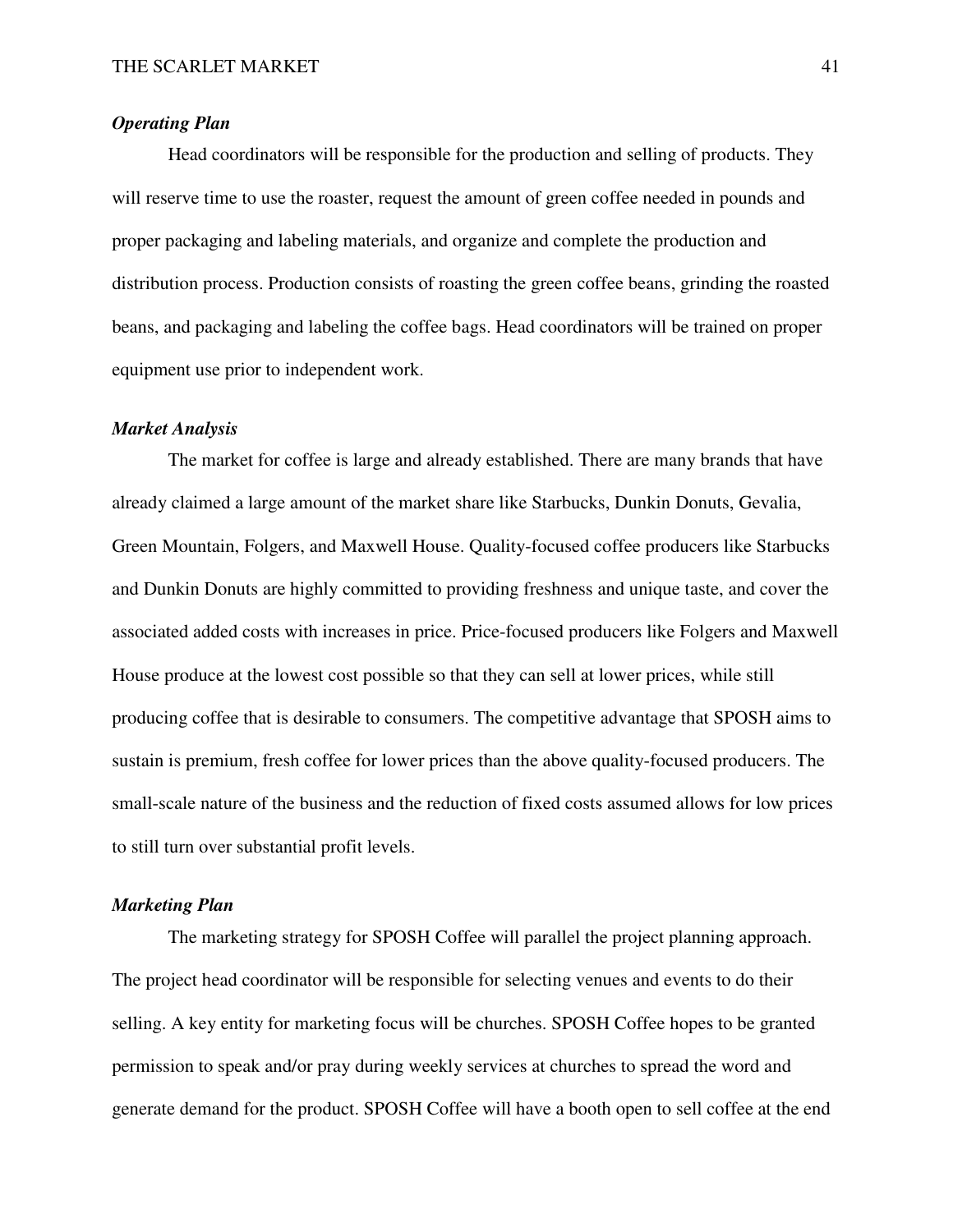of services or at subsequent events held on church property. Another target location to market and sell SPOSH products will be college campuses, as coffee is a product of high demand for college students.

 Marketing with a project-focused approach creates an emotional appeal for SPOSH products. The head coordinator can provide potential consumers with situation-based details about how their purchase will help those in need. The target market of SPOSH Coffee is people that already buy coffee, so the aim isn't to convince them to start buying. The aim is to convince them to buy it from SPOSH, because they are getting what they want and simultaneously contributing to a compassionate global cause.

 SPOSH will also keep a detailed website running to provide details about projects that are currently in progress and ones that have already been completed. The website will be an opportunity to prove to current and potential customers that SPOSH is making a global and local impact. Each coffee bag label will be marked with a project name so that customers can find the project online and follow its progress.

### *Future Growth Opportunities*

 The idea behind The SPOSH Coffee Project can be applied to industries other than coffee. Any for-profit business can carry out their operations and use profits to fund microfinance and microentrepreneurship projects. Selling bags of coffee is an easy way to start because of the low level of initial capital needed and low regular cost levels. It is also a business that can be carried out in addition to a salaried career, cutting the costs of payroll. However, a coffee shop that serves the produced coffee, a bakery, or a craft store could be other potential areas of growth for SPOSH Coffee to continue carrying out its mission. A benefit to these types of businesses is that they could employ rescued victims of sex trafficking or individuals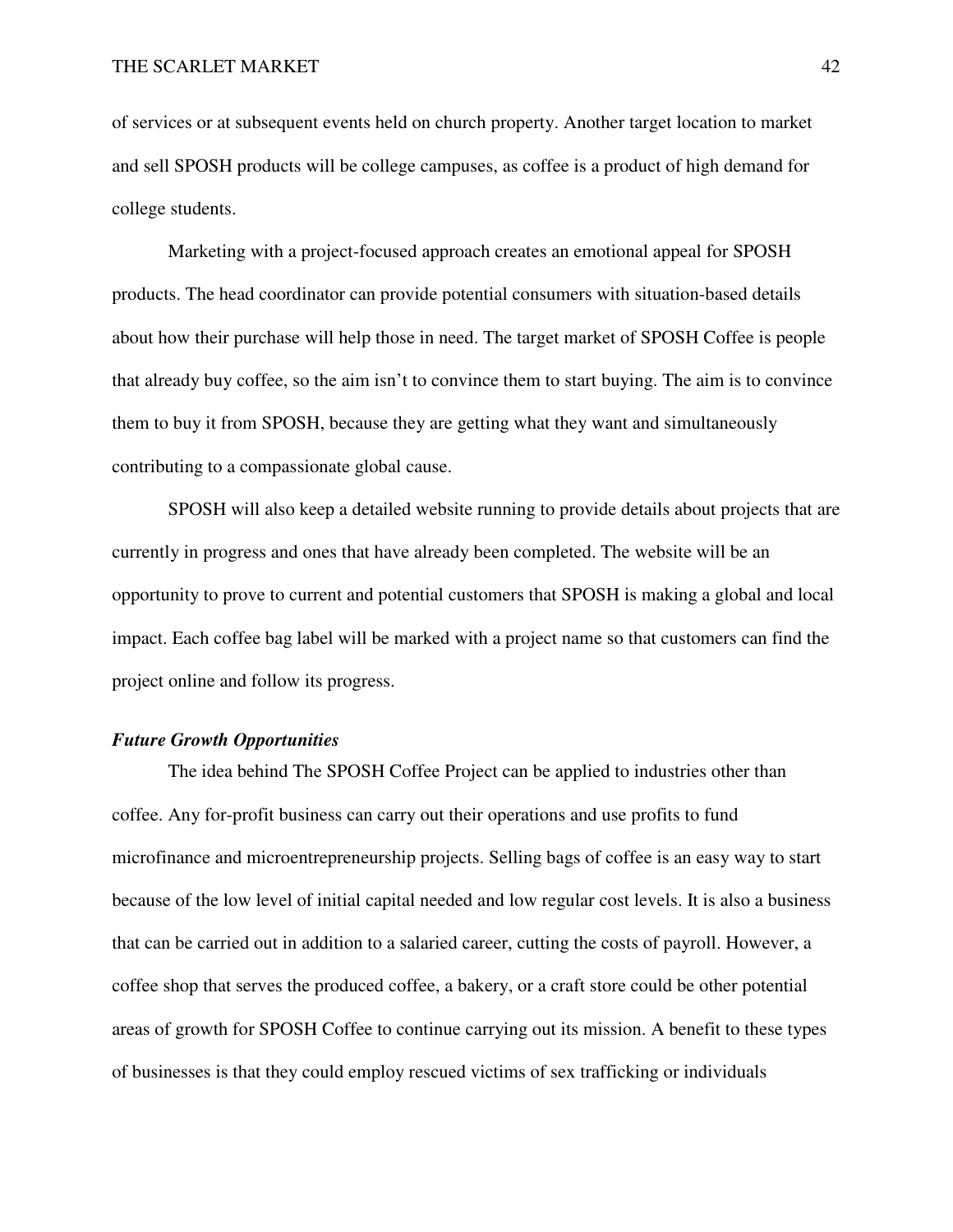previously stuck in poverty. This opportunity for steady employment could be another small part of the positive global difference SPOSH aims to foster.

# *Overcoming the Limitations of Microfinance Projects*

 A glaring weakness in the implementation of microfinance projects is the lack of customer base for businesses started in areas of poverty. People under the poverty line that do not have enough money to provide for themselves and their families obviously do not have enough money to start their own businesses. The loans offered through microfinance solve this problem by providing start-up capital. However, the people in the local community are most likely suffering from the same problem. They will not have money to pay for the product or service that the start-up business is trying to provide. This general lack of financial resources makes business sustainability impossible.

 SPOSH Coffee would attempt to tackle this obstacle by encouraging groups of head coordinators to plan their projects in the same geographical area, but in different industries. The SPOSH projects would establish basic businesses with the potential to meet multiple local needs, and would encourage the initiation of patterns of exchange. The key here is that a shift of wealth from the area the coffee is being sold to the area that the business is being started will create sustained improvement through continual local exchange.

# *Conclusion*

 Sex trafficking is a horrifying social injustice that is partially allowed by and supported through the depth of poverty. The SPOSH Coffee Project business plan aims to attack social injustice at its roots, one region and micro-economy at a time. The implementation of microfinance projects in regions that lack initial resources is an avenue to enable individuals in struggling economies to continually provide for themselves. SPOSH Coffee hopes to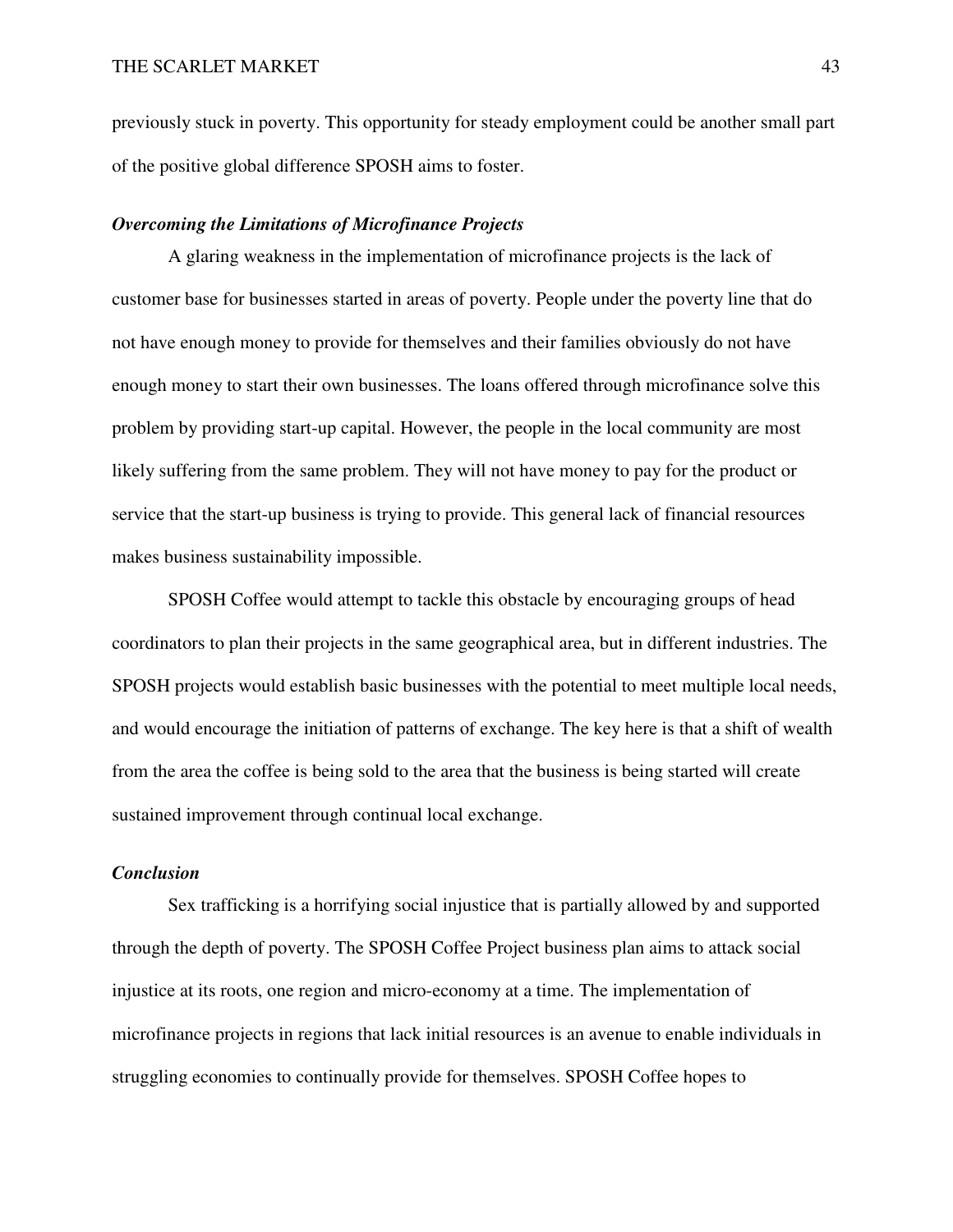# THE SCARLET MARKET 44

strategically provide a means and a method for financial independence in struggling areas through the application of situation-based planning and provision. SPOSH will purchase raw coffee from global suppliers, roast and bag it, market and sell it to coffee consumers, and use the profit to invest in understanding and compassionate solutions to the global issue of poverty and the social injustices it gives rise to.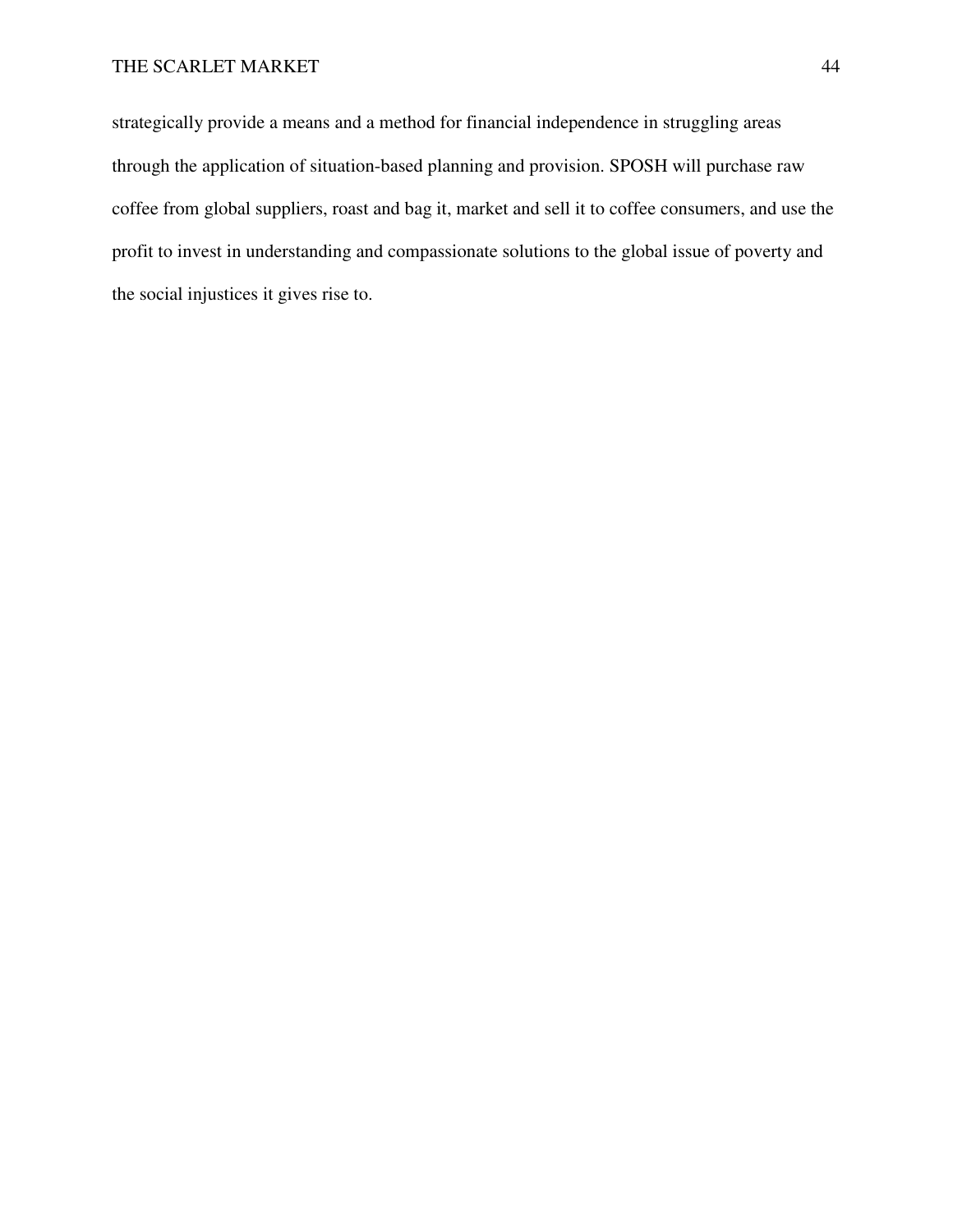### **Conclusion**

 At this very moment, there are millions of enslaved women being sexually exploited for the profit of the coldhearted. In this same moment, there are millions of people without knowledge of this global horror, and even worse, millions that know of it and do nothing about it. Elie Wiesel, a Holocaust survivor and Nobel-Prize winning author for his memoir *Night*, once said, "We must always take sides. Neutrality helps the oppressor, never the victim. Silence encourages the tormentor, never the tormented". Sex trafficking is a rampantly expanding criminal enterprise with developed networks and high prospective rates of revenue, making it a strong machine that is hard to shut down. There are many suggested plans of attack and many organizations that are currently devoted to seeing an end to sex trafficking. However, the problem is growing quickly with time, proving that efforts against it must improve and grow even quicker.

 Most current efforts and patterns of reason that fight sex trafficking, despite the good intentions that back them up, are inadequate for one key reason: they do not display a complete understanding of the problem. A solution that only addresses one facet of a complex problem will have little to no positive influence, and may even create a deeper problem. Sex trafficking is sustained by a complex web of economic, social, cultural, political, psychological, geographic, and legal factors. Expertise in all these fields and their interaction is not attainable for any one individual or organization, but sex trafficking can be most directly defined in economic terms.

 The system of sex trafficking involves the acquisition of women to be exploited, the transportation of these women to the location of exploitation, and finally the exchange of sexual services for some type of monetary compensation. Women that are trafficked into the system represent the supply component, and women continue to be available to traffickers primarily due to poor local economic conditions, cultural factors, and vulnerability to deception. The male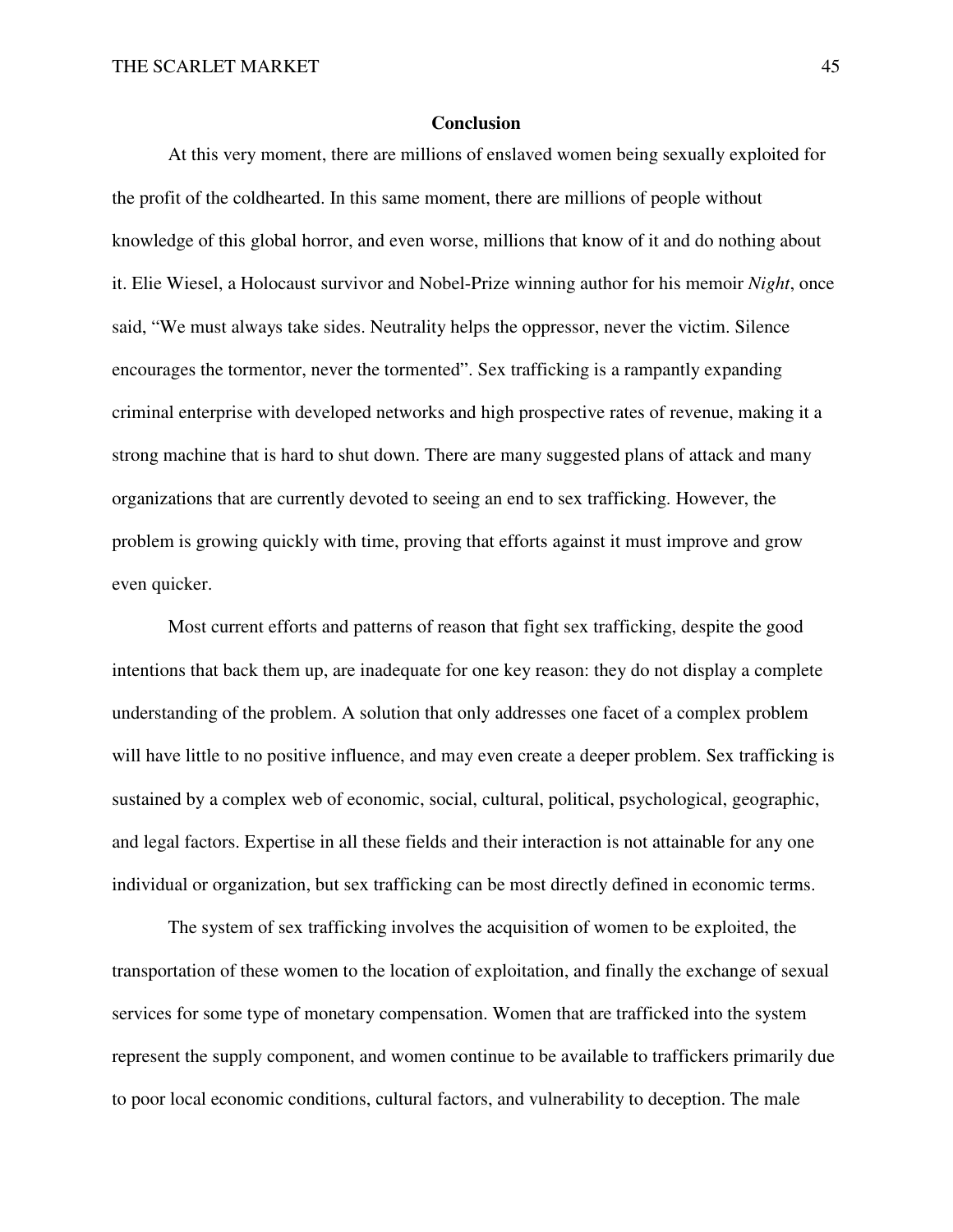desire for cheap sexual services represents the demand component. Traffickers, brothel owners, and pimps represent the intermediaries that make the service available to the market. The forces that drive the sex trafficking system very closely parallel the forces that drive economic theory.

 Considering this, the most effective solution should be economically based. In addition, it should adaptable to the globally varying social, cultural, political, psychological, geographic, and legal settings. The most successful solution, as Siddharth Kara presents in his final chapter of *Sex Trafficking: Inside the Business of Modern Slavery*, would involve global collaboration that significantly increases the penalty for traffickers and johns, provides victim relief and support, and raises awareness for women at risk in poor economic environments. Though this type of international effort is ideal in theory, the likelihood of international cooperation is limited.

 Organizations that currently operate to provide victim relief and assistance are highly honorable and necessary. The same goes for movements to raise the penalties for traffickers and johns. However, both of these goals are reactive to the issue at hand. They may be successful in reducing or reversing the effects and aftermath of sex trafficking, but have proven to be ineffective in reducing and reversing the conditions that initially give rise to the injustice. The majority of women trafficked into the market come from regions with poor economic conditions and limited work opportunities. In these areas, women are willing to relocate for the promise of work, are more vulnerable to the deception of traffickers, and often times, experience pressure from their families to financially contribute when the opportunity arises. Considering this, the best way to proactively attack the sex trafficking market is to create opportunities to lessen the depth of poverty in areas where women are at risk.

 Microfinance is a system of providing loans to individuals with the ability to earn sustainable income, but lacking the resources to initiate the process. Microfinancing projects can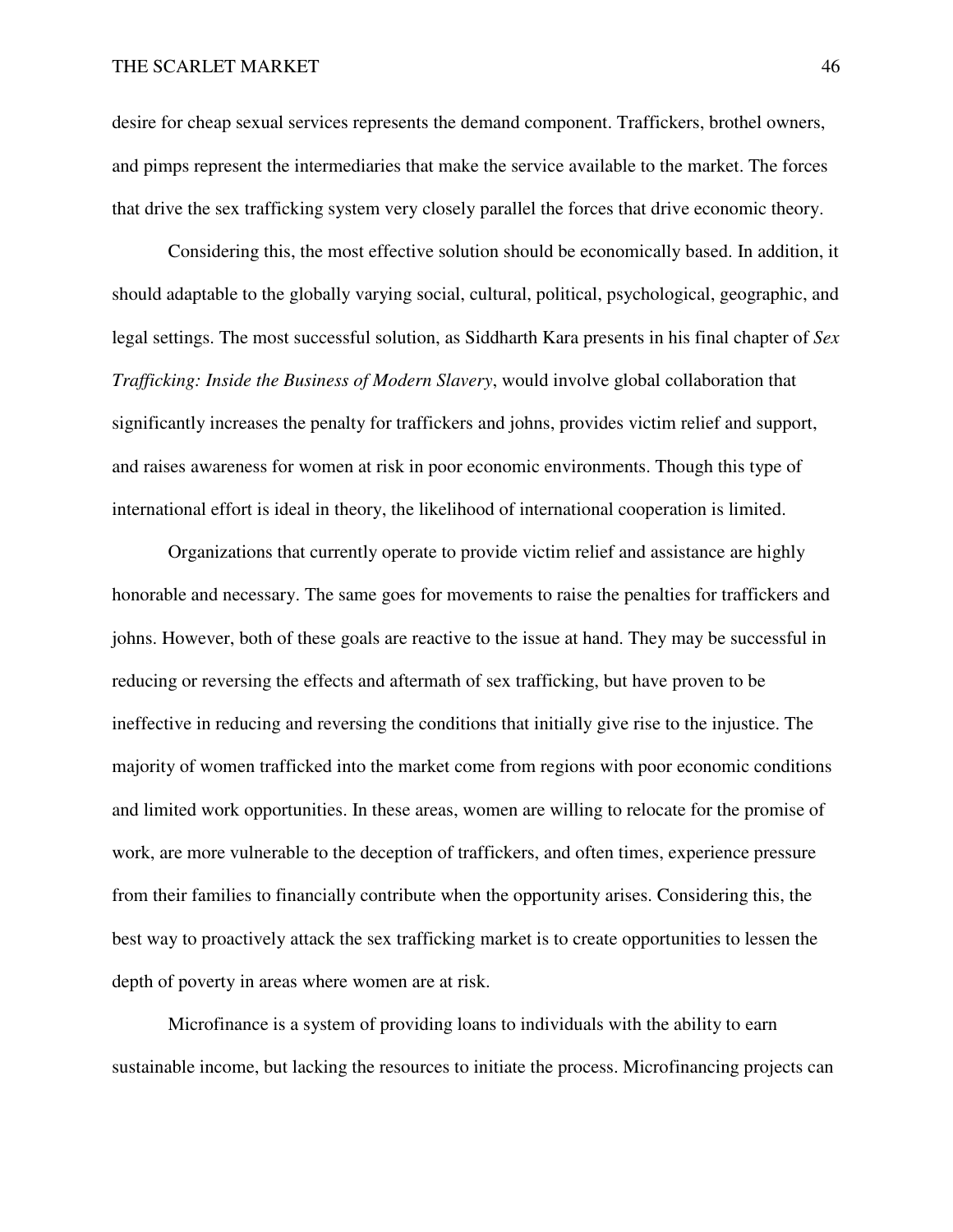provide the opportunity needed to reduce the ease of supply of women into the sex trafficking market. The implementation of microfinance projects in regions with poor economic conditions and minimal resources can provide an opportunity for members of the local community to create and sustain businesses that meet local needs and provide steady generation of income. Implementing multiple microfinance projects in the same region can create the circular flow of economic activity that is needed to sustain multiple industries and businesses.

 Microfinance projects are a great match for the problem of sex trafficking because they are adaptable to local conditions. Businesses and trades can be started that match the needs of the local community, and the policies that guide them can be created to meet cultural, political, and legal demands. Intensive research would be needed to find out what kind of business could continually operate successfully, what kind of resources that locals will need to carry out the decided business, and the extent of training needed to get started.

 Economic globalization has provided a means for vast improvement in technology and movement, and has also maximized quality and cost efficiency of products and services. However, the state of the global market has created the same opportunities for easy movement and cost efficiency for those willing to exploit. The qualities and results of microfinance projects have the power to shut down these opportunities in the regions where implemented. Creating jobs and steady income for individuals and families living under the poverty line in turn creates less desperateness for income. This proactive approach of lessening the depth of poverty in targeted regions will narrow the window of opportunity for traffickers.

 Sex trafficking is an international machine that is energized by a consuming desire for profit and sustained by the willingness to strip others of their basic rights to life and liberty. Current efforts to fight it, which focus on victim aid and increased punishment for perpetrators,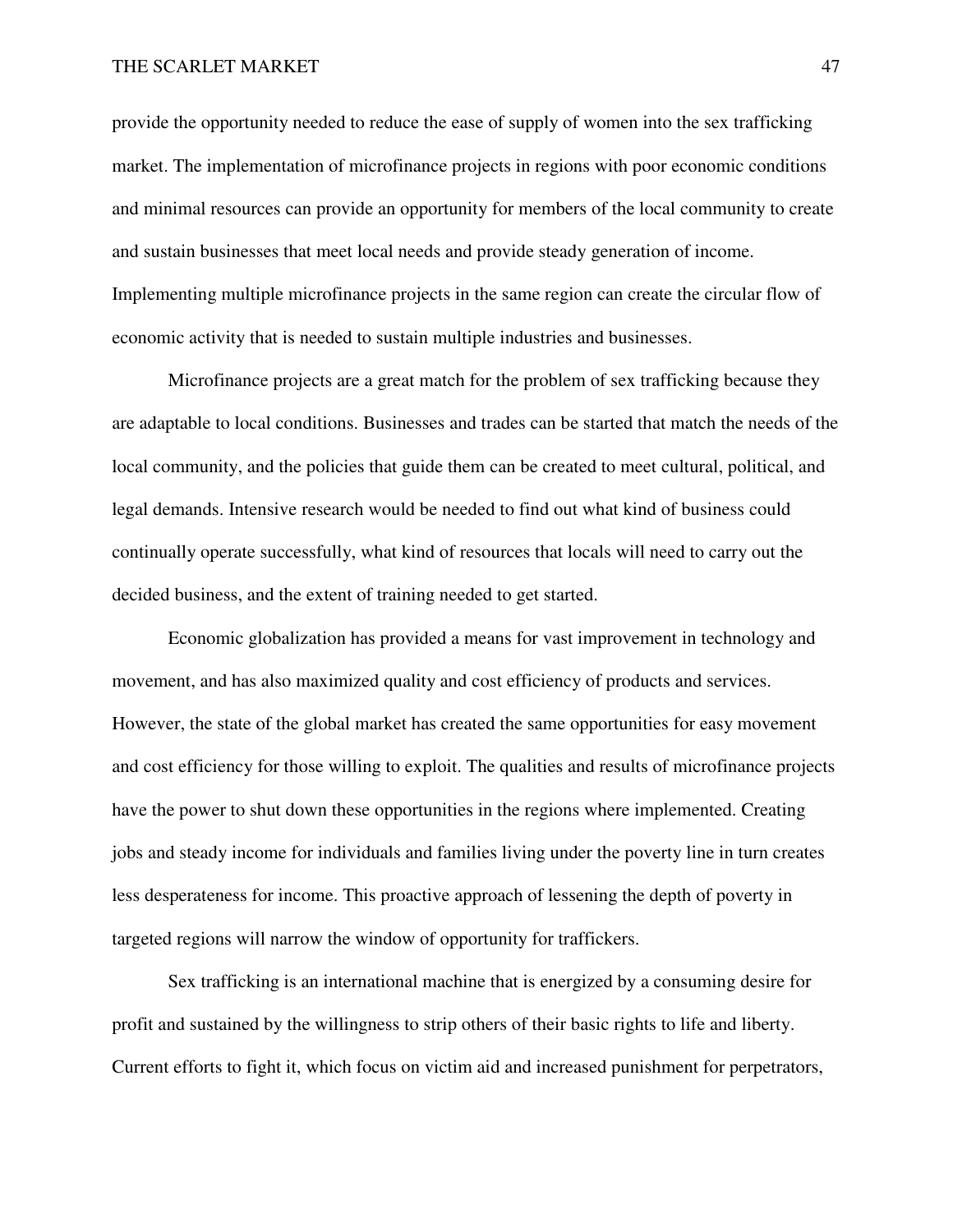are like efforts to reverse the processes of the machine. While these efforts are commendable, they would not be needed if the machine were to be turned off. The most effective method to shut down sex trafficking involves eliminating the conditions that allow for its occurrence.

 Sex trafficking is the third leading underground market in both size and growth, closely trailing illegal weapons and drug dealing. The atrocity of the sex trafficking market far exceeds that of any other, in that millions of women are forced to give up their freedom and bodies to profit the very ones that rob them of these things. The patterns of slavery have paralleled the morphing of economic environments since the beginning of time. Sex trafficking has epitomized on the downfalls of globalization and has capitalized on the traces of greed and lust inherent in human nature. The door of opportunity to fight for justice and pursue compassionate action is wide open, and a solution that is understanding of the problem is ready. Are you?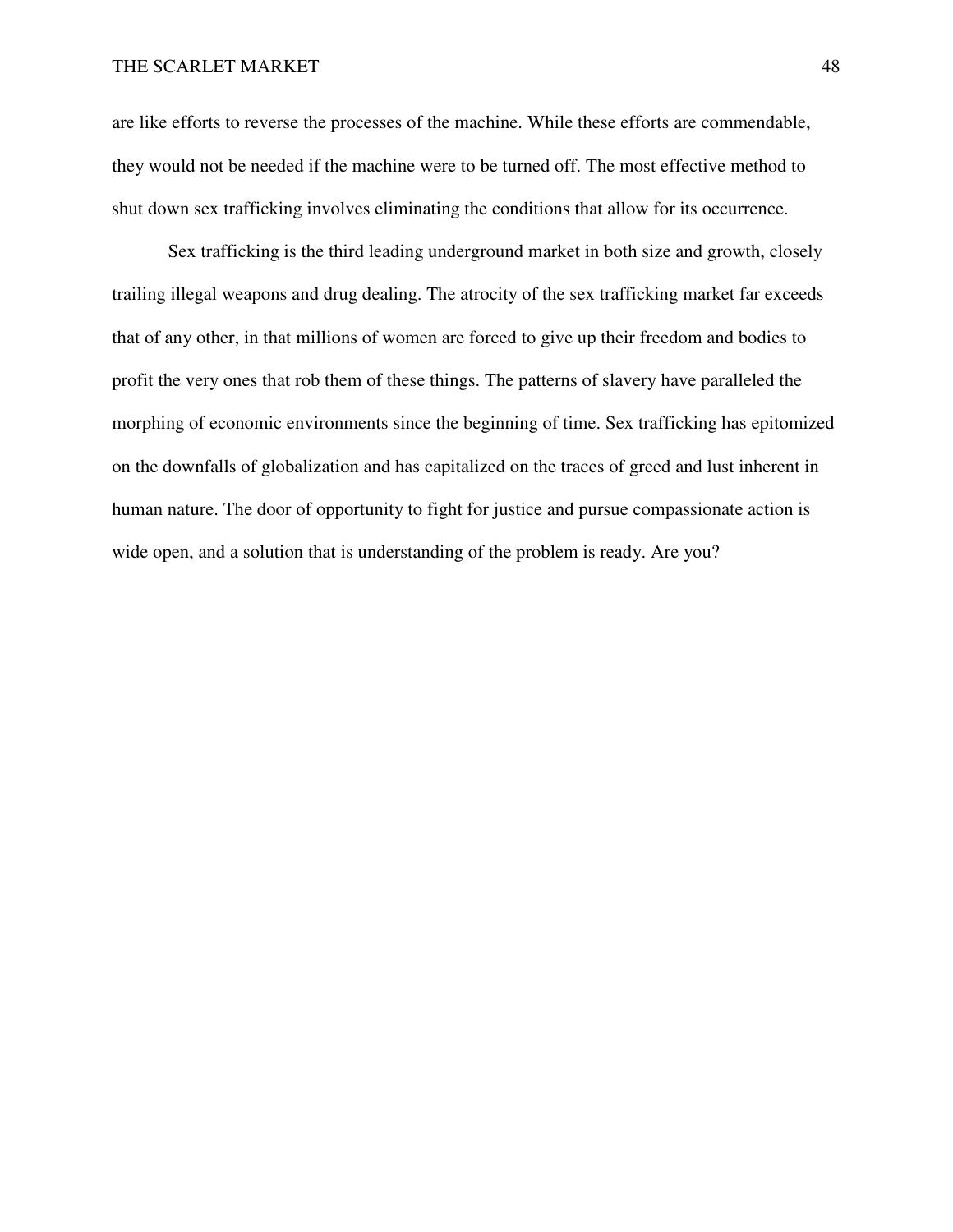# **Appendix A: The Love and Justice of Christ**

 The book of Exodus begins with a new ruler coming into power in Egypt that had no concern for God's people. The new authorities in Egypt put slave masters over all of the Israelites in the land, and they were ruthlessly forced to daily perform physically demanding labor. God was troubled by the desperation of His people, and He responded to their cries by sending Moses to liberate them. God first called out to Moses while he was tending to his sheep by setting a bush on fire and not letting the bush burn up. Moses was perplexed by the strangeness of this phenomenon, so he approached the bush and then heard God calling out to Him. In Exodus 3:7-10, God says to Moses, "I have indeed seen the misery of my people in Egypt. I have heard them crying out because of their slave drivers, and I am concerned about their suffering. So I have come down to rescue them from the hand of the Egyptians and bring them up out of that land into a good and spacious land, a land flowing with milk and honey… So now, go. I am sending you to Pharaoh to bring my people the Israelites out of Egypt."

 Though the process was full of hardship and tragedy, and Moses did not initially believe that God could use a man like him to fulfill this mission, the Israelites were eventually delivered from the hand of their oppressors. Sex trafficking is a breed of slavery much different from that of the Israelites under the Egyptian rule. Women are taken from their homelands and forced to provide sexual services, where the profits derived end up in the dirty hands of their persecutors. Each woman that is ensnared in this modern system of slavery is a child of God, and He hears their cries for deliverance today just as He did the Israelites. There are many people and organizations dedicated to putting an end to sex trafficking, a reaction to God's call for us to fight for justice. However, the intensity and reach of sex trafficking is growing, and efforts against it are not growing accordingly.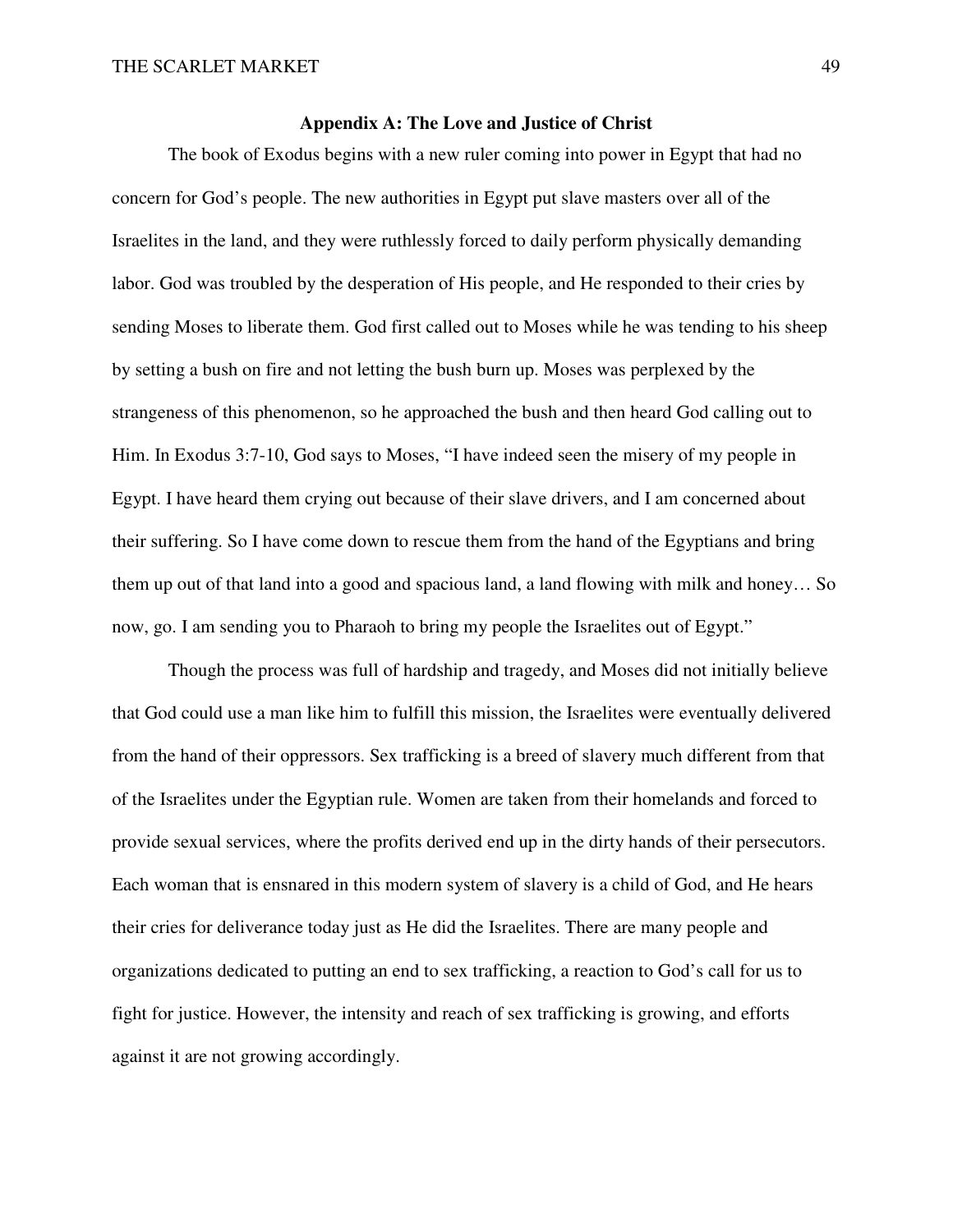Just as God spoke to Moses about fighting for the justice of His people through a burning bush, He speaks to us today through His holy word and through world situations. Moses took the time to notice and respond to the burning bush. As a result of his obedience to God, an entire population was released from the snare of slavery. Christians in developed nations are hindered by their busyness and are distracted by society's definition of success and achievement. Society is screaming loud about the promises of money, power, and fame, and it is easy to be diverted from God's call to love and to fight for justice. There are bushes burning everywhere, but few notice them. Injustice is reigning on an international scale, and Christians are busy checking items off their to-to do list.

 There is only one place in the Bible where God is actually astonished by human behavior. Isaiah 59 speaks about the pattern of God's people choosing to walk in darkness and ignore the call to fight for those unable to fight for themselves. Isaiah 59:15-16 says, "Truth is nowhere to be found, and whoever shuns evil becomes a prey. The Lord looked and was displeased that there was no justice. He saw that there was no one, He was appalled that there was no one to intervene." God could feel the same way about the indifference that exists today towards injustice.

 Galatians 6:2 says that those who follow Christ are to carry the burdens of their brothers and sisters beside. The world says to fight for yourself and to follow your dreams, but Christ says to fight for others and to follow His heart. Millions of women have been brought into the darkness and are beaten and abused there daily. Millions of people with the resources and power to stop this brutality hear the horror stories and do nothing. The reality of the evil that exists in our world is overwhelming and disheartening, but this is no excuse to ignore it. The absence of action against evil implies a sense of acceptance, and acceptance only sustains the continuance of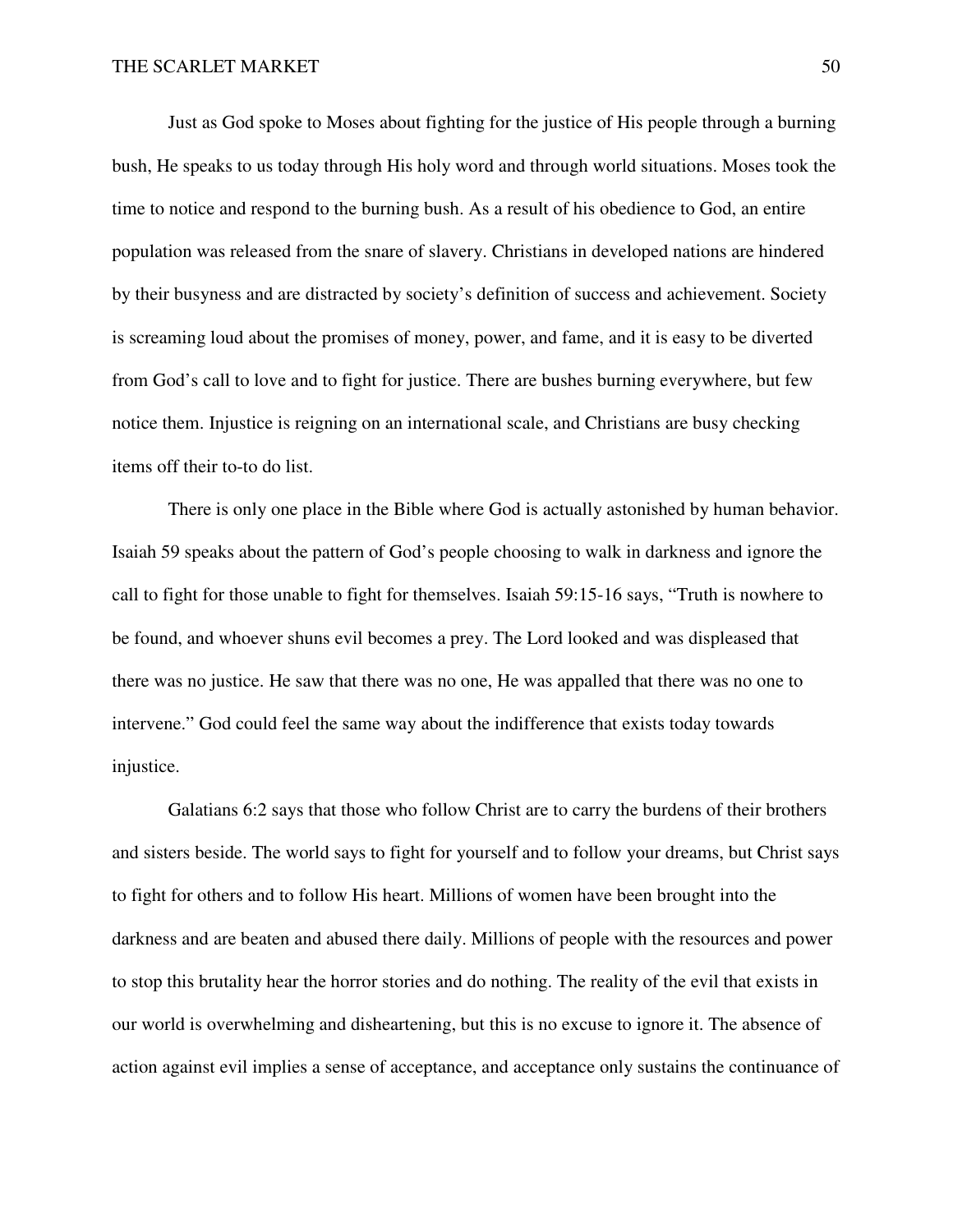the evil. Each woman that is trafficked for the sale of sex and each individual stuck under the poverty line is a bush burning with opportunity to fight for justice, a reminder of God's love that we have been given to share. Moses was rewarded for his obedience when God stood with him and fought with him. God has proven that He will stand with those that follow Him. He will fight with those who pray for His Kingdom and its values to rule on Earth and dedicate their lives to see it followed through.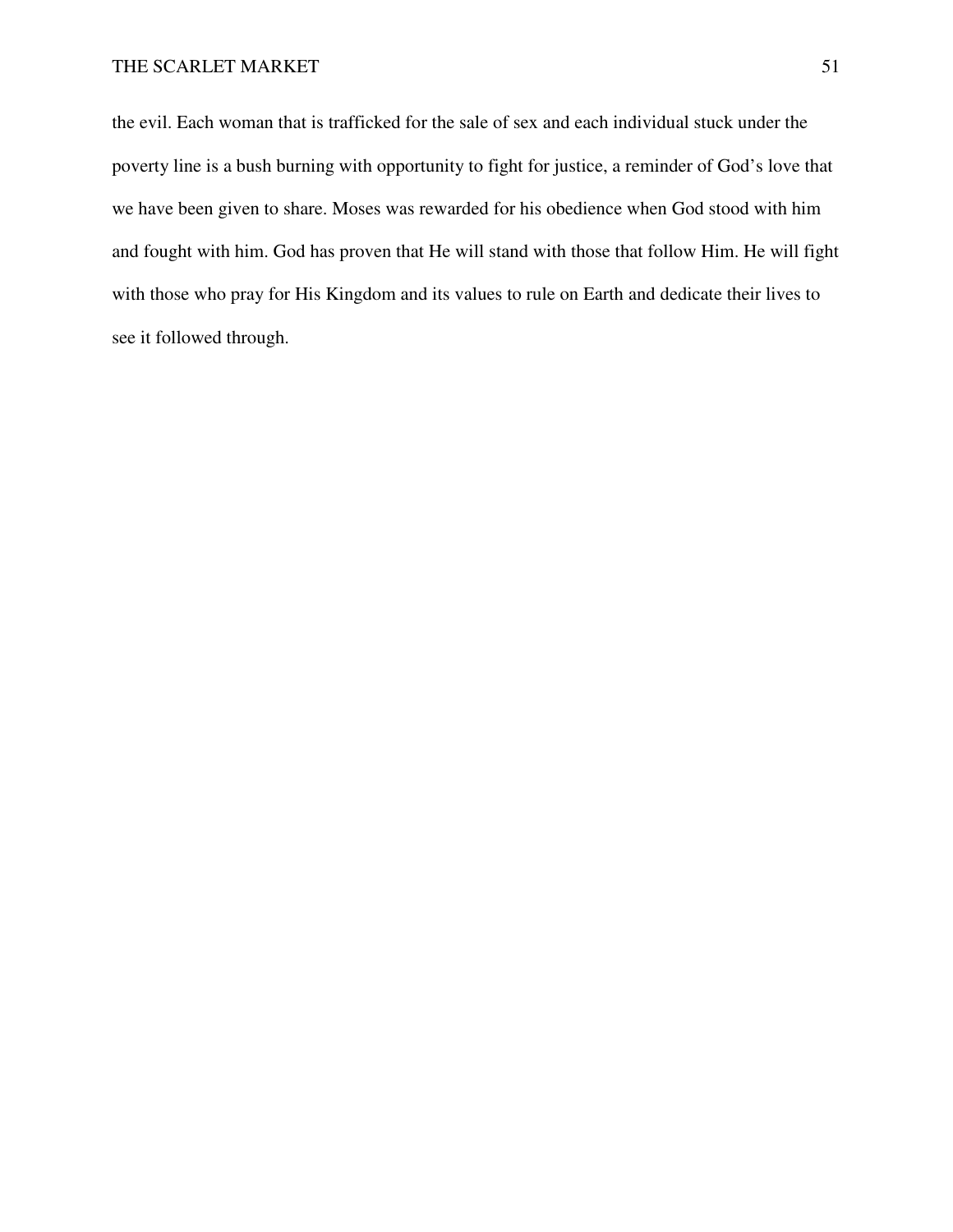#### **References**

- Arrivillaga, M., Salcedo, J. P., & Pérez, M. (2014). The IMEA project: an intervention based on microfinance, entrepreneurship, and adherence to treatment for women with HIV/AIDS living in poverty. *AIDS Education & Prevention*, *26*, 398–410. http://doi.org/10.1521/aeap.2014.26.5.398
- Bertone, A. M. (2000). Sexual trafficking in women: International political economy and the politics of sex. *Gender Issues*, *18*, 4–22.
- Brysk, A. (2011). Sex as slavery? Understanding private wrongs. *Human Rights Review*, *12*, 259–270. http://doi.org/10.1007/s12142-010-0182-7
- Campbell, G. (2010). Microfinancing the developing world: how small loans empower local economies and catalyse neoliberalism's endgame. *Third World Quarterly*, *31*, 1081–1090. http://doi.org/10.1080/01436597.2010.518785
- Chahine, S., & Tannir, L. (2010). On the social and financial effects of the transformation of microfinance NGOs. *Voluntas: International Journal of Voluntary & Nonprofit Organizations*, *21*, 440–461. http://doi.org/10.1007/s11266-010-9136-6
- Das, S. K., Eargie, L. A., & Esmail, A. M. (2011). Cross-national sex trafficking network in developing countries: A theoretical overture using global commodity chain approach. *Race, Gender & Class*, *18*, 230–253.
- Demir, O. (2010). Methods of sex trafficking: findings of a case study in Turkey. *Global Crime*, *11*, 314–335. http://doi.org/10.1080/17440572.2010.490636
- Diep, H. (2005). We pay—The economic manipulation of international and domestic laws to sustain sex trafficking. *International Law Review.*, *2*, 309–331.
- Farley, M., Cotton, A., Lynne, J., Zumbeck, S., Spiwak, F., Reyes, M. E., … Sezgin, U. (2003). Prostitution and trafficking in nine countries: An update on violence and posttraumatic stress disorder. *Journal of Trauma Practice*, *2*, 33–74.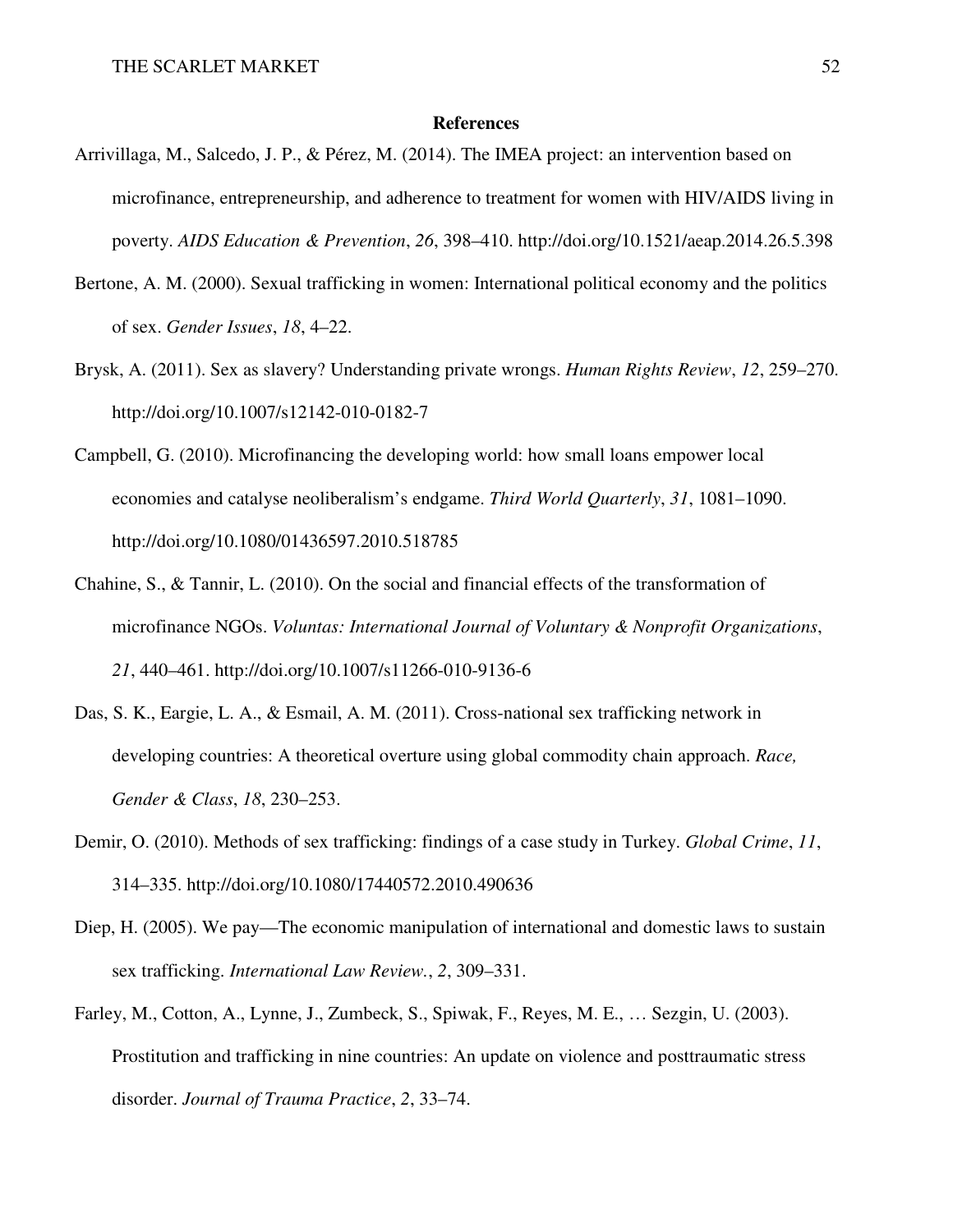- Getu, M. (2006). Human trafficking and development: the role of microfinance. *Transformation (02653788)*, *23*, 142–156.
- Hart, S. M. (2012). Destinations: A comparison of sex trafficking in India and the United States. *University of Colorado Law Review*, *83*, 1149–1179.
- Jac-Kucharski, A. (2012). The determinants of human trafficking: A US case study. *International Migration*, *50*, 150–165. http://doi.org/10.1111/j.1468-2435.2012.00777.x
- Kara, S. (2009a). A framework for abolition: Risk and demand. In *Sex trafficking: Inside the business of modern slavery* (pp. 200–219). Chichester, New York: Columbia University Press.
- Kara, S. (2009b). Sex trafficking: An overview. In *Sex trafficking: Inside the business of modern slavery* (pp. 1–44). Chichester, New York: Columbia University Press.
- Kara, S. (2009c). The United States. In *Sex trafficking: Inside the business of modern slavery* (pp. 179–199). Chichester, New York: Columbia University Press.
- MacKinnon, C. A. (2012). Trafficking, prostitution, and inequality. *Harvard Civil Rights-Civil Liberties Law Review*, *47*, 271–309.
- Mahmoud, T. O., & Trebesch, C. (2009). *The economic drivers of human trafficking: Micro-evidence from five eastern European countries* (Kiel Working Paper No. 1480). Kiel Institute for the World Economy. Retrieved from http://ideas.repec.org/p/kie/kieliw/1480.html
- Marr, A. (2012). Effectiveness of rural microfinance: what we know and what we need to know. *Journal of Agrarian Change*, *12*, 555–563. http://doi.org/10.1111/j.1471-0366.2012.00373.x

Nwogu, V. I. (2006). Nigeria: human trafficking and migration. *Forced Migration Review*, *25*, 32–33.

Petrunov, G. (2011). Managing money acquired from human trafficking: Case study of sex trafficking from Bulgaria to Western Europe. *Trends in Organized Crime*, *14*, 165–183. http://doi.org/10.1007/s12117-011-9127-z